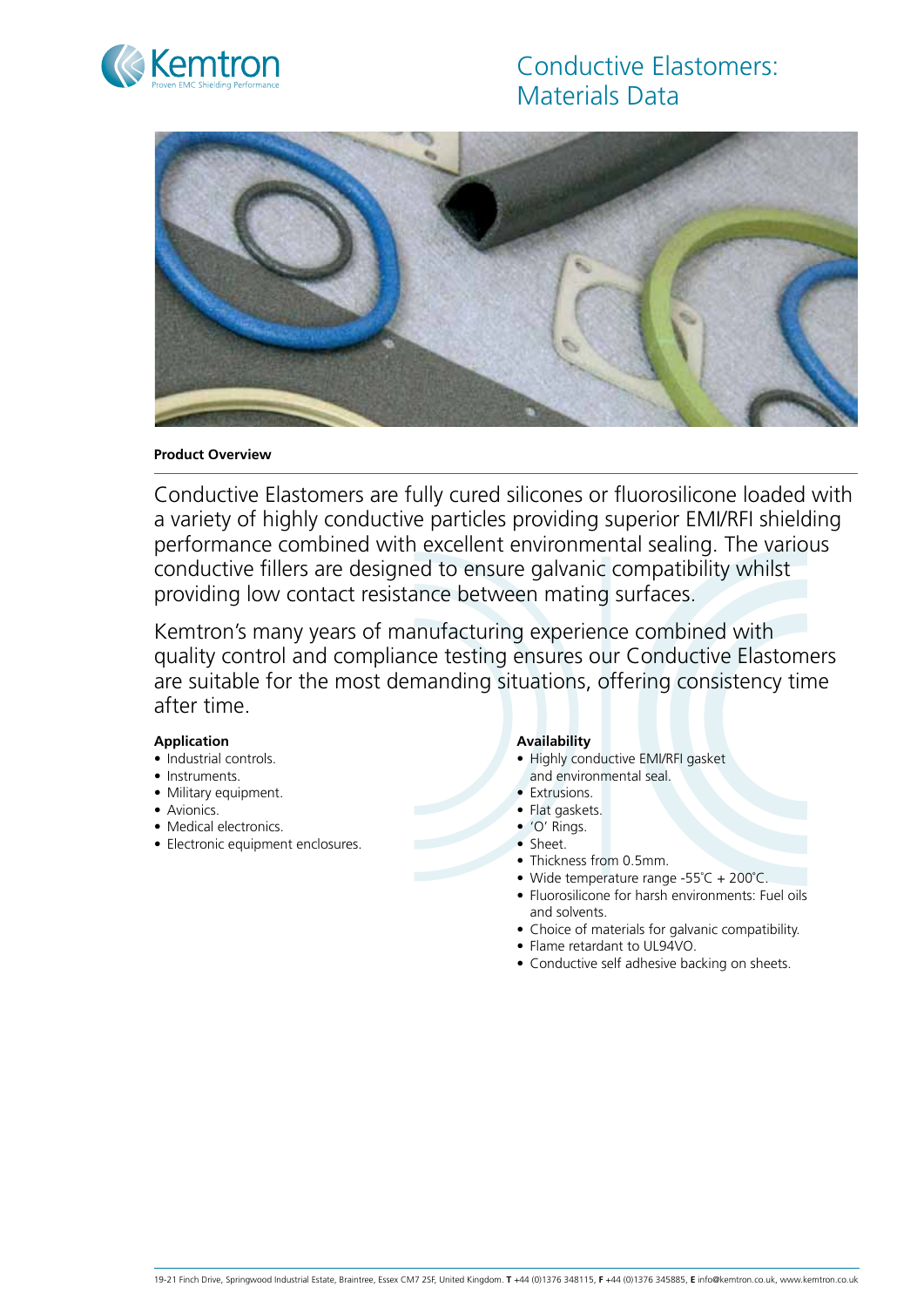

#### **Technical Specifications**

# **Material Selection**

Kemtron manufacture conductive elastomers using four standard highly conductive fillers in both silicone and fluorosilicone variants, all have slightly different attributes:

#### **Conductive fillers available for Silicone and Fluorosilicone**

**• Nickel Plated Graphite**

A high quality cost effective commercial material with increased use in the military markets. Easily extruded or molded. SNG FR grade to UL94 V0.

**• Silver Plated Aluminium**

An excellent grade high performance material widely used for higher frequency applications in the commercial and military markets. Lighter in weight than some other materials.

**• Silver Plated Copper**

This material offers excellent RFI/EMI shielding performance across the frequency spectrum, but comes at a higher price and with increased weight.

#### **• Nickel**

This product has largely been replaced by Nickel Graphite but is still widely used in military and aerospace applications. Fluorosilicone has better aging properties than the silicone. A good performer at lower frequencies but also heavier than some other materials.

#### **Silicone (VMQ)**

Silicone rubber is used because the end use requires a material that retains its elastomeric properties over a very wide range of temperatures and does not degrade due to the presence of oxygen and ozone.

Silicone elastomers do have weaknesses in their properties and behavior. In comparison with other elastomers their tensile, tear and abrasion properties are significantly poorer, however, they do not decay as the temperature is increased and above 150˚C they become on the whole better.

The swelling and chemical resistance of silicones is comparable to those of chloroprene rubber, they are not affected by aliphatic oils however they swell in napthenic and are attacked by hot aromatic oils.

Silicones main weakness is to hydrolytic attack and decomposition especially to steam between 120˚C and 140°C, they are also susceptible to attack by acids and alkalis.

#### **Fluorosilicone (FVMQ)**

Fluorosilicone is used because it overcomes the formers chemical resistance and swelling weaknesses whilst retaining on the whole the excellent high temperature properties. FVMQ however still suffers from attack by high temperature steam and hydrolysis by both acids and alkalis.

# **Production Capabilities**

Kemtron's extensive manufacturing facilities combined with our development team, Quality control and experienced manufacturing personnel enable us to be one of Europe's leading manufacturers of electrically conductive elastomers.

Here at Kemtron we develop, test, compound, mould, extrude and vulcanize conductive elastomers. This enables us to be flexible in our approach towards customer satisfaction.

In addition to our standard range, we can develop and compound new grades of materials at our facility in the UK to meet customer specific requirements, subject to economic minimum quantities.

# **Materials**

| <b>Material Code</b> | Material                                           |  |  |  |  |
|----------------------|----------------------------------------------------|--|--|--|--|
| <b>SNG</b>           | Silicone Nickel Graphite                           |  |  |  |  |
| FNG                  | Fluorosilicone Nickel Graphite                     |  |  |  |  |
| SNG-FR               | Silicone Nickel Graphite Flame Retardant UL94 VO   |  |  |  |  |
| <b>SSA</b>           | Silicone Silver Aluminium 60° Shore A              |  |  |  |  |
| <b>FSA</b>           | Fluorosilicone Silver Aluminium 60° Shore A        |  |  |  |  |
| FSA(70)              | Fluorosilicone Silver plated Aluminium 70° Shore A |  |  |  |  |
| SSA (65B)            | Silicone Silver Aluminium 65° Shore A Blue         |  |  |  |  |
| SSC                  | Silicone Silver Copper                             |  |  |  |  |
| <b>FSC</b>           | Fluorosilicone Silver Copper                       |  |  |  |  |
| <b>SN</b>            | Silicone Nickel                                    |  |  |  |  |
| <b>FN</b>            | Eluorosilicone Nickel                              |  |  |  |  |
|                      |                                                    |  |  |  |  |

# **Fire retardant materials**

Silicone Nickel Graphite flame retardant material SNG-FR is tested and approved by Underwriters Laboratories to UL94 VO file number E344902.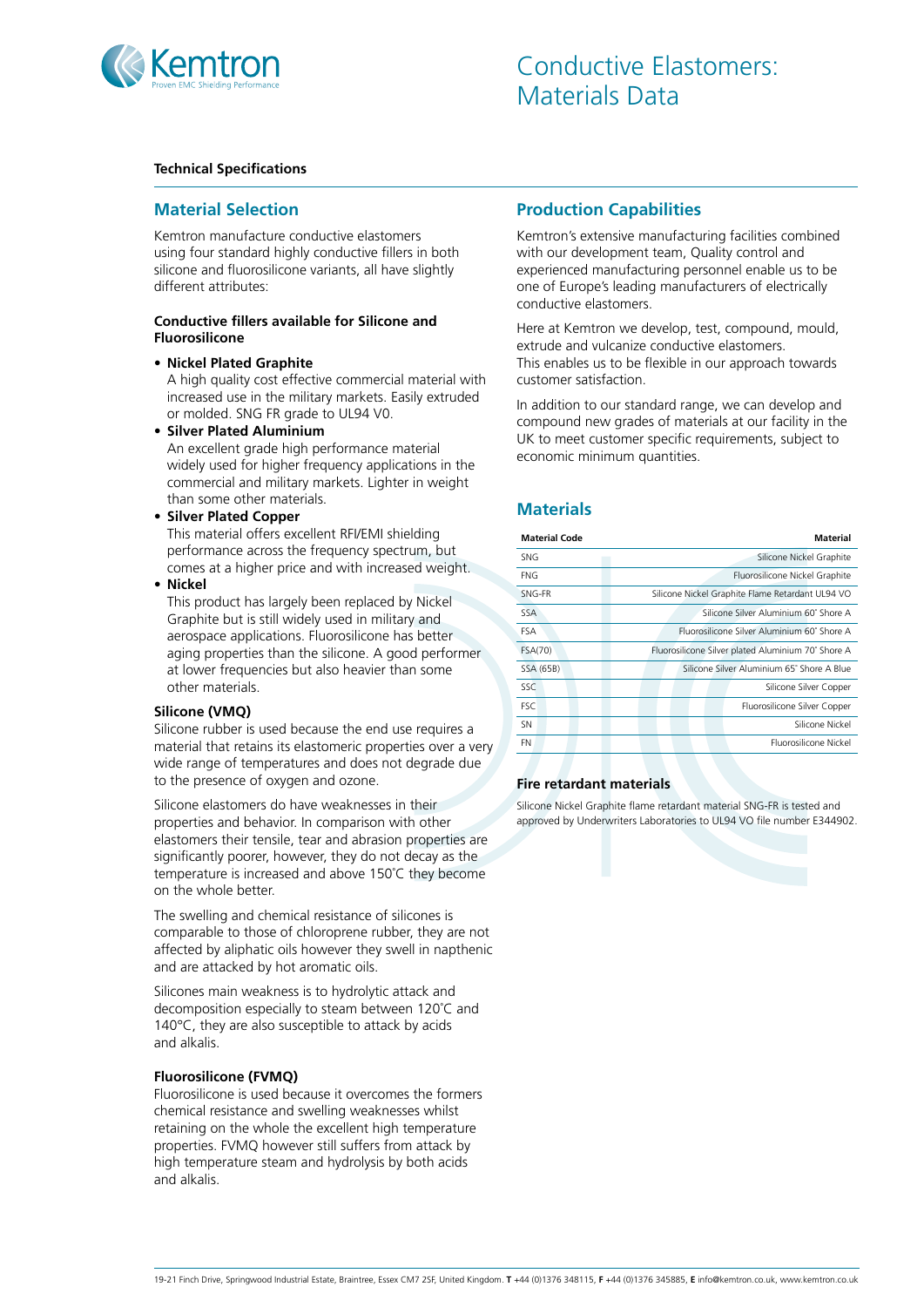

#### **Test Results**

Listed below are the test results of Kemtron's Electrically Conductive Silicone Elastomer materials. Some tests are performed in house and others by external laboratories all using calibrated equipment, testing to the standard specified in MIL-DTL-83528 C. Kemtron offer the performance data and methods of testing to MIL-DTL-83528 C for comparison only. All of Kemtron's test certificates and reports are available upon request. The results were obtained in laboratory conditions and should be used as a guide only. Customer hardware and many other factors are beyond our control. Therefore customers should perform their own tests to ensure suitability of the product for the desired performance.

Kemtron recognises the importance of quality and consistency in conductive elastomer seal manufacture. With this in mind;

- We specify, batch control and trace all raw materials.
- Control compounding with robust procedures and batch test every mix with calibrated test equipment to ensure batch to batch consistency and conformance to our published data sheets.
- Use certified and approved outside test laboratories.
- Batch control and trace all manufacturing including materials, tools, equipment and operators.

The controls are embedded into our accredited management system that we have held since 1988. All the above is overseen by our QA department and our in-house qualified Polymer Engineer / Chemist ensuring proven consistency and traceable results.

| <b>Test Description</b>                                                                                                                                                                                                                                                                                    |                                                                                                              |                                                                                                              |                                                                                                               |                                                                                                               |                                                                                                                |                                                                                                               |                                                                                                              |                                                                                                                |                                                                                                               |                                                                                                               | <b>Material Performance</b>                                                                                   |
|------------------------------------------------------------------------------------------------------------------------------------------------------------------------------------------------------------------------------------------------------------------------------------------------------------|--------------------------------------------------------------------------------------------------------------|--------------------------------------------------------------------------------------------------------------|---------------------------------------------------------------------------------------------------------------|---------------------------------------------------------------------------------------------------------------|----------------------------------------------------------------------------------------------------------------|---------------------------------------------------------------------------------------------------------------|--------------------------------------------------------------------------------------------------------------|----------------------------------------------------------------------------------------------------------------|---------------------------------------------------------------------------------------------------------------|---------------------------------------------------------------------------------------------------------------|---------------------------------------------------------------------------------------------------------------|
| <b>Elastomer Binder</b>                                                                                                                                                                                                                                                                                    | SNG<br>VMQ                                                                                                   | SNG-FR<br>VMQ                                                                                                | SSA<br>VMQ                                                                                                    | SSA65B<br><b>VMQ</b>                                                                                          | SSC<br><b>VMO</b>                                                                                              | SN<br><b>VMQ</b>                                                                                              | FNG<br><b>FVMQ</b>                                                                                           | FSA<br><b>FVMQ</b>                                                                                             | FSA70<br><b>FVMQ</b>                                                                                          | <b>FSC</b><br><b>FVMQ</b>                                                                                     | FN<br><b>FVMQ</b>                                                                                             |
| <b>Conductive Filler</b>                                                                                                                                                                                                                                                                                   | Ni/C                                                                                                         | Ni/C                                                                                                         | Aq/Al                                                                                                         | Ag/Al                                                                                                         | Ag/Cu                                                                                                          | Ni                                                                                                            | Ni/C                                                                                                         | Ag/Al                                                                                                          | Ag/Al                                                                                                         | Ag/Cu                                                                                                         | Ni                                                                                                            |
| Colour                                                                                                                                                                                                                                                                                                     | Dark Grey                                                                                                    | Light Grey                                                                                                   | Tan                                                                                                           | Blue                                                                                                          | Tan                                                                                                            | Dark Grey                                                                                                     | Dark Green                                                                                                   | Light<br>Green                                                                                                 | Light<br>Green                                                                                                | Green                                                                                                         | Dark<br>Green                                                                                                 |
| <b>Volume Resistivity</b><br><b>MIL-DTL 83528 C</b><br>(ohm-cm, max.)<br>As supplied (without<br><b>Pressure sensitive</b><br>adhesive)                                                                                                                                                                    | 0.05                                                                                                         | 0.05                                                                                                         | 0.008                                                                                                         | 0.008                                                                                                         | 0.004                                                                                                          | 0.1                                                                                                           | 0.05                                                                                                         | 0.008                                                                                                          | 0.008                                                                                                         | 0.004                                                                                                         | 0.1                                                                                                           |
| Hardness( Shore A ±5)<br><b>ASTM D2240</b>                                                                                                                                                                                                                                                                 | 60                                                                                                           | 65                                                                                                           | 60                                                                                                            | 65                                                                                                            | 65                                                                                                             | 65                                                                                                            | 65                                                                                                           | 60                                                                                                             | 70                                                                                                            | 65                                                                                                            | 70                                                                                                            |
| Specific gravity $(\pm 0.1)$<br>ASTM D792                                                                                                                                                                                                                                                                  | 2.0                                                                                                          | 2.0                                                                                                          | 2.0                                                                                                           | 2.0                                                                                                           | 3.5                                                                                                            | 4.5                                                                                                           | 2.2                                                                                                          | 2.0                                                                                                            | 2.0                                                                                                           | 4.0                                                                                                           | 4.8                                                                                                           |
| Tensile strength<br>(lb./in. min)<br>ASTM D412                                                                                                                                                                                                                                                             | 300                                                                                                          | 275                                                                                                          | 170                                                                                                           | 270                                                                                                           | 290                                                                                                            | 210                                                                                                           | 190                                                                                                          | 233                                                                                                            | 200                                                                                                           | 210                                                                                                           | 160                                                                                                           |
| <b>Elongation %</b><br>ASTM D412                                                                                                                                                                                                                                                                           | 450                                                                                                          | 440                                                                                                          | 350                                                                                                           | 390                                                                                                           | 480                                                                                                            | 470                                                                                                           | 270                                                                                                          | 310                                                                                                            | 250                                                                                                           | 220                                                                                                           | 340                                                                                                           |
| Tear Strength (lb./in. min) 70<br>ASTM D624                                                                                                                                                                                                                                                                |                                                                                                              | 70                                                                                                           | 55                                                                                                            | 70                                                                                                            | 50                                                                                                             | 60                                                                                                            | 40                                                                                                           | 45                                                                                                             | 45                                                                                                            | 50                                                                                                            | 44                                                                                                            |
| <b>Compression set</b><br>ASTM D395<br>70 hrs @ 100°C<br>(%,)<br><b>Method B</b>                                                                                                                                                                                                                           | 8.6                                                                                                          | 12.1                                                                                                         | 24.0                                                                                                          | 14.1                                                                                                          | 29                                                                                                             | 11                                                                                                            | 14                                                                                                           | 21                                                                                                             | 21                                                                                                            | 21                                                                                                            | 16                                                                                                            |
| Compression / deflection<br><b>ASTM D575 method B</b><br>100PSI on 1.58mm%                                                                                                                                                                                                                                 | 19                                                                                                           | 20                                                                                                           | 20                                                                                                            | 19                                                                                                            | 19                                                                                                             | 17                                                                                                            | 20                                                                                                           | 19                                                                                                             | 19                                                                                                            | 19                                                                                                            | 18                                                                                                            |
| <b>Operating Temperatures</b><br>Max °C<br>Min °C                                                                                                                                                                                                                                                          | 160<br>$-55$                                                                                                 | 160<br>$-55$                                                                                                 | 160<br>$-55$                                                                                                  | 160<br>$-55$                                                                                                  | 125<br>$-55$                                                                                                   | 160<br>$-55$                                                                                                  | 160<br>$-55$                                                                                                 | 160<br>$-55$                                                                                                   | 160<br>$-55$                                                                                                  | 125<br>$-55$                                                                                                  | 160<br>$-55$                                                                                                  |
| <b>Shielding Effectiveness</b><br><b>MIL-DTL 83528 C</b><br>(dB)<br>20 MHz<br>40 MHz<br>60 MHz<br><b>80 MHz</b><br><b>100 MHz</b><br><b>200 MHz</b><br>400 MHz<br>600 MHz<br>800 MHz<br>1 GHz<br>2 GHz<br>4 GHz<br>6 GHz<br>8 GHz<br>10 GHz<br><b>Electrical Stability</b><br>After Break (Ohm-cm,<br>max) | 106<br>105<br>106<br>114<br>111<br>116<br>119<br>112<br>114<br>118<br>111<br>100<br>104<br>110<br>110<br>0.1 | 106<br>105<br>105<br>111<br>108<br>114<br>112<br>105<br>109<br>107<br>102<br>106<br>103<br>115<br>109<br>0.1 | 108<br>106<br>109<br>118<br>109<br>117<br>123<br>114<br>120<br>114<br>101<br>107<br>105<br>105<br>102<br>0.01 | 106<br>106<br>107<br>114<br>108<br>116<br>120<br>112<br>119<br>116<br>102<br>102<br>106<br>104<br>109<br>0.01 | 106<br>106<br>106<br>112<br>107<br>114<br>111<br>105<br>116<br>112<br>105<br>113<br>100<br>106<br>107<br>0.008 | 106<br>105<br>105<br>111<br>109<br>114<br>121<br>111<br>131<br>111<br>100<br>102<br>105<br>106<br>106<br>0.15 | 106<br>105<br>105<br>110<br>108<br>114<br>116<br>106<br>116<br>108<br>100<br>104<br>104<br>106<br>105<br>0.1 | 106<br>103<br>104<br>111<br>108<br>112<br>122<br>108<br>116<br>109<br>100<br>105<br>113<br>117<br>115<br>0.015 | 106<br>105<br>107<br>111<br>106<br>106<br>117<br>106<br>120<br>112<br>106<br>112<br>97<br>114<br>112<br>0.015 | 90<br>106<br>106<br>112<br>106<br>115<br>114<br>108<br>112<br>111<br>104<br>102<br>104<br>112<br>115<br>0.015 | 103<br>104<br>105<br>111<br>108<br>112<br>117<br>110<br>112<br>114<br>101<br>101<br>101<br>103<br>107<br>0.15 |
| <b>Heat Ageing</b><br><b>MIL-DTL 83528 C</b><br>48 hours at 1.25 x max<br><b>Operating Temperature</b><br>Ohcm-cm, max                                                                                                                                                                                     | 0.1                                                                                                          | 0.1                                                                                                          | 0.02                                                                                                          | 0.02                                                                                                          | 0.01                                                                                                           | 0.2                                                                                                           | 0.1                                                                                                          | 0.01                                                                                                           | 0.015                                                                                                         | 0.015                                                                                                         | 0.2                                                                                                           |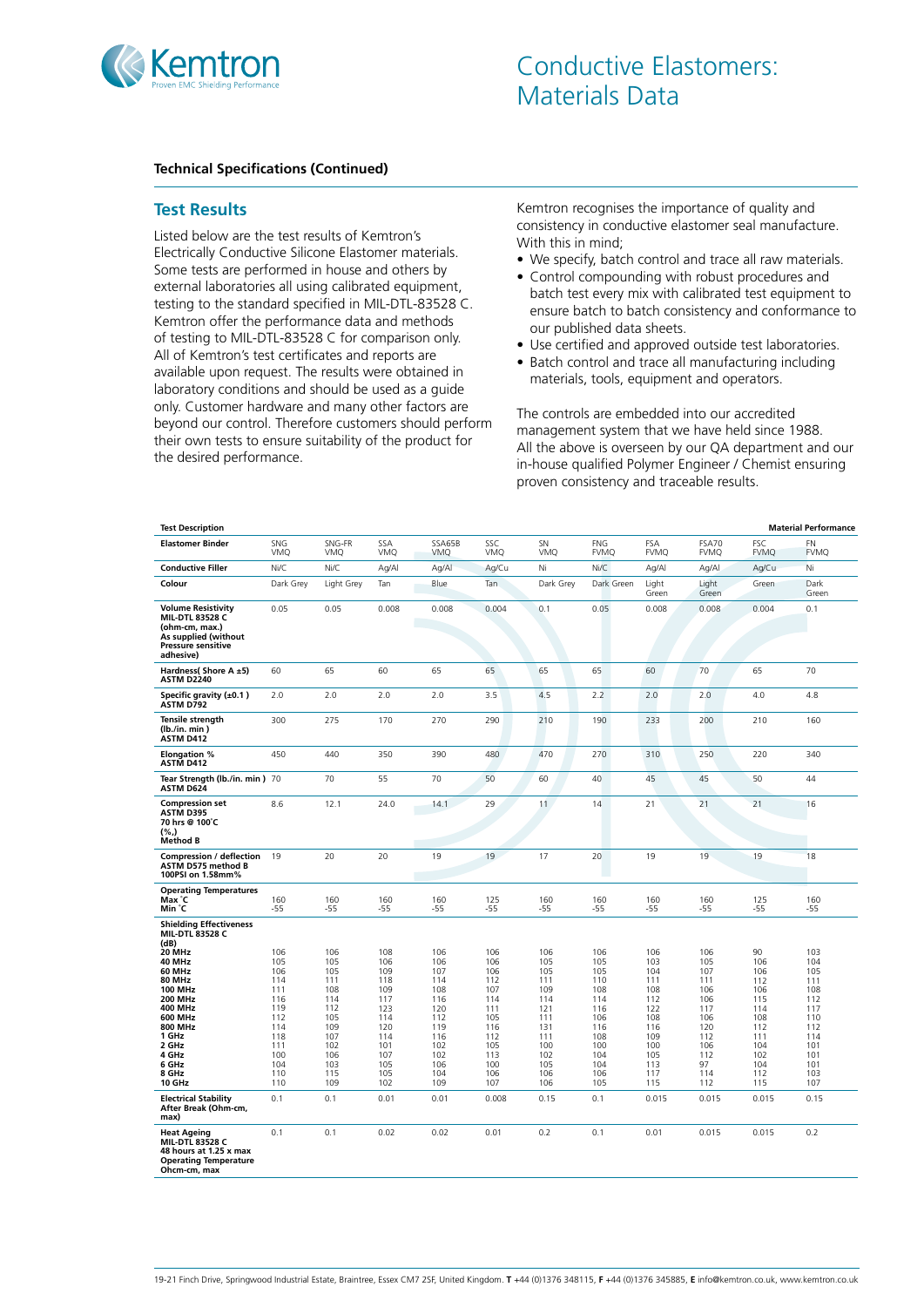

# **Properties of elastomers that can be measured and how they impact on selection of the appropriate material for gasket/sealing purposes**

#### **Hardness**

Hardness is a measure of the degree of indentation when an indenter of known geometry is placed on the elastomeric surface under a known constant force for a fixed time. The different scales used Shore A and IRHD are defined by the form of the indenter, applied load and time of reading after indenter application. In a standard elastomer there is reasonable agreement between observed hardness and Young's Modulus (E). In the case of conductive elastomers this relationship is not so clear cut since the elastomer acts more as a binder for the filler and the hardness appears to have a rule of mixtures response.



#### **Tensile strength and elongation at break**

Tensile strength and elongation at break are obtained from the same standard dumbbell shaped test-piece punched from a moulded sheet of rubber of known thickness. By use of tensile test equipment fitted with an extensometer a stress v strain response curve can be obtained and a judgement of the stresses and strains that can be made on the material during service made.

#### **Tear**

The tearing properties of a material are obtained using tensile test equipment and a standard test piece of known dimensions. Tests are carried out in tension and the results reported in terms of load required per distance moved by the tear tip.

#### **Compression set**

Compression set (or more correctly permanent set after compression to a fixed strain) should not be confused with either Creep or Stress Relaxation. The test was originally conceived as a measure of state of cure. The test basically involves compressing a cylinder of material to a fixed strain and leaving it for a known temperature for a fixed time. The compression is removed, the cylinder allowed to recover over a fixed time and the height re-measured. The value recorded being the percentage difference according to the equation below;

*Compression set at Constant Strain =*  $\frac{to - tr}{to - t s} \times 100$ 

#### **Where**

| to | is the original thickness                     |
|----|-----------------------------------------------|
| tr | is the thickness after recovery               |
| ts | is the deflection applied (thickness of shim) |

Hence, the test as originally conceived would be carried out on test pieces cured for varying times at a fixed



temperature and the correct cure determined from where the compression set value was found to be a minimum. Although the original purpose of the test has been superseded by modern rheometers the test continues to be used. The reason for this being the belief that the test gives an indication of creep which can be seen below is not strictly true. Since the test is an amalgamation of that used to assess creep and stress relaxation.

#### **Creep also known as cold flow**

Creep is defined as the change in strain with time whilst the elastomer is held under a constant stress. This stress can take the form of compression, tension and/or shear.

In terms of how creep applies to a seal or gasket, this is dependent on whether it is constrained or nonconstrained. In the non-constrained environment the strain within the elastomer will increase with time until in theory the stress within the elastomer reaches a minimum. The elastomer seal/gasket will compress and spread out. In the constrained environment the seal/ gasket will conform to the groove allowed and the creep arrested.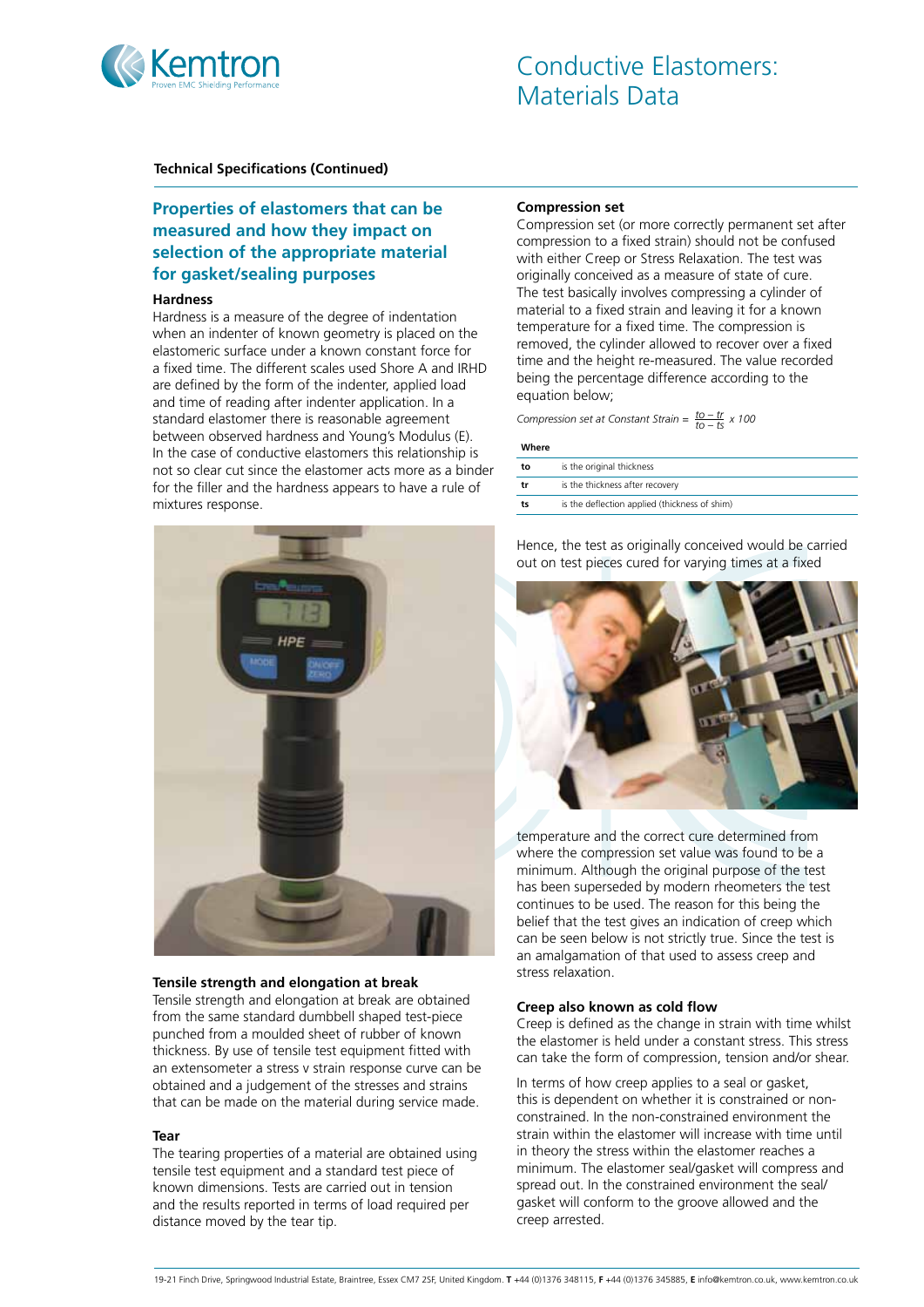

#### **Stress relaxation**

Stress relaxation is defined as the change in stress with time whilst the elastomer is held under a constant strain.

Consider that you have a seal that during installation is compressed by 10% of its original thickness. To obtain this 10% compression requires 100 MPa, and you can consider that the elastomer is exerting 100 MPa in return and the seal would be able to retain internal and external forces of 100 MPa. However, with time and ageing the stress exerted by the elastomeric seal can decay i.e. it may only exert 90 MPa yet still be compressed by 10%.

The paragraph above describes the reality of Stress Relaxation in compression the other two modes of tension or shear can also be measured.

Certain schools of thought recommend that stress relaxation issues can be overcome by increasing the initial compression the seal / gasket is taken to by 25% in the expectation that stress relaxation will occur and the operational force will be that required. This approach obviously assumes that the seal/gasket will be able to withstand the extra strain and the seal/gasket behavior to the extra stress remains the same. Consideration must also be given to whether it is retained in a groove or free to take up a natural form on deflection.

#### **Compression deflection**

This test is carried out using a disc of the gasket/seal material of a known thickness and diameter to which is applied a load equivalent to 100 psi and the deflection measured.

#### **Accelerated ageing tests**

In general any of the above tests can be carried out on test samples either aged or cut from test sheets which have been exposed to air ageing at an elevated temperature. Such tests may give an indication of how the material will perform in the long term in the service environment.

# **Standard Tests Specific to Conductive Elastomers**

#### **Volume resistivity**

In this test a sample of the conductive Elastomer whose dimensions are known is put under compression to a known strain. The difference between the known applied current is compared to that flowing through the Elastomer and the resistivity of the Elastomer.

#### **Volume resistivity after extension/break**

This test is the same as that for volume resistivity except that the sample is punched from the central strip of a dumbbell that has been stretched to break and then allowed to recover for thirty minutes.

This test gives an indication of the behavior of the material if it is stretched during installation or is re-used during servicing.

#### **Dynamic volume resistivity**

In this test the variation in the volume resistivity is measured whilst a sample of known dimensions is put under a fixed load. The load is then oscillated around this fixed point by a known amount over a range of frequencies and the volume resistivity recorded.

The purpose of this test is to give an indication as to how the seal/gasket will perform in service when the vibrations from equipment operations are imposed upon it.

## **Conductive Silicone & Fluorosilicone Elastomers – Product Handling & Storage**

Conductive elastomer products are expected to provide a service life of many years. However, if the product is to be stored, certain factors may have a detrimental effect. Kemtron recommend that the following precautions are carefully observed to ensure product longevity:

#### **Handling**

These materials should not be subjected to stretching in either storage or installation otherwise the conductive particles may disperse in the rubber, resulting in degradation of the shielding performance. In addition materials should be handled using cotton gloves to prevent surface contamination. Extra care must be used when fitting gaskets into channels, especially "O" rings. The product should be eased into the final groove shape from each end or opposite diagonals, working slowly inwards or round the outside. It must not be placed in at one end and simply pushed in along the length, this will stretch the gasket and leave excess material. If in doubt please contact us for our recommendations.

#### **Storage temperature**

It is recommended that the product be stored at normal ambient temperatures.

#### **Exposure to light & UV**

Exposure to any UV source (i.e artificial or natural light) should be avoided if possible. It should be kept stored in light proof, sulphur free packaging.

#### **Method of storage**

The material must be stored without any stretching or crushing. It is best kept in light proof, sulphur free polythene bags or light proof, sulphur free boxes.

#### **Contact with other materials**

The product should not be allowed to come into contact with Solvents, oils & greases, PVC, any material containing sulphur, dissimilar rubbers or metal containers.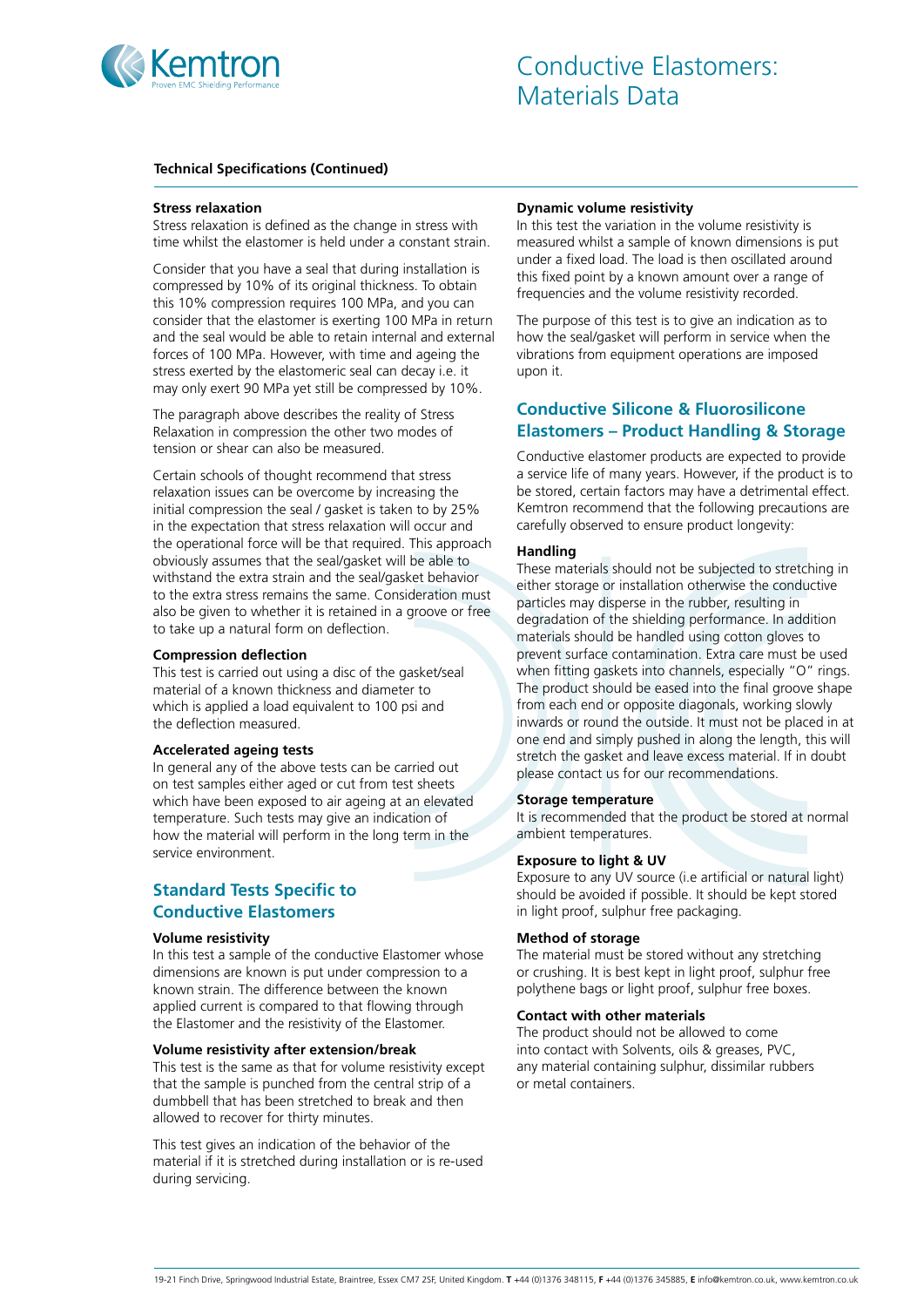

# Conductive Elastomers: **Extrusions**



#### **Product Overview**

Kemtron manufacture a wide variety of profiles from our standard tooling. We are also able to produce to your exact requirement with minimal tooling cost.

Extruded profiles are available in continuous, cut lengths or fabricated to your requirements, such as rectangles by vulcanizing the joints. This process uses the same conductive polymer compound. Ensuring complete electrical conductivity is maintained across the joints. Please see 'O' ring section.

#### **Design Considerations**

- When selecting a profile it is important to give attention to the mechanical design of your product. Round and D section seals should ideally be mounted in a suitably sized channel or groove.
- If the gasket is to fit in a groove. It is important that the gasket size chosen does not overfill the groove, when using solid sections you should ensure that the groove cross sectional area is a minimum of 5% greater than the proposed gasket cross section. See grove design data.
- Attention must also be paid to the closing force required to compress the gasket to the working height required.
- Self adhesive backing can be supplied on some flat profiles and usually only partially covers an area of the extrusion. Available as conductive (CSAB) or non conductive (SAB). This adhesive is an assembly aid only.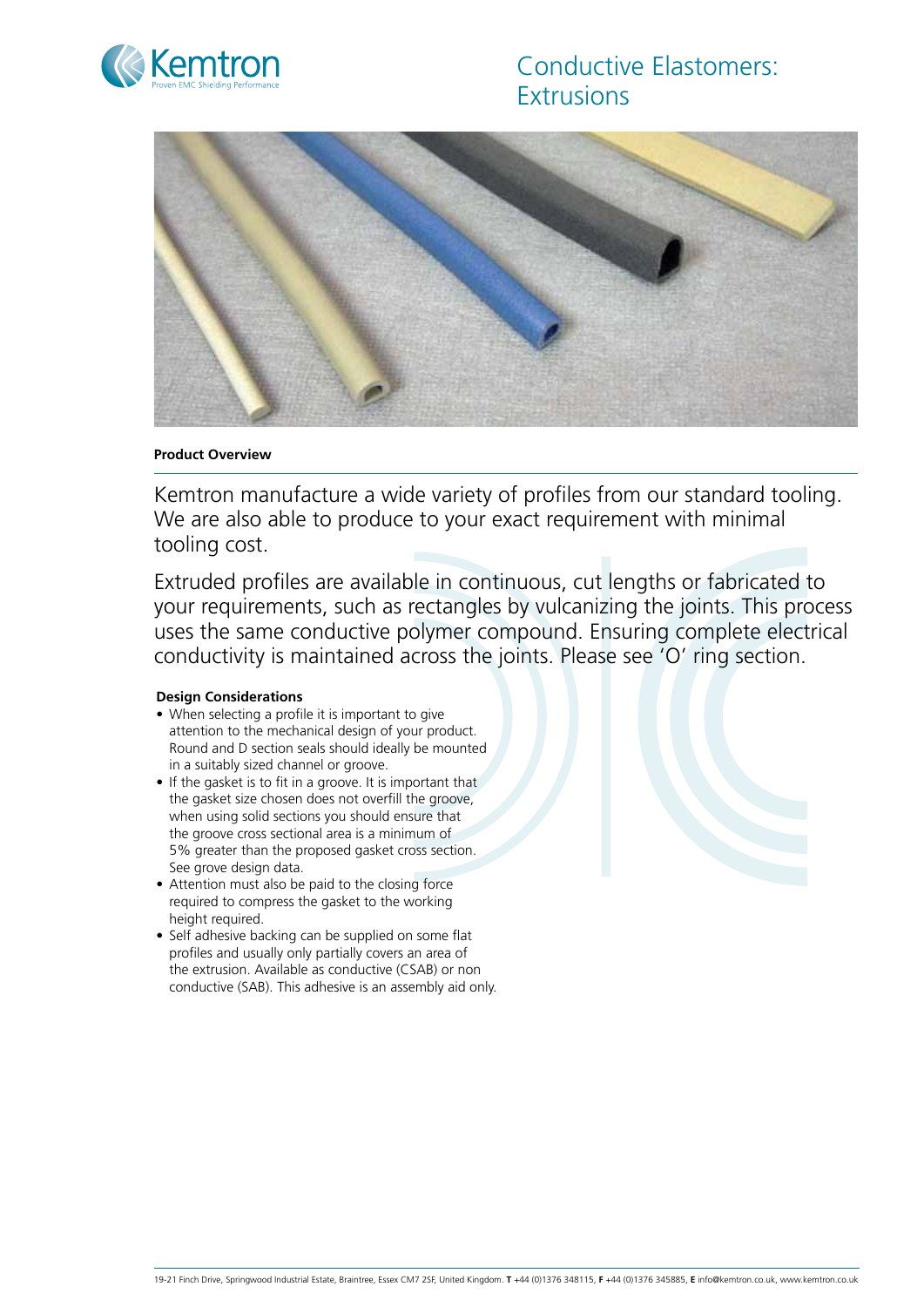

# Conductive Elastomers: **Extrusions**

## **Technical Specifications**



**Tubular**



#### **Profile 1201 Profile 1202**



| OD mm | ID mm | <b>Part Number</b> |
|-------|-------|--------------------|
| 1.20  | 0.5   | 1202-XXX-0012-0005 |
| 1.30  | 0.5   | 1202-XXX-0013-0005 |
| 1.40  | 0.5   | 1202-XXX-0014-0005 |
| 1.50  | 0.5   | 1202-XXX-0015-0005 |
| 1.60  | 0.5   | 1202-XXX-0016-0005 |
| 1.70  | 0.5   | 1202-XXX-0017-0005 |
| 1.80  | 0.5   | 1202-XXX-0018-0005 |
| 1.90  | 0.5   | 1202-XXX-0019-0005 |
| 2.00  | 0.5   | 1202-XXX-0020-0005 |
| 1.60  | 0.8   | 1202-XXX-0016-0008 |
| 1.70  | 0.8   | 1202-XXX-0017-0008 |
| 1.80  | 0.8   | 1202-XXX-0018-0008 |
| 1.90  | 0.8   | 1202-XXX-0019-0008 |
| 2.00  | 0.8   | 1202-XXX-0020-0008 |
| 2.10  | 0.8   | 1202-XXX-0021-0006 |
| 2.20  | 0.8   | 1202-XXX-0022-0008 |
| 2.30  | 0.8   | 1202-XXX-0023-0008 |
| 2.40  | 0.8   | 1202-XXX-0024-0008 |
| 2.50  | 0.8   | 1202-XXX-0025-0008 |
| 2.60  | 0.8   | 1202-XXX-0026-0008 |
| 2.70  | 0.8   | 1202-XXX-0027-0008 |
| 2.80  | 0.8   | 1202-XXX-0028-0008 |
| 2.90  | 0.8   | 1202-XXX-0029-0008 |
| 3.00  | 0.8   | 1202-XXX-0030-0008 |
| 2.00  | 1.0   | 1202-XXX-0020-0010 |
| 2.10  | 1.0   | 1202-XXX-0021-0010 |
| 2.20  | 1.0   | 1202-XXX-0022-0010 |
| 2.30  | 1.0   | 1202-XXX-0023-0010 |
| 2.40  | 1.0   | 1202-XXX-0024-0010 |
| 2.50  | 1.0   | 1202-XXX-0025-0010 |
| 2.60  | 1.0   | 1202-XXX-0026-0010 |
| 2.70  | 1.0   | 1202-XXX-0027-0010 |
| 2.80  | 1.0   | 1202-XXX-0028-0010 |
| 2.90  | 1.0   | 1202-XXX-0029-0010 |
| 3.00  | 1.0   | 1202-XXX-0030-0010 |
| 3.10  | 1.0   | 1202-XXX-0031-0010 |
| 3.20  | 1.0   | 1202-XXX-0032-0010 |
| 3.30  | 1.0   | 1202-XXX-0033-0010 |
| 3.40  | 1.0   | 1202-XXX-0034-0010 |
| 3.50  | 1.0   | 1202-XXX-0035-0010 |



| <b>Diameter</b> | <b>Part Number</b> |
|-----------------|--------------------|
| 1.00            | 1201-XXX-0010      |
| 1.10            | 1201-XXX-0011      |
| 1.20            | 1201-XXX-0012      |
| 1.30            | 1201-XXX-0013      |
| 1.40            | 1201-XXX-0014      |
| 1.50            | 1201-XXX-0015      |
| 1.60            | 1201-XXX-0016      |
| 1.80            | 1201-XXX-0018      |
| 2.00            | 1201-XXX-0020      |
| 2.20            | 1201-XXX-0022      |
| 2.40            | 1201-XXX-0024      |
| 2.50            | 1201-XXX-0025      |
| 2.80            | 1201-XXX-0028      |
| 3.00            | 1201-XXX-0030      |
| 3.20            | 1201-XXX-0032      |
| 3.50            | 1201-XXX-0035      |
| 3.80            | 1201-XXX-0038      |
| 4.00            | 1201-XXX-0040      |
| 4.30            | 1201-XXX-0043      |
| 4.50            | 1201-XXX-0045      |
| 4.80            | 1201-XXX-0048      |
| 5.00            | 1201-XXX-0050      |
| 5.30            | 1201-XXX-0053      |
| 5.50            | 1201-XXX-0055      |
| 5.80            | 1201-XXX-0058      |
| 6.00            | 1201-XXX-0060      |
| 6.30            | 1201-XXX-0063      |
| 6.50            | 1201-XXX-0065      |
| 6.80            | 1201-XXX-0068      |
| 7.00            | 1201-XXX-0070      |
| 7.30            | 1201-XXX-0073      |
| 7.50            | 1201-XXX-0075      |
| 7.80            | 1201-XXX-0078      |
| 8.00            | 1201-XXX-0080      |

19-21 Finch Drive, Springwood Industrial Estate, Braintree, Essex CM7 2SF, United Kingdom. **T** +44 (0)1376 348115, **F** +44 (0)1376 345885, **E** info@kemtron.co.uk, www.kemtron.co.uk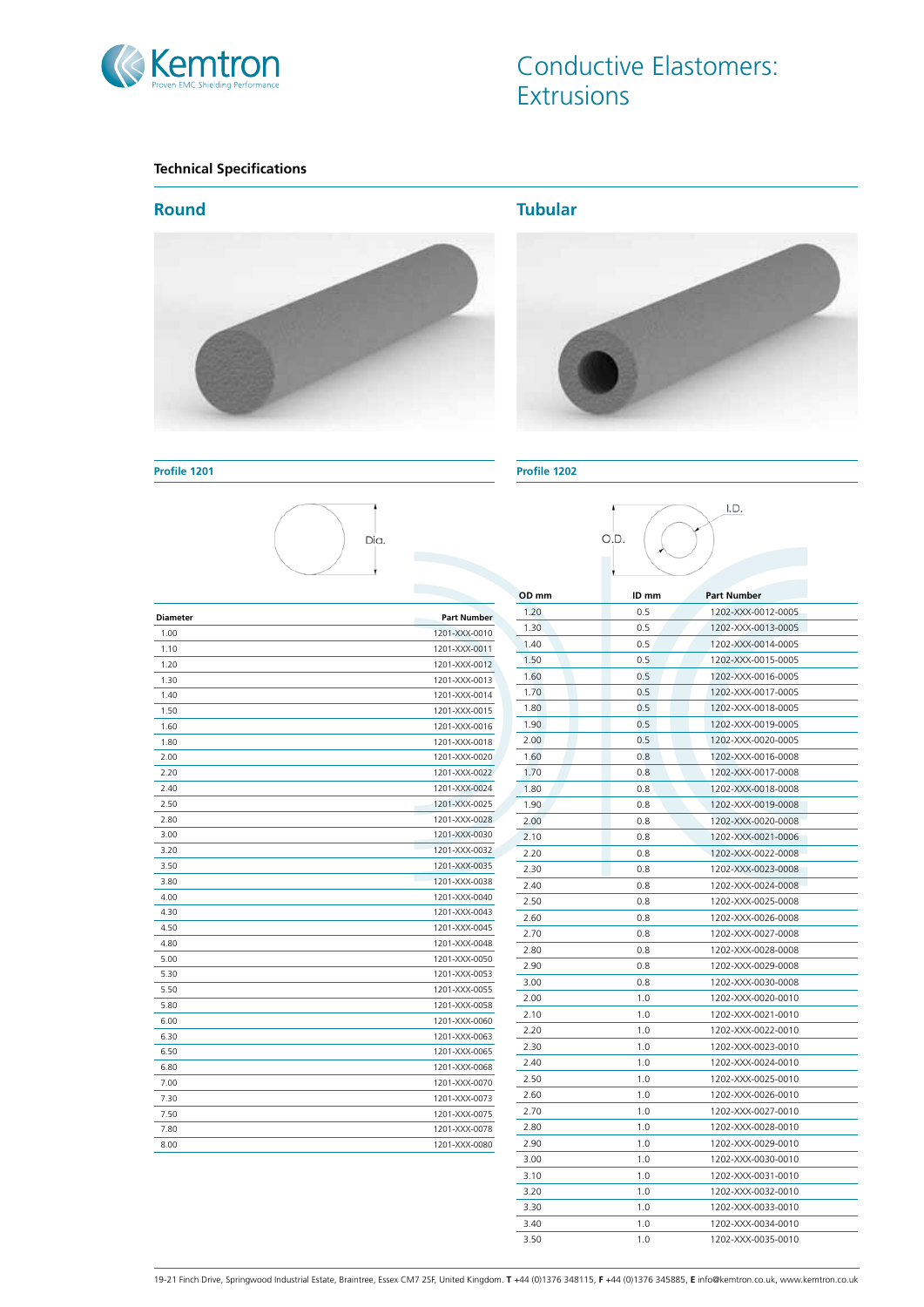

| OD mm | ID mm | <b>Part Number</b> | 4.10 | 1.5 | 1202-XXX-0041-0015 |
|-------|-------|--------------------|------|-----|--------------------|
| 3.60  | 1.0   | 1202-XXX-0036-0010 | 4.20 | 1.5 | 1202-XXX-0042-0015 |
| 3.70  | 1.0   | 1202-XXX-0037-0010 | 4.30 | 1.5 | 1202-XXX-0043-0015 |
| 3.80  | 1.0   | 1202-XXX-0038-0010 | 4.40 | 1.5 | 1202-XXX-0044-0015 |
| 3.90  | 1.0   | 1202-XXX-0039-0010 | 4.50 | 1.5 | 1202-XXX-0045-0015 |
| 4.00  | 1.0   | 1202-XXX-0040-0010 | 4.60 | 1.5 | 1202-XXX-0046-0015 |
| 2.50  | 1.1   | 1202-XXX-0025-0011 | 4.70 | 1.5 | 1202-XXX-0047-0015 |
| 2.60  | 1.1   | 1202-XXX-0026-0011 | 4.80 | 1.5 | 1202-XXX-0048-0015 |
| 2.70  | 1.1   | 1202-XXX-0027-0011 | 4.90 | 1.5 | 1202-XXX-0049-0015 |
| 2.80  | 1.1   | 1202-XXX-0028-0011 | 5.00 | 1.5 | 1202-XXX-0050-0015 |
| 2.90  | 1.1   | 1202-XXX-0029-0011 | 3.00 | 1.6 | 1202-XXX-0030-0016 |
| 3.00  | 1.1   | 1202-XXX-0030-0011 | 3.10 | 1.6 | 1202-XXX-0031-0016 |
| 3.10  | 1.1   | 1202-XXX-0031-0011 | 3.20 | 1.6 | 1202-XXX-0032-0016 |
| 3.20  | 1.1   | 1202-XXX-0032-0011 | 3.30 | 1.6 | 1202-XXX-0033-0016 |
| 3.30  | 1.1   | 1202-XXX-0033-0011 | 3.40 | 1.6 | 1202-XXX-0034-0016 |
| 3.40  | 1.1   | 1202-XXX-0034-0011 | 3.50 | 1.6 | 1202-XXX-0035-0016 |
| 3.50  | 1.1   | 1202-XXX-0035-0011 | 3.60 | 1.6 | 1202-XXX-0036-0016 |
| 3.60  | 1.1   | 1202-XXX-0036-0011 | 3.70 | 1.6 | 1202-XXX-0037-0016 |
| 3.70  | 1.1   | 1202-XXX-0037-0011 | 3.80 | 1.6 | 1202-XXX-0038-0016 |
| 3.80  | 1.1   | 1202-XXX-0038-0011 | 3.90 | 1.6 | 1202-XXX-0039-0016 |
| 3.90  | 1.1   | 1202-XXX-0039-0011 | 4.00 | 1.6 | 1202-XXX-0040-0016 |
| 4.00  | 1.1   | 1202-XXX-0040-0011 | 4.10 | 1.6 | 1202-XXX-0041-0016 |
| 2.50  | 1.2   | 1202-XXX-0025-0012 | 4.20 | 1.6 | 1202-XXX-0042-0016 |
| 2.60  | 1.2   | 1202-XXX-0026-0012 | 4.30 | 1.6 | 1202-XXX-0043-0016 |
| 2.70  | 1.2   | 1202-XXX-0027-0012 | 4.40 | 1.6 | 1202-XXX-0044-0016 |
| 2.80  | 1.2   | 1202-XXX-0028-0012 | 4.50 | 1.6 | 1202-XXX-0045-0016 |
| 2.90  | 1.2   | 1202-XXX-0029-0012 | 4.60 | 1.6 | 1202-XXX-0046-0016 |
| 3.00  | 1.2   | 1202-XXX-0030-0012 | 4.70 | 1.6 | 1202-XXX-0047-0016 |
| 3.10  | 1.2   | 1202-XXX-0031-0012 | 4.80 | 1.6 | 1202-XXX-0048-0016 |
| 3.20  | 1.2   | 1202-XXX-0032-0012 | 4.90 | 1.6 | 1202-XXX-0049-0016 |
| 3.30  | 1.2   | 1202-XXX-0033-0012 | 5.00 | 1.6 | 1202-XXX-0050-0016 |
| 3.40  | 1.2   | 1202-XXX-0034-0012 | 4.00 | 2.0 | 1202-XXX-0040-0020 |
| 3.50  | 1.2   | 1202-XXX-0035-0012 | 4.10 | 2.0 | 1202-XXX-0041-0020 |
| 3.60  | 1.2   | 1202-XXX-0036-0012 | 4.20 | 2.0 | 1202-XXX-0042-0020 |
| 3.70  | 1.2   | 1202-XXX-0037-0012 | 4.30 | 2.0 | 1202-XXX-0043-0020 |
| 3.80  | 1.2   | 1202-XXX-0038-0012 | 4.40 | 2.0 | 1202-XXX-0044-0020 |
| 3.90  | 1.2   | 1202-XXX-0039-0012 | 4.50 | 2.0 | 1202-XXX-0045-0020 |
| 4.00  | 1.2   | 1202-XXX-0040-0012 | 4.60 | 2.0 | 1202-XXX-0046-0020 |
| 2.50  | 1.3   | 1202-XXX-0025-0013 | 4.70 | 2.0 | 1202-XXX-0047-0020 |
| 2.60  | 1.3   | 1202-XXX-0026-0013 | 4.80 | 2.0 | 1202-XXX-0048-0020 |
| 2.70  | 1.3   | 1202-XXX-0027-0013 | 4.90 | 2.0 | 1202-XXX-0049-0020 |
| 2.80  | 1.3   | 1202-XXX-0028-0013 | 5.00 | 2.0 | 1202-XXX-0050-0020 |
| 2.90  | 1.3   | 1202-XXX-0029-0013 | 5.10 | 2.0 | 1202-XXX-0051-0020 |
| 3.00  | 1.3   | 1202-XXX-0030-0013 | 5.20 | 2.0 | 1202-XXX-0052-0020 |
| 3.10  | 1.3   | 1202-XXX-0031-0013 | 5.30 | 2.0 | 1202-XXX-0053-0020 |
| 3.20  | 1.3   | 1202-XXX-0032-0013 | 5.40 | 2.0 | 1202-XXX-0054-0020 |
| 3.30  | 1.3   | 1202-XXX-0033-0013 | 5.50 | 2.0 | 1202-XXX-0055-0020 |
| 3.40  | 1.3   | 1202-XXX-0034-0013 | 5.60 | 2.0 | 1202-XXX-0056-0020 |
| 3.50  | 1.3   | 1202-XXX-0035-0013 | 5.70 | 2.0 | 1202-XXX-0057-0020 |
| 3.60  | 1.3   | 1202-XXX-0036-0013 | 5.80 | 2.0 | 1202-XXX-0058-0020 |
| 3.70  | 1.3   | 1202-XXX-0037-0013 | 5.90 | 2.0 | 1202-XXX-0059-0020 |
| 3.80  | 1.3   | 1202-XXX-0038-0013 | 6.00 | 2.0 | 1202-XXX-0060-0020 |
| 3.90  | 1.3   | 1202-XXX-0039-0013 | 4.00 | 2.2 | 1202-XXX-0040-0022 |
| 4.00  | 1.3   | 1202-XXX-0040-0013 | 4.10 | 2.2 | 1202-XXX-0041-0022 |
| 3.00  | 1.5   | 1202-XXX-0030-0015 | 4.20 | 2.2 | 1202-XXX-0042-0022 |
| 3.10  | 1.5   | 1202-XXX-0031-0015 | 4.30 | 2.2 | 1202-XXX-0043-0022 |
| 3.20  | 1.5   | 1202-XXX-0032-0015 | 4.40 | 2.2 | 1202-XXX-0044-0022 |
| 3.30  | 1.5   | 1202-XXX-0033-0015 | 4.50 | 2.2 | 1202-XXX-0045-0022 |
| 3.40  | 1.5   | 1202-XXX-0034-0015 | 4.60 | 2.2 | 1202-XXX-0046-0022 |
| 3.50  | 1.5   | 1202-XXX-0035-0015 | 4.70 | 2.2 | 1202-XXX-0047-0022 |
| 3.60  | 1.5   | 1202-XXX-0036-0015 | 4.80 | 2.2 | 1202-XXX-0048-0022 |
| 3.70  | 1.5   | 1202-XXX-0037-0015 | 4.90 | 2.2 | 1202-XXX-0049-0022 |
| 3.80  | 1.5   | 1202-XXX-0038-0015 | 5.00 | 2.2 | 1202-XXX-0050-0022 |
| 3.90  | 1.5   | 1202-XXX-0039-0015 | 5.10 | 2.2 | 1202-XXX-0051-0022 |
| 4.00  | 1.5   | 1202-XXX-0040-0015 | 5.20 | 2.2 | 1202-XXX-0052-0022 |
|       |       |                    |      |     |                    |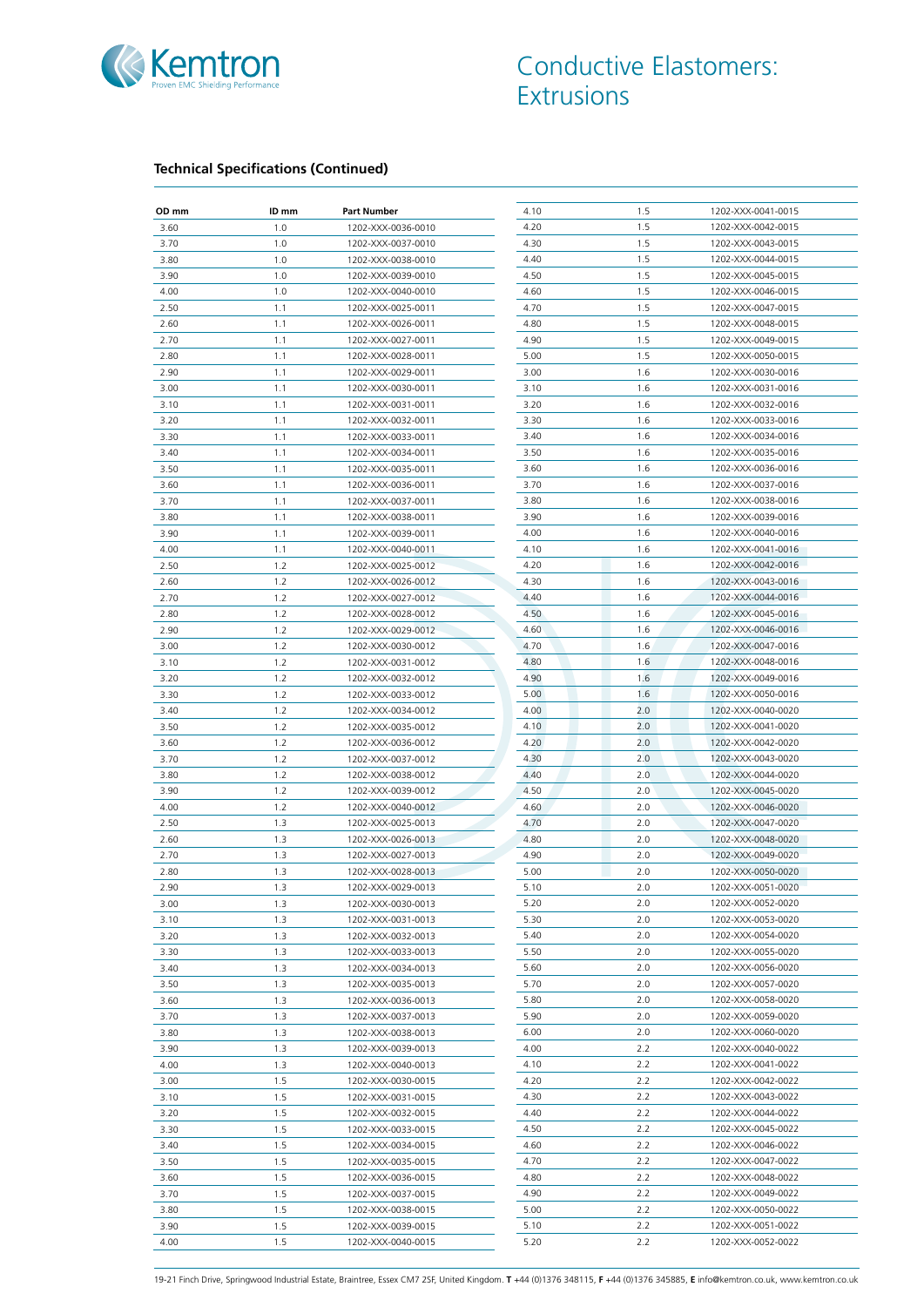

| 2.2<br>5.30<br>1202-XXX-0053-0022<br>8.70<br>3.0<br>1202-XXX-0087-0030<br>5.40<br>2.2<br>1202-XXX-0054-0022<br>8.80<br>3.0<br>1202-XXX-0088-0030<br>5.50<br>2.2<br>1202-XXX-0055-0022<br>8.90<br>3.0<br>1202-XXX-0089-0030<br>2.2<br>5.60<br>9.00<br>3.0<br>1202-XXX-0056-0022<br>1202-XXX-0090-0030<br>5.70<br>2.2<br>6.00<br>3.2<br>1202-XXX-0057-0022<br>1202-XXX-0060-0032<br>2.2<br>5.80<br>1202-XXX-0058-0022<br>6.10<br>3.2<br>1202-XXX-0061-0032<br>2.2<br>5.90<br>1202-XXX-0059-0022<br>6.20<br>3.2<br>1202-XXX-0062-0032<br>6.00<br>2.2<br>1202-XXX-0060-0022<br>6.30<br>3.2<br>1202-XXX-0063-0032<br>4.50<br>2.5<br>1202-XXX-0045-0025<br>6.40<br>3.2<br>1202-XXX-0064-0032<br>2.5<br>4.60<br>1202-XXX-0046-0025<br>6.50<br>3.2<br>1202-XXX-0065-0032<br>4.70<br>2.5<br>1202-XXX-0047-0025<br>6.60<br>3.2<br>1202-XXX-0066-0032<br>2.5<br>4.80<br>1202-XXX-0048-0025<br>6.70<br>3.2<br>1202-XXX-0067-0032<br>4.90<br>2.5<br>1202-XXX-0049-0025<br>6.80<br>3.2<br>1202-XXX-0068-0032<br>5.00<br>2.5<br>1202-XXX-0050-0025<br>6.90<br>3.2<br>1202-XXX-0069-0032<br>2.5<br>5.10<br>1202-XXX-0051-0025<br>7.00<br>3.2<br>1202-XXX-0070-0032<br>5.20<br>2.5<br>1202-XXX-0052-0025<br>7.00<br>3.2<br>1202-XXX-0070-0032<br>3.2<br>5.30<br>2.5<br>7.10<br>1202-XXX-0053-0025<br>1202-XXX-0071-0032<br>5.40<br>2.5<br>7.20<br>3.2<br>1202-XXX-0054-0025<br>1202-XXX-0072-0032<br>5.50<br>2.5<br>1202-XXX-0055-0025<br>7.30<br>3.2<br>1202-XXX-0073-0032<br>2.5<br>5.60<br>1202-XXX-0056-0025<br>7.40<br>3.2<br>1202-XXX-0074-0032<br>2.5<br>7.50<br>3.2<br>5.70<br>1202-XXX-0057-0025<br>1202-XXX-0075-0032<br>5.80<br>2.5<br>1202-XXX-0058-0025<br>3.2<br>1202-XXX-0076-0032<br>7.60<br>2.5<br>7.70<br>5.90<br>1202-XXX-0059-0025<br>3.2<br>1202-XXX-0077-0032<br>6.00<br>2.5<br>1202-XXX-0060-0025<br>7.80<br>3.2<br>1202-XXX-0078-0032<br>4.80<br>2.8<br>1202-XXX-0048-0028<br>7.90<br>3.2<br>1202-XXX-0079-0032<br>4.90<br>2.8<br>1202-XXX-0049-0028<br>8.00<br>3.2<br>1202-XXX-0080-0032<br>5.00<br>2.8<br>1202-XXX-0050-0028<br>8.10<br>3.2<br>1202-XXX-0081-0032<br>5.10<br>2.8<br>1202-XXX-0051-0028<br>8.20<br>3.2<br>1202-XXX-0082-0032<br>5.20<br>2.8<br>8.30<br>3.2<br>1202-XXX-0052-0028<br>1202-XXX-0083-0032<br>5.30<br>2.8<br>8.40<br>3.2<br>1202-XXX-0053-0028<br>1202-XXX-0084-0032<br>5.40<br>2.8<br>1202-XXX-0054-0028<br>8.50<br>3.2<br>1202-XXX-0085-0032<br>5.50<br>2.8<br>8.60<br>3.2<br>1202-XXX-0055-0028<br>1202-XXX-0086-0032<br>5.60<br>2.8<br>8.70<br>3.2<br>1202-XXX-0056-0028<br>1202-XXX-0087-0032<br>2.8<br>5.70<br>1202-XXX-0057-0028<br>8.80<br>3.2<br>1202-XXX-0088-0032<br>5.80<br>2.8<br>1202-XXX-0058-0028<br>8.90<br>3.2<br>1202-XXX-0089-0032<br>5.90<br>2.8<br>1202-XXX-0059-0028<br>9.00<br>3.2<br>1202-XXX-0090-0032<br>6.00<br>2.8<br>1202-XXX-0060-0028<br>7.00<br>4.0<br>1202-XXX-0070-0040<br>6.00<br>3.0<br>1202-XXX-0060-0030<br>7.00<br>4.0<br>1202-XXX-0070-0040<br>6.10<br>3.0<br>1202-XXX-0061-0030<br>7.10<br>4.0<br>1202-XXX-0071-0040<br>6.20<br>3.0<br>1202-XXX-0062-0030<br>7.20<br>4.0<br>1202-XXX-0072-0040<br>6.30<br>3.0<br>1202-XXX-0063-0030<br>7.30<br>4.0<br>1202-XXX-0073-0040<br>3.0<br>7.40<br>6.40<br>4.0<br>1202-XXX-0074-0040<br>1202-XXX-0064-0030<br>6.50<br>3.0<br>1202-XXX-0065-0030<br>7.50<br>4.0<br>1202-XXX-0075-0040<br>6.60<br>3.0<br>1202-XXX-0066-0030<br>7.60<br>4.0<br>1202-XXX-0076-0040<br>3.0<br>6.70<br>1202-XXX-0067-0030<br>7.70<br>4.0<br>1202-XXX-0077-0040<br>6.80<br>3.0<br>1202-XXX-0068-0030<br>7.80<br>4.0<br>1202-XXX-0078-0040<br>6.90<br>3.0<br>1202-XXX-0069-0030<br>7.90<br>4.0<br>1202-XXX-0079-0040<br>7.00<br>3.0<br>1202-XXX-0070-0030<br>8.00<br>4.0<br>1202-XXX-0080-0040<br>7.00<br>3.0<br>1202-XXX-0070-0030<br>8.10<br>4.0<br>1202-XXX-0081-0040<br>7.10<br>3.0<br>1202-XXX-0071-0030<br>8.20<br>4.0<br>1202-XXX-0082-0040<br>7.20<br>3.0<br>1202-XXX-0072-0030<br>8.30<br>4.0<br>1202-XXX-0083-0040<br>7.30<br>3.0<br>1202-XXX-0073-0030<br>8.40<br>4.0<br>1202-XXX-0084-0040<br>7.40<br>3.0<br>1202-XXX-0074-0030<br>8.50<br>4.0<br>1202-XXX-0085-0040<br>7.50<br>3.0<br>8.60<br>4.0<br>1202-XXX-0075-0030<br>1202-XXX-0086-0040<br>7.60<br>3.0<br>1202-XXX-0076-0030<br>8.70<br>4.0<br>1202-XXX-0087-0040<br>7.70<br>3.0<br>1202-XXX-0077-0030<br>8.80<br>4.0<br>1202-XXX-0088-0040<br>7.80<br>3.0<br>8.90<br>4.0<br>1202-XXX-0078-0030<br>1202-XXX-0089-0040<br>7.90<br>3.0<br>9.00<br>4.0<br>1202-XXX-0079-0030<br>1202-XXX-0090-0040<br>8.00<br>3.0<br>1202-XXX-0080-0030<br>7.50<br>4.5<br>1202-XXX-0075-0045<br>3.0<br>8.10<br>1202-XXX-0081-0030<br>7.60<br>4.5<br>1202-XXX-0076-0045<br>8.20<br>3.0<br>1202-XXX-0082-0030<br>7.70<br>4.5<br>1202-XXX-0077-0045<br>8.30<br>3.0<br>1202-XXX-0083-0030<br>7.80<br>4.5<br>1202-XXX-0078-0045<br>8.40<br>3.0<br>1202-XXX-0084-0030<br>7.90<br>4.5<br>1202-XXX-0079-0045<br>8.50<br>3.0<br>1202-XXX-0085-0030<br>8.00<br>4.5<br>1202-XXX-0080-0045 | OD mm | ID mm | <b>Part Number</b> | 8.60 | 3.0 | 1202-XXX-0086-0030 |
|------------------------------------------------------------------------------------------------------------------------------------------------------------------------------------------------------------------------------------------------------------------------------------------------------------------------------------------------------------------------------------------------------------------------------------------------------------------------------------------------------------------------------------------------------------------------------------------------------------------------------------------------------------------------------------------------------------------------------------------------------------------------------------------------------------------------------------------------------------------------------------------------------------------------------------------------------------------------------------------------------------------------------------------------------------------------------------------------------------------------------------------------------------------------------------------------------------------------------------------------------------------------------------------------------------------------------------------------------------------------------------------------------------------------------------------------------------------------------------------------------------------------------------------------------------------------------------------------------------------------------------------------------------------------------------------------------------------------------------------------------------------------------------------------------------------------------------------------------------------------------------------------------------------------------------------------------------------------------------------------------------------------------------------------------------------------------------------------------------------------------------------------------------------------------------------------------------------------------------------------------------------------------------------------------------------------------------------------------------------------------------------------------------------------------------------------------------------------------------------------------------------------------------------------------------------------------------------------------------------------------------------------------------------------------------------------------------------------------------------------------------------------------------------------------------------------------------------------------------------------------------------------------------------------------------------------------------------------------------------------------------------------------------------------------------------------------------------------------------------------------------------------------------------------------------------------------------------------------------------------------------------------------------------------------------------------------------------------------------------------------------------------------------------------------------------------------------------------------------------------------------------------------------------------------------------------------------------------------------------------------------------------------------------------------------------------------------------------------------------------------------------------------------------------------------------------------------------------------------------------------------------------------------------------------------------------------------------------------------------------------------------------------------------------------------------------------------------------------------------------------------------------------------------------------------------------------------------------------------------------------------------------------------------------------------------------------------------------------------------------------------------------------------------------------------------------------------------------------------------------------------------------------------------------------------------------------------------------------------------------------------------------------------------------------------------------------------------------------------------------------------------------------------------------------------------------------------------------------------------------------------------------------------------------------|-------|-------|--------------------|------|-----|--------------------|
|                                                                                                                                                                                                                                                                                                                                                                                                                                                                                                                                                                                                                                                                                                                                                                                                                                                                                                                                                                                                                                                                                                                                                                                                                                                                                                                                                                                                                                                                                                                                                                                                                                                                                                                                                                                                                                                                                                                                                                                                                                                                                                                                                                                                                                                                                                                                                                                                                                                                                                                                                                                                                                                                                                                                                                                                                                                                                                                                                                                                                                                                                                                                                                                                                                                                                                                                                                                                                                                                                                                                                                                                                                                                                                                                                                                                                                                                                                                                                                                                                                                                                                                                                                                                                                                                                                                                                                                                                                                                                                                                                                                                                                                                                                                                                                                                                                                                                                                              |       |       |                    |      |     |                    |
|                                                                                                                                                                                                                                                                                                                                                                                                                                                                                                                                                                                                                                                                                                                                                                                                                                                                                                                                                                                                                                                                                                                                                                                                                                                                                                                                                                                                                                                                                                                                                                                                                                                                                                                                                                                                                                                                                                                                                                                                                                                                                                                                                                                                                                                                                                                                                                                                                                                                                                                                                                                                                                                                                                                                                                                                                                                                                                                                                                                                                                                                                                                                                                                                                                                                                                                                                                                                                                                                                                                                                                                                                                                                                                                                                                                                                                                                                                                                                                                                                                                                                                                                                                                                                                                                                                                                                                                                                                                                                                                                                                                                                                                                                                                                                                                                                                                                                                                              |       |       |                    |      |     |                    |
|                                                                                                                                                                                                                                                                                                                                                                                                                                                                                                                                                                                                                                                                                                                                                                                                                                                                                                                                                                                                                                                                                                                                                                                                                                                                                                                                                                                                                                                                                                                                                                                                                                                                                                                                                                                                                                                                                                                                                                                                                                                                                                                                                                                                                                                                                                                                                                                                                                                                                                                                                                                                                                                                                                                                                                                                                                                                                                                                                                                                                                                                                                                                                                                                                                                                                                                                                                                                                                                                                                                                                                                                                                                                                                                                                                                                                                                                                                                                                                                                                                                                                                                                                                                                                                                                                                                                                                                                                                                                                                                                                                                                                                                                                                                                                                                                                                                                                                                              |       |       |                    |      |     |                    |
|                                                                                                                                                                                                                                                                                                                                                                                                                                                                                                                                                                                                                                                                                                                                                                                                                                                                                                                                                                                                                                                                                                                                                                                                                                                                                                                                                                                                                                                                                                                                                                                                                                                                                                                                                                                                                                                                                                                                                                                                                                                                                                                                                                                                                                                                                                                                                                                                                                                                                                                                                                                                                                                                                                                                                                                                                                                                                                                                                                                                                                                                                                                                                                                                                                                                                                                                                                                                                                                                                                                                                                                                                                                                                                                                                                                                                                                                                                                                                                                                                                                                                                                                                                                                                                                                                                                                                                                                                                                                                                                                                                                                                                                                                                                                                                                                                                                                                                                              |       |       |                    |      |     |                    |
|                                                                                                                                                                                                                                                                                                                                                                                                                                                                                                                                                                                                                                                                                                                                                                                                                                                                                                                                                                                                                                                                                                                                                                                                                                                                                                                                                                                                                                                                                                                                                                                                                                                                                                                                                                                                                                                                                                                                                                                                                                                                                                                                                                                                                                                                                                                                                                                                                                                                                                                                                                                                                                                                                                                                                                                                                                                                                                                                                                                                                                                                                                                                                                                                                                                                                                                                                                                                                                                                                                                                                                                                                                                                                                                                                                                                                                                                                                                                                                                                                                                                                                                                                                                                                                                                                                                                                                                                                                                                                                                                                                                                                                                                                                                                                                                                                                                                                                                              |       |       |                    |      |     |                    |
|                                                                                                                                                                                                                                                                                                                                                                                                                                                                                                                                                                                                                                                                                                                                                                                                                                                                                                                                                                                                                                                                                                                                                                                                                                                                                                                                                                                                                                                                                                                                                                                                                                                                                                                                                                                                                                                                                                                                                                                                                                                                                                                                                                                                                                                                                                                                                                                                                                                                                                                                                                                                                                                                                                                                                                                                                                                                                                                                                                                                                                                                                                                                                                                                                                                                                                                                                                                                                                                                                                                                                                                                                                                                                                                                                                                                                                                                                                                                                                                                                                                                                                                                                                                                                                                                                                                                                                                                                                                                                                                                                                                                                                                                                                                                                                                                                                                                                                                              |       |       |                    |      |     |                    |
|                                                                                                                                                                                                                                                                                                                                                                                                                                                                                                                                                                                                                                                                                                                                                                                                                                                                                                                                                                                                                                                                                                                                                                                                                                                                                                                                                                                                                                                                                                                                                                                                                                                                                                                                                                                                                                                                                                                                                                                                                                                                                                                                                                                                                                                                                                                                                                                                                                                                                                                                                                                                                                                                                                                                                                                                                                                                                                                                                                                                                                                                                                                                                                                                                                                                                                                                                                                                                                                                                                                                                                                                                                                                                                                                                                                                                                                                                                                                                                                                                                                                                                                                                                                                                                                                                                                                                                                                                                                                                                                                                                                                                                                                                                                                                                                                                                                                                                                              |       |       |                    |      |     |                    |
|                                                                                                                                                                                                                                                                                                                                                                                                                                                                                                                                                                                                                                                                                                                                                                                                                                                                                                                                                                                                                                                                                                                                                                                                                                                                                                                                                                                                                                                                                                                                                                                                                                                                                                                                                                                                                                                                                                                                                                                                                                                                                                                                                                                                                                                                                                                                                                                                                                                                                                                                                                                                                                                                                                                                                                                                                                                                                                                                                                                                                                                                                                                                                                                                                                                                                                                                                                                                                                                                                                                                                                                                                                                                                                                                                                                                                                                                                                                                                                                                                                                                                                                                                                                                                                                                                                                                                                                                                                                                                                                                                                                                                                                                                                                                                                                                                                                                                                                              |       |       |                    |      |     |                    |
|                                                                                                                                                                                                                                                                                                                                                                                                                                                                                                                                                                                                                                                                                                                                                                                                                                                                                                                                                                                                                                                                                                                                                                                                                                                                                                                                                                                                                                                                                                                                                                                                                                                                                                                                                                                                                                                                                                                                                                                                                                                                                                                                                                                                                                                                                                                                                                                                                                                                                                                                                                                                                                                                                                                                                                                                                                                                                                                                                                                                                                                                                                                                                                                                                                                                                                                                                                                                                                                                                                                                                                                                                                                                                                                                                                                                                                                                                                                                                                                                                                                                                                                                                                                                                                                                                                                                                                                                                                                                                                                                                                                                                                                                                                                                                                                                                                                                                                                              |       |       |                    |      |     |                    |
|                                                                                                                                                                                                                                                                                                                                                                                                                                                                                                                                                                                                                                                                                                                                                                                                                                                                                                                                                                                                                                                                                                                                                                                                                                                                                                                                                                                                                                                                                                                                                                                                                                                                                                                                                                                                                                                                                                                                                                                                                                                                                                                                                                                                                                                                                                                                                                                                                                                                                                                                                                                                                                                                                                                                                                                                                                                                                                                                                                                                                                                                                                                                                                                                                                                                                                                                                                                                                                                                                                                                                                                                                                                                                                                                                                                                                                                                                                                                                                                                                                                                                                                                                                                                                                                                                                                                                                                                                                                                                                                                                                                                                                                                                                                                                                                                                                                                                                                              |       |       |                    |      |     |                    |
|                                                                                                                                                                                                                                                                                                                                                                                                                                                                                                                                                                                                                                                                                                                                                                                                                                                                                                                                                                                                                                                                                                                                                                                                                                                                                                                                                                                                                                                                                                                                                                                                                                                                                                                                                                                                                                                                                                                                                                                                                                                                                                                                                                                                                                                                                                                                                                                                                                                                                                                                                                                                                                                                                                                                                                                                                                                                                                                                                                                                                                                                                                                                                                                                                                                                                                                                                                                                                                                                                                                                                                                                                                                                                                                                                                                                                                                                                                                                                                                                                                                                                                                                                                                                                                                                                                                                                                                                                                                                                                                                                                                                                                                                                                                                                                                                                                                                                                                              |       |       |                    |      |     |                    |
|                                                                                                                                                                                                                                                                                                                                                                                                                                                                                                                                                                                                                                                                                                                                                                                                                                                                                                                                                                                                                                                                                                                                                                                                                                                                                                                                                                                                                                                                                                                                                                                                                                                                                                                                                                                                                                                                                                                                                                                                                                                                                                                                                                                                                                                                                                                                                                                                                                                                                                                                                                                                                                                                                                                                                                                                                                                                                                                                                                                                                                                                                                                                                                                                                                                                                                                                                                                                                                                                                                                                                                                                                                                                                                                                                                                                                                                                                                                                                                                                                                                                                                                                                                                                                                                                                                                                                                                                                                                                                                                                                                                                                                                                                                                                                                                                                                                                                                                              |       |       |                    |      |     |                    |
|                                                                                                                                                                                                                                                                                                                                                                                                                                                                                                                                                                                                                                                                                                                                                                                                                                                                                                                                                                                                                                                                                                                                                                                                                                                                                                                                                                                                                                                                                                                                                                                                                                                                                                                                                                                                                                                                                                                                                                                                                                                                                                                                                                                                                                                                                                                                                                                                                                                                                                                                                                                                                                                                                                                                                                                                                                                                                                                                                                                                                                                                                                                                                                                                                                                                                                                                                                                                                                                                                                                                                                                                                                                                                                                                                                                                                                                                                                                                                                                                                                                                                                                                                                                                                                                                                                                                                                                                                                                                                                                                                                                                                                                                                                                                                                                                                                                                                                                              |       |       |                    |      |     |                    |
|                                                                                                                                                                                                                                                                                                                                                                                                                                                                                                                                                                                                                                                                                                                                                                                                                                                                                                                                                                                                                                                                                                                                                                                                                                                                                                                                                                                                                                                                                                                                                                                                                                                                                                                                                                                                                                                                                                                                                                                                                                                                                                                                                                                                                                                                                                                                                                                                                                                                                                                                                                                                                                                                                                                                                                                                                                                                                                                                                                                                                                                                                                                                                                                                                                                                                                                                                                                                                                                                                                                                                                                                                                                                                                                                                                                                                                                                                                                                                                                                                                                                                                                                                                                                                                                                                                                                                                                                                                                                                                                                                                                                                                                                                                                                                                                                                                                                                                                              |       |       |                    |      |     |                    |
|                                                                                                                                                                                                                                                                                                                                                                                                                                                                                                                                                                                                                                                                                                                                                                                                                                                                                                                                                                                                                                                                                                                                                                                                                                                                                                                                                                                                                                                                                                                                                                                                                                                                                                                                                                                                                                                                                                                                                                                                                                                                                                                                                                                                                                                                                                                                                                                                                                                                                                                                                                                                                                                                                                                                                                                                                                                                                                                                                                                                                                                                                                                                                                                                                                                                                                                                                                                                                                                                                                                                                                                                                                                                                                                                                                                                                                                                                                                                                                                                                                                                                                                                                                                                                                                                                                                                                                                                                                                                                                                                                                                                                                                                                                                                                                                                                                                                                                                              |       |       |                    |      |     |                    |
|                                                                                                                                                                                                                                                                                                                                                                                                                                                                                                                                                                                                                                                                                                                                                                                                                                                                                                                                                                                                                                                                                                                                                                                                                                                                                                                                                                                                                                                                                                                                                                                                                                                                                                                                                                                                                                                                                                                                                                                                                                                                                                                                                                                                                                                                                                                                                                                                                                                                                                                                                                                                                                                                                                                                                                                                                                                                                                                                                                                                                                                                                                                                                                                                                                                                                                                                                                                                                                                                                                                                                                                                                                                                                                                                                                                                                                                                                                                                                                                                                                                                                                                                                                                                                                                                                                                                                                                                                                                                                                                                                                                                                                                                                                                                                                                                                                                                                                                              |       |       |                    |      |     |                    |
|                                                                                                                                                                                                                                                                                                                                                                                                                                                                                                                                                                                                                                                                                                                                                                                                                                                                                                                                                                                                                                                                                                                                                                                                                                                                                                                                                                                                                                                                                                                                                                                                                                                                                                                                                                                                                                                                                                                                                                                                                                                                                                                                                                                                                                                                                                                                                                                                                                                                                                                                                                                                                                                                                                                                                                                                                                                                                                                                                                                                                                                                                                                                                                                                                                                                                                                                                                                                                                                                                                                                                                                                                                                                                                                                                                                                                                                                                                                                                                                                                                                                                                                                                                                                                                                                                                                                                                                                                                                                                                                                                                                                                                                                                                                                                                                                                                                                                                                              |       |       |                    |      |     |                    |
|                                                                                                                                                                                                                                                                                                                                                                                                                                                                                                                                                                                                                                                                                                                                                                                                                                                                                                                                                                                                                                                                                                                                                                                                                                                                                                                                                                                                                                                                                                                                                                                                                                                                                                                                                                                                                                                                                                                                                                                                                                                                                                                                                                                                                                                                                                                                                                                                                                                                                                                                                                                                                                                                                                                                                                                                                                                                                                                                                                                                                                                                                                                                                                                                                                                                                                                                                                                                                                                                                                                                                                                                                                                                                                                                                                                                                                                                                                                                                                                                                                                                                                                                                                                                                                                                                                                                                                                                                                                                                                                                                                                                                                                                                                                                                                                                                                                                                                                              |       |       |                    |      |     |                    |
|                                                                                                                                                                                                                                                                                                                                                                                                                                                                                                                                                                                                                                                                                                                                                                                                                                                                                                                                                                                                                                                                                                                                                                                                                                                                                                                                                                                                                                                                                                                                                                                                                                                                                                                                                                                                                                                                                                                                                                                                                                                                                                                                                                                                                                                                                                                                                                                                                                                                                                                                                                                                                                                                                                                                                                                                                                                                                                                                                                                                                                                                                                                                                                                                                                                                                                                                                                                                                                                                                                                                                                                                                                                                                                                                                                                                                                                                                                                                                                                                                                                                                                                                                                                                                                                                                                                                                                                                                                                                                                                                                                                                                                                                                                                                                                                                                                                                                                                              |       |       |                    |      |     |                    |
|                                                                                                                                                                                                                                                                                                                                                                                                                                                                                                                                                                                                                                                                                                                                                                                                                                                                                                                                                                                                                                                                                                                                                                                                                                                                                                                                                                                                                                                                                                                                                                                                                                                                                                                                                                                                                                                                                                                                                                                                                                                                                                                                                                                                                                                                                                                                                                                                                                                                                                                                                                                                                                                                                                                                                                                                                                                                                                                                                                                                                                                                                                                                                                                                                                                                                                                                                                                                                                                                                                                                                                                                                                                                                                                                                                                                                                                                                                                                                                                                                                                                                                                                                                                                                                                                                                                                                                                                                                                                                                                                                                                                                                                                                                                                                                                                                                                                                                                              |       |       |                    |      |     |                    |
|                                                                                                                                                                                                                                                                                                                                                                                                                                                                                                                                                                                                                                                                                                                                                                                                                                                                                                                                                                                                                                                                                                                                                                                                                                                                                                                                                                                                                                                                                                                                                                                                                                                                                                                                                                                                                                                                                                                                                                                                                                                                                                                                                                                                                                                                                                                                                                                                                                                                                                                                                                                                                                                                                                                                                                                                                                                                                                                                                                                                                                                                                                                                                                                                                                                                                                                                                                                                                                                                                                                                                                                                                                                                                                                                                                                                                                                                                                                                                                                                                                                                                                                                                                                                                                                                                                                                                                                                                                                                                                                                                                                                                                                                                                                                                                                                                                                                                                                              |       |       |                    |      |     |                    |
|                                                                                                                                                                                                                                                                                                                                                                                                                                                                                                                                                                                                                                                                                                                                                                                                                                                                                                                                                                                                                                                                                                                                                                                                                                                                                                                                                                                                                                                                                                                                                                                                                                                                                                                                                                                                                                                                                                                                                                                                                                                                                                                                                                                                                                                                                                                                                                                                                                                                                                                                                                                                                                                                                                                                                                                                                                                                                                                                                                                                                                                                                                                                                                                                                                                                                                                                                                                                                                                                                                                                                                                                                                                                                                                                                                                                                                                                                                                                                                                                                                                                                                                                                                                                                                                                                                                                                                                                                                                                                                                                                                                                                                                                                                                                                                                                                                                                                                                              |       |       |                    |      |     |                    |
|                                                                                                                                                                                                                                                                                                                                                                                                                                                                                                                                                                                                                                                                                                                                                                                                                                                                                                                                                                                                                                                                                                                                                                                                                                                                                                                                                                                                                                                                                                                                                                                                                                                                                                                                                                                                                                                                                                                                                                                                                                                                                                                                                                                                                                                                                                                                                                                                                                                                                                                                                                                                                                                                                                                                                                                                                                                                                                                                                                                                                                                                                                                                                                                                                                                                                                                                                                                                                                                                                                                                                                                                                                                                                                                                                                                                                                                                                                                                                                                                                                                                                                                                                                                                                                                                                                                                                                                                                                                                                                                                                                                                                                                                                                                                                                                                                                                                                                                              |       |       |                    |      |     |                    |
|                                                                                                                                                                                                                                                                                                                                                                                                                                                                                                                                                                                                                                                                                                                                                                                                                                                                                                                                                                                                                                                                                                                                                                                                                                                                                                                                                                                                                                                                                                                                                                                                                                                                                                                                                                                                                                                                                                                                                                                                                                                                                                                                                                                                                                                                                                                                                                                                                                                                                                                                                                                                                                                                                                                                                                                                                                                                                                                                                                                                                                                                                                                                                                                                                                                                                                                                                                                                                                                                                                                                                                                                                                                                                                                                                                                                                                                                                                                                                                                                                                                                                                                                                                                                                                                                                                                                                                                                                                                                                                                                                                                                                                                                                                                                                                                                                                                                                                                              |       |       |                    |      |     |                    |
|                                                                                                                                                                                                                                                                                                                                                                                                                                                                                                                                                                                                                                                                                                                                                                                                                                                                                                                                                                                                                                                                                                                                                                                                                                                                                                                                                                                                                                                                                                                                                                                                                                                                                                                                                                                                                                                                                                                                                                                                                                                                                                                                                                                                                                                                                                                                                                                                                                                                                                                                                                                                                                                                                                                                                                                                                                                                                                                                                                                                                                                                                                                                                                                                                                                                                                                                                                                                                                                                                                                                                                                                                                                                                                                                                                                                                                                                                                                                                                                                                                                                                                                                                                                                                                                                                                                                                                                                                                                                                                                                                                                                                                                                                                                                                                                                                                                                                                                              |       |       |                    |      |     |                    |
|                                                                                                                                                                                                                                                                                                                                                                                                                                                                                                                                                                                                                                                                                                                                                                                                                                                                                                                                                                                                                                                                                                                                                                                                                                                                                                                                                                                                                                                                                                                                                                                                                                                                                                                                                                                                                                                                                                                                                                                                                                                                                                                                                                                                                                                                                                                                                                                                                                                                                                                                                                                                                                                                                                                                                                                                                                                                                                                                                                                                                                                                                                                                                                                                                                                                                                                                                                                                                                                                                                                                                                                                                                                                                                                                                                                                                                                                                                                                                                                                                                                                                                                                                                                                                                                                                                                                                                                                                                                                                                                                                                                                                                                                                                                                                                                                                                                                                                                              |       |       |                    |      |     |                    |
|                                                                                                                                                                                                                                                                                                                                                                                                                                                                                                                                                                                                                                                                                                                                                                                                                                                                                                                                                                                                                                                                                                                                                                                                                                                                                                                                                                                                                                                                                                                                                                                                                                                                                                                                                                                                                                                                                                                                                                                                                                                                                                                                                                                                                                                                                                                                                                                                                                                                                                                                                                                                                                                                                                                                                                                                                                                                                                                                                                                                                                                                                                                                                                                                                                                                                                                                                                                                                                                                                                                                                                                                                                                                                                                                                                                                                                                                                                                                                                                                                                                                                                                                                                                                                                                                                                                                                                                                                                                                                                                                                                                                                                                                                                                                                                                                                                                                                                                              |       |       |                    |      |     |                    |
|                                                                                                                                                                                                                                                                                                                                                                                                                                                                                                                                                                                                                                                                                                                                                                                                                                                                                                                                                                                                                                                                                                                                                                                                                                                                                                                                                                                                                                                                                                                                                                                                                                                                                                                                                                                                                                                                                                                                                                                                                                                                                                                                                                                                                                                                                                                                                                                                                                                                                                                                                                                                                                                                                                                                                                                                                                                                                                                                                                                                                                                                                                                                                                                                                                                                                                                                                                                                                                                                                                                                                                                                                                                                                                                                                                                                                                                                                                                                                                                                                                                                                                                                                                                                                                                                                                                                                                                                                                                                                                                                                                                                                                                                                                                                                                                                                                                                                                                              |       |       |                    |      |     |                    |
|                                                                                                                                                                                                                                                                                                                                                                                                                                                                                                                                                                                                                                                                                                                                                                                                                                                                                                                                                                                                                                                                                                                                                                                                                                                                                                                                                                                                                                                                                                                                                                                                                                                                                                                                                                                                                                                                                                                                                                                                                                                                                                                                                                                                                                                                                                                                                                                                                                                                                                                                                                                                                                                                                                                                                                                                                                                                                                                                                                                                                                                                                                                                                                                                                                                                                                                                                                                                                                                                                                                                                                                                                                                                                                                                                                                                                                                                                                                                                                                                                                                                                                                                                                                                                                                                                                                                                                                                                                                                                                                                                                                                                                                                                                                                                                                                                                                                                                                              |       |       |                    |      |     |                    |
|                                                                                                                                                                                                                                                                                                                                                                                                                                                                                                                                                                                                                                                                                                                                                                                                                                                                                                                                                                                                                                                                                                                                                                                                                                                                                                                                                                                                                                                                                                                                                                                                                                                                                                                                                                                                                                                                                                                                                                                                                                                                                                                                                                                                                                                                                                                                                                                                                                                                                                                                                                                                                                                                                                                                                                                                                                                                                                                                                                                                                                                                                                                                                                                                                                                                                                                                                                                                                                                                                                                                                                                                                                                                                                                                                                                                                                                                                                                                                                                                                                                                                                                                                                                                                                                                                                                                                                                                                                                                                                                                                                                                                                                                                                                                                                                                                                                                                                                              |       |       |                    |      |     |                    |
|                                                                                                                                                                                                                                                                                                                                                                                                                                                                                                                                                                                                                                                                                                                                                                                                                                                                                                                                                                                                                                                                                                                                                                                                                                                                                                                                                                                                                                                                                                                                                                                                                                                                                                                                                                                                                                                                                                                                                                                                                                                                                                                                                                                                                                                                                                                                                                                                                                                                                                                                                                                                                                                                                                                                                                                                                                                                                                                                                                                                                                                                                                                                                                                                                                                                                                                                                                                                                                                                                                                                                                                                                                                                                                                                                                                                                                                                                                                                                                                                                                                                                                                                                                                                                                                                                                                                                                                                                                                                                                                                                                                                                                                                                                                                                                                                                                                                                                                              |       |       |                    |      |     |                    |
|                                                                                                                                                                                                                                                                                                                                                                                                                                                                                                                                                                                                                                                                                                                                                                                                                                                                                                                                                                                                                                                                                                                                                                                                                                                                                                                                                                                                                                                                                                                                                                                                                                                                                                                                                                                                                                                                                                                                                                                                                                                                                                                                                                                                                                                                                                                                                                                                                                                                                                                                                                                                                                                                                                                                                                                                                                                                                                                                                                                                                                                                                                                                                                                                                                                                                                                                                                                                                                                                                                                                                                                                                                                                                                                                                                                                                                                                                                                                                                                                                                                                                                                                                                                                                                                                                                                                                                                                                                                                                                                                                                                                                                                                                                                                                                                                                                                                                                                              |       |       |                    |      |     |                    |
|                                                                                                                                                                                                                                                                                                                                                                                                                                                                                                                                                                                                                                                                                                                                                                                                                                                                                                                                                                                                                                                                                                                                                                                                                                                                                                                                                                                                                                                                                                                                                                                                                                                                                                                                                                                                                                                                                                                                                                                                                                                                                                                                                                                                                                                                                                                                                                                                                                                                                                                                                                                                                                                                                                                                                                                                                                                                                                                                                                                                                                                                                                                                                                                                                                                                                                                                                                                                                                                                                                                                                                                                                                                                                                                                                                                                                                                                                                                                                                                                                                                                                                                                                                                                                                                                                                                                                                                                                                                                                                                                                                                                                                                                                                                                                                                                                                                                                                                              |       |       |                    |      |     |                    |
|                                                                                                                                                                                                                                                                                                                                                                                                                                                                                                                                                                                                                                                                                                                                                                                                                                                                                                                                                                                                                                                                                                                                                                                                                                                                                                                                                                                                                                                                                                                                                                                                                                                                                                                                                                                                                                                                                                                                                                                                                                                                                                                                                                                                                                                                                                                                                                                                                                                                                                                                                                                                                                                                                                                                                                                                                                                                                                                                                                                                                                                                                                                                                                                                                                                                                                                                                                                                                                                                                                                                                                                                                                                                                                                                                                                                                                                                                                                                                                                                                                                                                                                                                                                                                                                                                                                                                                                                                                                                                                                                                                                                                                                                                                                                                                                                                                                                                                                              |       |       |                    |      |     |                    |
|                                                                                                                                                                                                                                                                                                                                                                                                                                                                                                                                                                                                                                                                                                                                                                                                                                                                                                                                                                                                                                                                                                                                                                                                                                                                                                                                                                                                                                                                                                                                                                                                                                                                                                                                                                                                                                                                                                                                                                                                                                                                                                                                                                                                                                                                                                                                                                                                                                                                                                                                                                                                                                                                                                                                                                                                                                                                                                                                                                                                                                                                                                                                                                                                                                                                                                                                                                                                                                                                                                                                                                                                                                                                                                                                                                                                                                                                                                                                                                                                                                                                                                                                                                                                                                                                                                                                                                                                                                                                                                                                                                                                                                                                                                                                                                                                                                                                                                                              |       |       |                    |      |     |                    |
|                                                                                                                                                                                                                                                                                                                                                                                                                                                                                                                                                                                                                                                                                                                                                                                                                                                                                                                                                                                                                                                                                                                                                                                                                                                                                                                                                                                                                                                                                                                                                                                                                                                                                                                                                                                                                                                                                                                                                                                                                                                                                                                                                                                                                                                                                                                                                                                                                                                                                                                                                                                                                                                                                                                                                                                                                                                                                                                                                                                                                                                                                                                                                                                                                                                                                                                                                                                                                                                                                                                                                                                                                                                                                                                                                                                                                                                                                                                                                                                                                                                                                                                                                                                                                                                                                                                                                                                                                                                                                                                                                                                                                                                                                                                                                                                                                                                                                                                              |       |       |                    |      |     |                    |
|                                                                                                                                                                                                                                                                                                                                                                                                                                                                                                                                                                                                                                                                                                                                                                                                                                                                                                                                                                                                                                                                                                                                                                                                                                                                                                                                                                                                                                                                                                                                                                                                                                                                                                                                                                                                                                                                                                                                                                                                                                                                                                                                                                                                                                                                                                                                                                                                                                                                                                                                                                                                                                                                                                                                                                                                                                                                                                                                                                                                                                                                                                                                                                                                                                                                                                                                                                                                                                                                                                                                                                                                                                                                                                                                                                                                                                                                                                                                                                                                                                                                                                                                                                                                                                                                                                                                                                                                                                                                                                                                                                                                                                                                                                                                                                                                                                                                                                                              |       |       |                    |      |     |                    |
|                                                                                                                                                                                                                                                                                                                                                                                                                                                                                                                                                                                                                                                                                                                                                                                                                                                                                                                                                                                                                                                                                                                                                                                                                                                                                                                                                                                                                                                                                                                                                                                                                                                                                                                                                                                                                                                                                                                                                                                                                                                                                                                                                                                                                                                                                                                                                                                                                                                                                                                                                                                                                                                                                                                                                                                                                                                                                                                                                                                                                                                                                                                                                                                                                                                                                                                                                                                                                                                                                                                                                                                                                                                                                                                                                                                                                                                                                                                                                                                                                                                                                                                                                                                                                                                                                                                                                                                                                                                                                                                                                                                                                                                                                                                                                                                                                                                                                                                              |       |       |                    |      |     |                    |
|                                                                                                                                                                                                                                                                                                                                                                                                                                                                                                                                                                                                                                                                                                                                                                                                                                                                                                                                                                                                                                                                                                                                                                                                                                                                                                                                                                                                                                                                                                                                                                                                                                                                                                                                                                                                                                                                                                                                                                                                                                                                                                                                                                                                                                                                                                                                                                                                                                                                                                                                                                                                                                                                                                                                                                                                                                                                                                                                                                                                                                                                                                                                                                                                                                                                                                                                                                                                                                                                                                                                                                                                                                                                                                                                                                                                                                                                                                                                                                                                                                                                                                                                                                                                                                                                                                                                                                                                                                                                                                                                                                                                                                                                                                                                                                                                                                                                                                                              |       |       |                    |      |     |                    |
|                                                                                                                                                                                                                                                                                                                                                                                                                                                                                                                                                                                                                                                                                                                                                                                                                                                                                                                                                                                                                                                                                                                                                                                                                                                                                                                                                                                                                                                                                                                                                                                                                                                                                                                                                                                                                                                                                                                                                                                                                                                                                                                                                                                                                                                                                                                                                                                                                                                                                                                                                                                                                                                                                                                                                                                                                                                                                                                                                                                                                                                                                                                                                                                                                                                                                                                                                                                                                                                                                                                                                                                                                                                                                                                                                                                                                                                                                                                                                                                                                                                                                                                                                                                                                                                                                                                                                                                                                                                                                                                                                                                                                                                                                                                                                                                                                                                                                                                              |       |       |                    |      |     |                    |
|                                                                                                                                                                                                                                                                                                                                                                                                                                                                                                                                                                                                                                                                                                                                                                                                                                                                                                                                                                                                                                                                                                                                                                                                                                                                                                                                                                                                                                                                                                                                                                                                                                                                                                                                                                                                                                                                                                                                                                                                                                                                                                                                                                                                                                                                                                                                                                                                                                                                                                                                                                                                                                                                                                                                                                                                                                                                                                                                                                                                                                                                                                                                                                                                                                                                                                                                                                                                                                                                                                                                                                                                                                                                                                                                                                                                                                                                                                                                                                                                                                                                                                                                                                                                                                                                                                                                                                                                                                                                                                                                                                                                                                                                                                                                                                                                                                                                                                                              |       |       |                    |      |     |                    |
|                                                                                                                                                                                                                                                                                                                                                                                                                                                                                                                                                                                                                                                                                                                                                                                                                                                                                                                                                                                                                                                                                                                                                                                                                                                                                                                                                                                                                                                                                                                                                                                                                                                                                                                                                                                                                                                                                                                                                                                                                                                                                                                                                                                                                                                                                                                                                                                                                                                                                                                                                                                                                                                                                                                                                                                                                                                                                                                                                                                                                                                                                                                                                                                                                                                                                                                                                                                                                                                                                                                                                                                                                                                                                                                                                                                                                                                                                                                                                                                                                                                                                                                                                                                                                                                                                                                                                                                                                                                                                                                                                                                                                                                                                                                                                                                                                                                                                                                              |       |       |                    |      |     |                    |
|                                                                                                                                                                                                                                                                                                                                                                                                                                                                                                                                                                                                                                                                                                                                                                                                                                                                                                                                                                                                                                                                                                                                                                                                                                                                                                                                                                                                                                                                                                                                                                                                                                                                                                                                                                                                                                                                                                                                                                                                                                                                                                                                                                                                                                                                                                                                                                                                                                                                                                                                                                                                                                                                                                                                                                                                                                                                                                                                                                                                                                                                                                                                                                                                                                                                                                                                                                                                                                                                                                                                                                                                                                                                                                                                                                                                                                                                                                                                                                                                                                                                                                                                                                                                                                                                                                                                                                                                                                                                                                                                                                                                                                                                                                                                                                                                                                                                                                                              |       |       |                    |      |     |                    |
|                                                                                                                                                                                                                                                                                                                                                                                                                                                                                                                                                                                                                                                                                                                                                                                                                                                                                                                                                                                                                                                                                                                                                                                                                                                                                                                                                                                                                                                                                                                                                                                                                                                                                                                                                                                                                                                                                                                                                                                                                                                                                                                                                                                                                                                                                                                                                                                                                                                                                                                                                                                                                                                                                                                                                                                                                                                                                                                                                                                                                                                                                                                                                                                                                                                                                                                                                                                                                                                                                                                                                                                                                                                                                                                                                                                                                                                                                                                                                                                                                                                                                                                                                                                                                                                                                                                                                                                                                                                                                                                                                                                                                                                                                                                                                                                                                                                                                                                              |       |       |                    |      |     |                    |
|                                                                                                                                                                                                                                                                                                                                                                                                                                                                                                                                                                                                                                                                                                                                                                                                                                                                                                                                                                                                                                                                                                                                                                                                                                                                                                                                                                                                                                                                                                                                                                                                                                                                                                                                                                                                                                                                                                                                                                                                                                                                                                                                                                                                                                                                                                                                                                                                                                                                                                                                                                                                                                                                                                                                                                                                                                                                                                                                                                                                                                                                                                                                                                                                                                                                                                                                                                                                                                                                                                                                                                                                                                                                                                                                                                                                                                                                                                                                                                                                                                                                                                                                                                                                                                                                                                                                                                                                                                                                                                                                                                                                                                                                                                                                                                                                                                                                                                                              |       |       |                    |      |     |                    |
|                                                                                                                                                                                                                                                                                                                                                                                                                                                                                                                                                                                                                                                                                                                                                                                                                                                                                                                                                                                                                                                                                                                                                                                                                                                                                                                                                                                                                                                                                                                                                                                                                                                                                                                                                                                                                                                                                                                                                                                                                                                                                                                                                                                                                                                                                                                                                                                                                                                                                                                                                                                                                                                                                                                                                                                                                                                                                                                                                                                                                                                                                                                                                                                                                                                                                                                                                                                                                                                                                                                                                                                                                                                                                                                                                                                                                                                                                                                                                                                                                                                                                                                                                                                                                                                                                                                                                                                                                                                                                                                                                                                                                                                                                                                                                                                                                                                                                                                              |       |       |                    |      |     |                    |
|                                                                                                                                                                                                                                                                                                                                                                                                                                                                                                                                                                                                                                                                                                                                                                                                                                                                                                                                                                                                                                                                                                                                                                                                                                                                                                                                                                                                                                                                                                                                                                                                                                                                                                                                                                                                                                                                                                                                                                                                                                                                                                                                                                                                                                                                                                                                                                                                                                                                                                                                                                                                                                                                                                                                                                                                                                                                                                                                                                                                                                                                                                                                                                                                                                                                                                                                                                                                                                                                                                                                                                                                                                                                                                                                                                                                                                                                                                                                                                                                                                                                                                                                                                                                                                                                                                                                                                                                                                                                                                                                                                                                                                                                                                                                                                                                                                                                                                                              |       |       |                    |      |     |                    |
|                                                                                                                                                                                                                                                                                                                                                                                                                                                                                                                                                                                                                                                                                                                                                                                                                                                                                                                                                                                                                                                                                                                                                                                                                                                                                                                                                                                                                                                                                                                                                                                                                                                                                                                                                                                                                                                                                                                                                                                                                                                                                                                                                                                                                                                                                                                                                                                                                                                                                                                                                                                                                                                                                                                                                                                                                                                                                                                                                                                                                                                                                                                                                                                                                                                                                                                                                                                                                                                                                                                                                                                                                                                                                                                                                                                                                                                                                                                                                                                                                                                                                                                                                                                                                                                                                                                                                                                                                                                                                                                                                                                                                                                                                                                                                                                                                                                                                                                              |       |       |                    |      |     |                    |
|                                                                                                                                                                                                                                                                                                                                                                                                                                                                                                                                                                                                                                                                                                                                                                                                                                                                                                                                                                                                                                                                                                                                                                                                                                                                                                                                                                                                                                                                                                                                                                                                                                                                                                                                                                                                                                                                                                                                                                                                                                                                                                                                                                                                                                                                                                                                                                                                                                                                                                                                                                                                                                                                                                                                                                                                                                                                                                                                                                                                                                                                                                                                                                                                                                                                                                                                                                                                                                                                                                                                                                                                                                                                                                                                                                                                                                                                                                                                                                                                                                                                                                                                                                                                                                                                                                                                                                                                                                                                                                                                                                                                                                                                                                                                                                                                                                                                                                                              |       |       |                    |      |     |                    |
|                                                                                                                                                                                                                                                                                                                                                                                                                                                                                                                                                                                                                                                                                                                                                                                                                                                                                                                                                                                                                                                                                                                                                                                                                                                                                                                                                                                                                                                                                                                                                                                                                                                                                                                                                                                                                                                                                                                                                                                                                                                                                                                                                                                                                                                                                                                                                                                                                                                                                                                                                                                                                                                                                                                                                                                                                                                                                                                                                                                                                                                                                                                                                                                                                                                                                                                                                                                                                                                                                                                                                                                                                                                                                                                                                                                                                                                                                                                                                                                                                                                                                                                                                                                                                                                                                                                                                                                                                                                                                                                                                                                                                                                                                                                                                                                                                                                                                                                              |       |       |                    |      |     |                    |
|                                                                                                                                                                                                                                                                                                                                                                                                                                                                                                                                                                                                                                                                                                                                                                                                                                                                                                                                                                                                                                                                                                                                                                                                                                                                                                                                                                                                                                                                                                                                                                                                                                                                                                                                                                                                                                                                                                                                                                                                                                                                                                                                                                                                                                                                                                                                                                                                                                                                                                                                                                                                                                                                                                                                                                                                                                                                                                                                                                                                                                                                                                                                                                                                                                                                                                                                                                                                                                                                                                                                                                                                                                                                                                                                                                                                                                                                                                                                                                                                                                                                                                                                                                                                                                                                                                                                                                                                                                                                                                                                                                                                                                                                                                                                                                                                                                                                                                                              |       |       |                    |      |     |                    |
|                                                                                                                                                                                                                                                                                                                                                                                                                                                                                                                                                                                                                                                                                                                                                                                                                                                                                                                                                                                                                                                                                                                                                                                                                                                                                                                                                                                                                                                                                                                                                                                                                                                                                                                                                                                                                                                                                                                                                                                                                                                                                                                                                                                                                                                                                                                                                                                                                                                                                                                                                                                                                                                                                                                                                                                                                                                                                                                                                                                                                                                                                                                                                                                                                                                                                                                                                                                                                                                                                                                                                                                                                                                                                                                                                                                                                                                                                                                                                                                                                                                                                                                                                                                                                                                                                                                                                                                                                                                                                                                                                                                                                                                                                                                                                                                                                                                                                                                              |       |       |                    |      |     |                    |
|                                                                                                                                                                                                                                                                                                                                                                                                                                                                                                                                                                                                                                                                                                                                                                                                                                                                                                                                                                                                                                                                                                                                                                                                                                                                                                                                                                                                                                                                                                                                                                                                                                                                                                                                                                                                                                                                                                                                                                                                                                                                                                                                                                                                                                                                                                                                                                                                                                                                                                                                                                                                                                                                                                                                                                                                                                                                                                                                                                                                                                                                                                                                                                                                                                                                                                                                                                                                                                                                                                                                                                                                                                                                                                                                                                                                                                                                                                                                                                                                                                                                                                                                                                                                                                                                                                                                                                                                                                                                                                                                                                                                                                                                                                                                                                                                                                                                                                                              |       |       |                    |      |     |                    |
|                                                                                                                                                                                                                                                                                                                                                                                                                                                                                                                                                                                                                                                                                                                                                                                                                                                                                                                                                                                                                                                                                                                                                                                                                                                                                                                                                                                                                                                                                                                                                                                                                                                                                                                                                                                                                                                                                                                                                                                                                                                                                                                                                                                                                                                                                                                                                                                                                                                                                                                                                                                                                                                                                                                                                                                                                                                                                                                                                                                                                                                                                                                                                                                                                                                                                                                                                                                                                                                                                                                                                                                                                                                                                                                                                                                                                                                                                                                                                                                                                                                                                                                                                                                                                                                                                                                                                                                                                                                                                                                                                                                                                                                                                                                                                                                                                                                                                                                              |       |       |                    |      |     |                    |
|                                                                                                                                                                                                                                                                                                                                                                                                                                                                                                                                                                                                                                                                                                                                                                                                                                                                                                                                                                                                                                                                                                                                                                                                                                                                                                                                                                                                                                                                                                                                                                                                                                                                                                                                                                                                                                                                                                                                                                                                                                                                                                                                                                                                                                                                                                                                                                                                                                                                                                                                                                                                                                                                                                                                                                                                                                                                                                                                                                                                                                                                                                                                                                                                                                                                                                                                                                                                                                                                                                                                                                                                                                                                                                                                                                                                                                                                                                                                                                                                                                                                                                                                                                                                                                                                                                                                                                                                                                                                                                                                                                                                                                                                                                                                                                                                                                                                                                                              |       |       |                    |      |     |                    |
|                                                                                                                                                                                                                                                                                                                                                                                                                                                                                                                                                                                                                                                                                                                                                                                                                                                                                                                                                                                                                                                                                                                                                                                                                                                                                                                                                                                                                                                                                                                                                                                                                                                                                                                                                                                                                                                                                                                                                                                                                                                                                                                                                                                                                                                                                                                                                                                                                                                                                                                                                                                                                                                                                                                                                                                                                                                                                                                                                                                                                                                                                                                                                                                                                                                                                                                                                                                                                                                                                                                                                                                                                                                                                                                                                                                                                                                                                                                                                                                                                                                                                                                                                                                                                                                                                                                                                                                                                                                                                                                                                                                                                                                                                                                                                                                                                                                                                                                              |       |       |                    |      |     |                    |
|                                                                                                                                                                                                                                                                                                                                                                                                                                                                                                                                                                                                                                                                                                                                                                                                                                                                                                                                                                                                                                                                                                                                                                                                                                                                                                                                                                                                                                                                                                                                                                                                                                                                                                                                                                                                                                                                                                                                                                                                                                                                                                                                                                                                                                                                                                                                                                                                                                                                                                                                                                                                                                                                                                                                                                                                                                                                                                                                                                                                                                                                                                                                                                                                                                                                                                                                                                                                                                                                                                                                                                                                                                                                                                                                                                                                                                                                                                                                                                                                                                                                                                                                                                                                                                                                                                                                                                                                                                                                                                                                                                                                                                                                                                                                                                                                                                                                                                                              |       |       |                    |      |     |                    |
|                                                                                                                                                                                                                                                                                                                                                                                                                                                                                                                                                                                                                                                                                                                                                                                                                                                                                                                                                                                                                                                                                                                                                                                                                                                                                                                                                                                                                                                                                                                                                                                                                                                                                                                                                                                                                                                                                                                                                                                                                                                                                                                                                                                                                                                                                                                                                                                                                                                                                                                                                                                                                                                                                                                                                                                                                                                                                                                                                                                                                                                                                                                                                                                                                                                                                                                                                                                                                                                                                                                                                                                                                                                                                                                                                                                                                                                                                                                                                                                                                                                                                                                                                                                                                                                                                                                                                                                                                                                                                                                                                                                                                                                                                                                                                                                                                                                                                                                              |       |       |                    |      |     |                    |
|                                                                                                                                                                                                                                                                                                                                                                                                                                                                                                                                                                                                                                                                                                                                                                                                                                                                                                                                                                                                                                                                                                                                                                                                                                                                                                                                                                                                                                                                                                                                                                                                                                                                                                                                                                                                                                                                                                                                                                                                                                                                                                                                                                                                                                                                                                                                                                                                                                                                                                                                                                                                                                                                                                                                                                                                                                                                                                                                                                                                                                                                                                                                                                                                                                                                                                                                                                                                                                                                                                                                                                                                                                                                                                                                                                                                                                                                                                                                                                                                                                                                                                                                                                                                                                                                                                                                                                                                                                                                                                                                                                                                                                                                                                                                                                                                                                                                                                                              |       |       |                    |      |     |                    |
|                                                                                                                                                                                                                                                                                                                                                                                                                                                                                                                                                                                                                                                                                                                                                                                                                                                                                                                                                                                                                                                                                                                                                                                                                                                                                                                                                                                                                                                                                                                                                                                                                                                                                                                                                                                                                                                                                                                                                                                                                                                                                                                                                                                                                                                                                                                                                                                                                                                                                                                                                                                                                                                                                                                                                                                                                                                                                                                                                                                                                                                                                                                                                                                                                                                                                                                                                                                                                                                                                                                                                                                                                                                                                                                                                                                                                                                                                                                                                                                                                                                                                                                                                                                                                                                                                                                                                                                                                                                                                                                                                                                                                                                                                                                                                                                                                                                                                                                              |       |       |                    |      |     |                    |
|                                                                                                                                                                                                                                                                                                                                                                                                                                                                                                                                                                                                                                                                                                                                                                                                                                                                                                                                                                                                                                                                                                                                                                                                                                                                                                                                                                                                                                                                                                                                                                                                                                                                                                                                                                                                                                                                                                                                                                                                                                                                                                                                                                                                                                                                                                                                                                                                                                                                                                                                                                                                                                                                                                                                                                                                                                                                                                                                                                                                                                                                                                                                                                                                                                                                                                                                                                                                                                                                                                                                                                                                                                                                                                                                                                                                                                                                                                                                                                                                                                                                                                                                                                                                                                                                                                                                                                                                                                                                                                                                                                                                                                                                                                                                                                                                                                                                                                                              |       |       |                    |      |     |                    |
|                                                                                                                                                                                                                                                                                                                                                                                                                                                                                                                                                                                                                                                                                                                                                                                                                                                                                                                                                                                                                                                                                                                                                                                                                                                                                                                                                                                                                                                                                                                                                                                                                                                                                                                                                                                                                                                                                                                                                                                                                                                                                                                                                                                                                                                                                                                                                                                                                                                                                                                                                                                                                                                                                                                                                                                                                                                                                                                                                                                                                                                                                                                                                                                                                                                                                                                                                                                                                                                                                                                                                                                                                                                                                                                                                                                                                                                                                                                                                                                                                                                                                                                                                                                                                                                                                                                                                                                                                                                                                                                                                                                                                                                                                                                                                                                                                                                                                                                              |       |       |                    |      |     |                    |
|                                                                                                                                                                                                                                                                                                                                                                                                                                                                                                                                                                                                                                                                                                                                                                                                                                                                                                                                                                                                                                                                                                                                                                                                                                                                                                                                                                                                                                                                                                                                                                                                                                                                                                                                                                                                                                                                                                                                                                                                                                                                                                                                                                                                                                                                                                                                                                                                                                                                                                                                                                                                                                                                                                                                                                                                                                                                                                                                                                                                                                                                                                                                                                                                                                                                                                                                                                                                                                                                                                                                                                                                                                                                                                                                                                                                                                                                                                                                                                                                                                                                                                                                                                                                                                                                                                                                                                                                                                                                                                                                                                                                                                                                                                                                                                                                                                                                                                                              |       |       |                    |      |     |                    |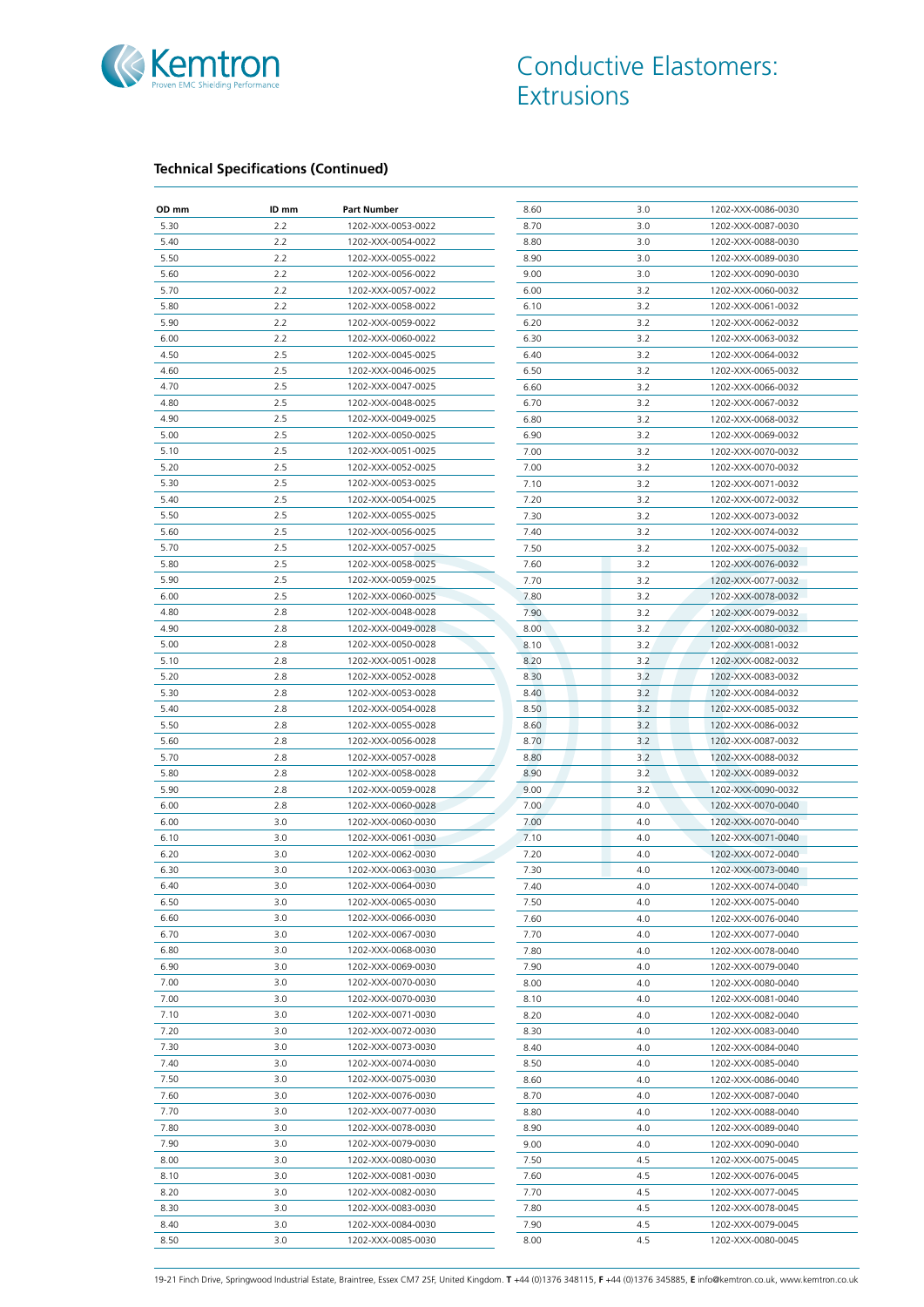

| OD mm | ID mm | <b>Part Number</b> |
|-------|-------|--------------------|
| 8.10  | 4.5   | 1202-XXX-0081-0045 |
| 8.20  | 4.5   | 1202-XXX-0082-0045 |
| 8.30  | 4.5   | 1202-XXX-0083-0045 |
| 8.40  | 4.5   | 1202-XXX-0084-0045 |
| 8.50  | 4.5   | 1202-XXX-0085-0045 |
| 8.60  | 4.5   | 1202-XXX-0086-0045 |
| 8.70  | 4.5   | 1202-XXX-0087-0045 |
| 8.80  | 4.5   | 1202-XXX-0088-0045 |
| 8.90  | 4.5   | 1202-XXX-0089-0045 |
| 9.00  | 4.5   | 1202-XXX-0090-0045 |
| 7.50  | 4.8   | 1202-XXX-0075-0048 |
| 7.60  | 4.8   | 1202-XXX-0076-0048 |
| 7.70  | 4.8   | 1202-XXX-0077-0048 |
| 7.80  | 4.8   | 1202-XXX-0078-0048 |
| 7.90  | 4.8   | 1202-XXX-0079-0048 |
| 8.00  | 4.8   | 1202-XXX-0080-0048 |
| 8.10  | 4.8   | 1202-XXX-0081-0048 |
| 8.20  | 4.8   | 1202-XXX-0082-0048 |
| 8.30  | 4.8   | 1202-XXX-0083-0048 |
| 8.40  | 4.8   | 1202-XXX-0084-0048 |
| 8.50  | 4.8   | 1202-XXX-0085-0048 |
| 8.60  | 4.8   | 1202-XXX-0086-0048 |
| 8.70  | 4.8   | 1202-XXX-0087-0048 |
| 8.80  | 4.8   | 1202-XXX-0088-0048 |
| 8.90  | 4.8   | 1202-XXX-0089-0048 |
| 9.00  | 4.8   | 1202-XXX-0090-0048 |
| 8.00  | 5.0   | 1202-XXX-0080-0050 |
| 8.10  | 5.0   | 1202-XXX-0081-0050 |
| 8.20  | 5.0   | 1202-XXX-0082-0050 |
| 8.30  | 5.0   | 1202-XXX-0083-0050 |
| 8.40  | 5.0   | 1202-XXX-0084-0050 |
| 8.50  | 5.0   | 1202-XXX-0085-0050 |
| 8.60  | 5.0   | 1202-XXX-0086-0050 |
| 8.70  | 5.0   | 1202-XXX-0087-0050 |
| 8.80  | 5.0   | 1202-XXX-0088-0050 |
| 8.90  | 5.0   | 1202-XXX-0089-0050 |
| 9.00  | 5.0   | 1202-XXX-0090-0050 |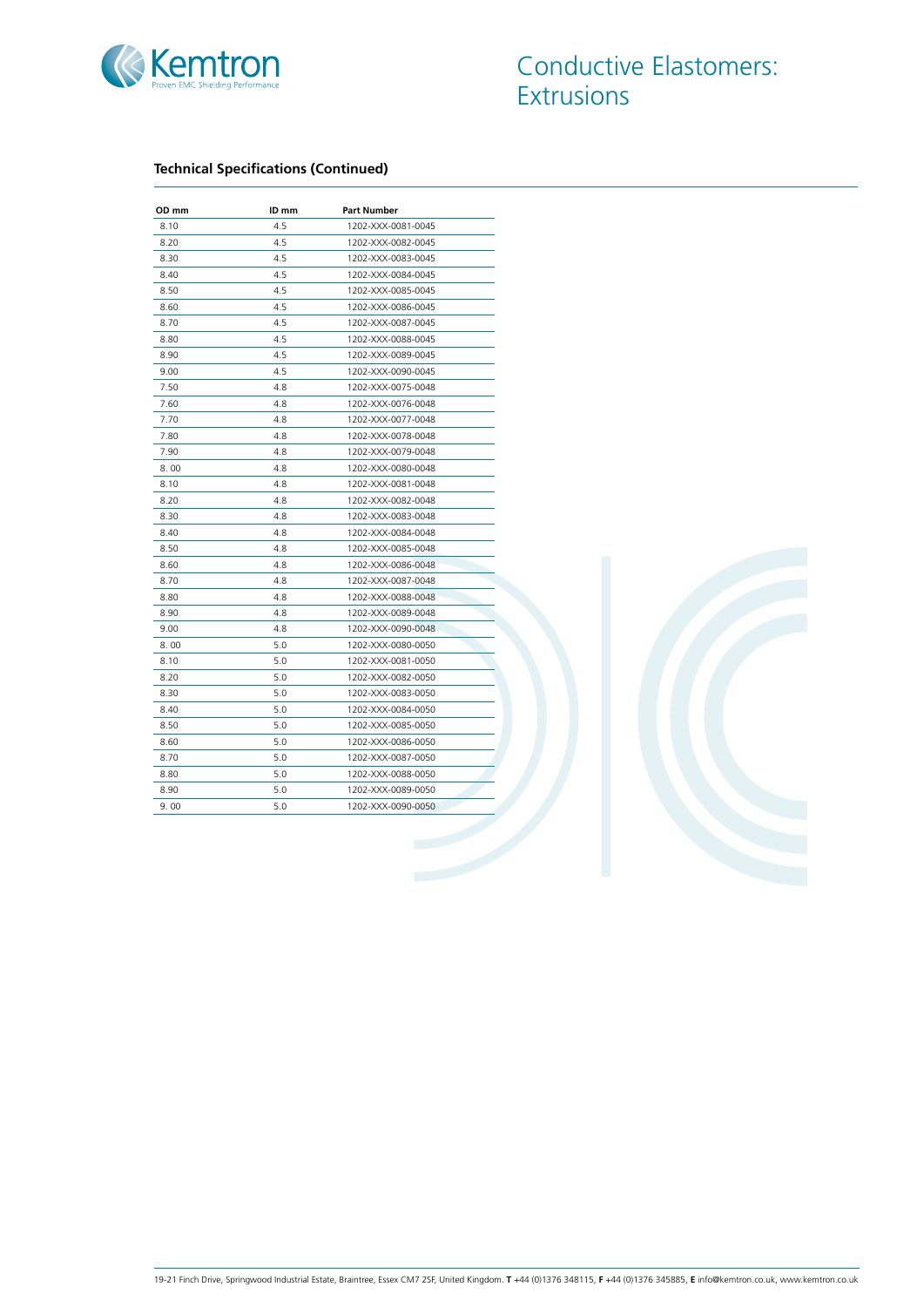

**Profile 1203**

 $\overline{B}$ 

# Conductive Elastomers: **Extrusions**

# **Technical Specifications (Continued)**



**Hollow D**



**Profile 1204**



| Width A | <b>Height B</b> | <b>Part Number</b> |
|---------|-----------------|--------------------|
| 1.40    | 1.63            | 1203-XXX-0014-0016 |
| 1.57    | 1.73            | 1203-XXX-0016-0017 |
| 2.39    | 1.98            | 1203-XXX-0024-0020 |
| 1.98    | 2.26            | 1203-XXX-0020-0023 |
| 1.57    | 2.54            | 1203-XXX-0016-0025 |
| 3.81    | 2.79            | 1203-XXX-0038-0028 |
| 3.00    | 3.96            | 1203-XXX-0030-0040 |
| 4.52    | 4.45            | 1203-XXX-0045-0045 |
| 3.96    | 3.96            | 1203-XXX-0040-0040 |

| <b>Width A</b> | <b>Height B</b> | Wall C | Radii R | <b>Part Number</b> |
|----------------|-----------------|--------|---------|--------------------|
| 3.96           | 3.96            | 1.14   | 1.98    | 1204-XXX-0040-0040 |
| 4.75           | 4.72            | 1.27   | 2.36    | 1204-XXX-0048-0048 |
| 7.92           | 7.92            | 1 2 7  | 3.96    | 1204-XXX-0080-0080 |
| 7.92           | 7.92            | 157    | 3.96    | 1204-XXX-0081-0081 |
| 12.37          | 8.23            | 2.03   | 6.20    | 1204-XXX-0124-0080 |
| 6.35           | 6.35            | 1.65   | 3.18    | 1204-XXX-0064-0064 |
|                |                 |        |         |                    |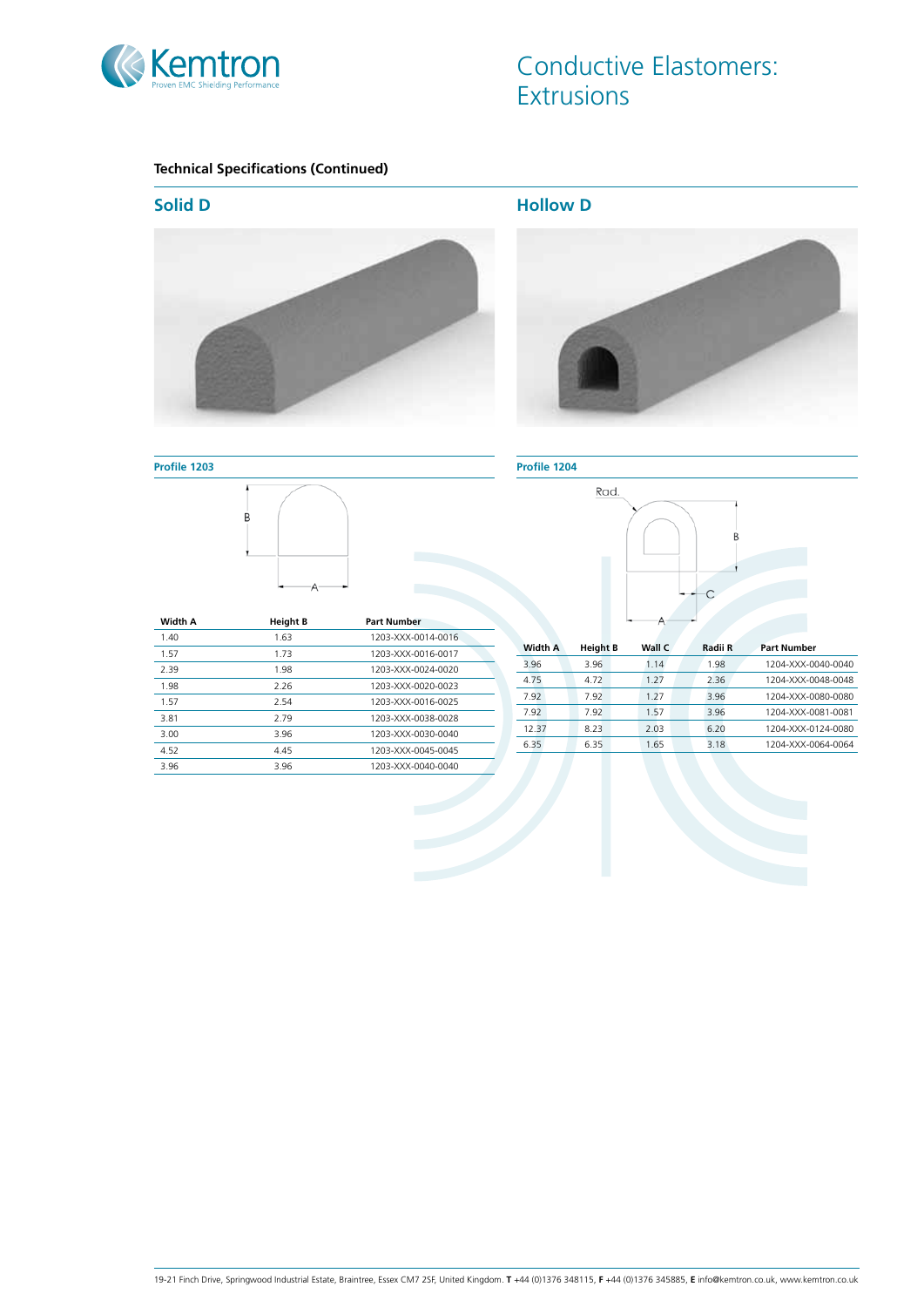

# Conductive Elastomers: **Extrusions**

# **Technical Specifications (Continued)**

# **Channel**



**Flat Strip**



**Profile 1206**



| Dim A | Dim B | Dim C | Dim D | Part Number        |
|-------|-------|-------|-------|--------------------|
| 2.54  | 2.54  | 0.86  | 0.84  | 1206-XXX-0025-0025 |
| 3.20  | 2.79  | 0.66  | 1 27  | 1206-XXX-0032-0028 |
| 3.20  | 5.72  | 0.51  | 1.91  | 1206-XXX-0032-0058 |
| 3.96  | 3.94  | 157   | 1 1 9 | 1206-XXX-0040-0040 |
| 4.45  | 3.96  | 1.19  | 1.91  | 1206-XXX-0045-0040 |
| 8.31  | 5.94  | 157   | 2.92  | 1206-XXX-0080-0060 |

#### **Profile 1207**



| Dim A | Dim R | <b>Part Number</b> |
|-------|-------|--------------------|
| 1.60  | 1.07  | 1207-XXX-0016-0010 |
| 7.41  | 1.57  | 1207-XXX-0024-0016 |
| 3.05  | 1.91  | 1207-XXX-0030-0020 |
| 3.18  | 1.57  | 1207-XXX-0032-0016 |
| 3.96  | 1.57  | 1207-XXX-0040-0016 |
| 6.35  | 1.57  | 1207-XXX-0064-0016 |
| 12.70 | 1.91  | 1207-XXX-0127-0020 |
| 12.70 | 3.18  | 1207-XXX-0127-0032 |
| 12.70 | 4.78  | 1207-XXX-0127-0048 |
| 19.05 | 1.57  | 1207-XXX-0190-0016 |
| 22.35 | 1.57  | 1207-XXX-0224-0016 |
| 25.40 | 6.35  | 1207-XXX-0254-0064 |
|       |       |                    |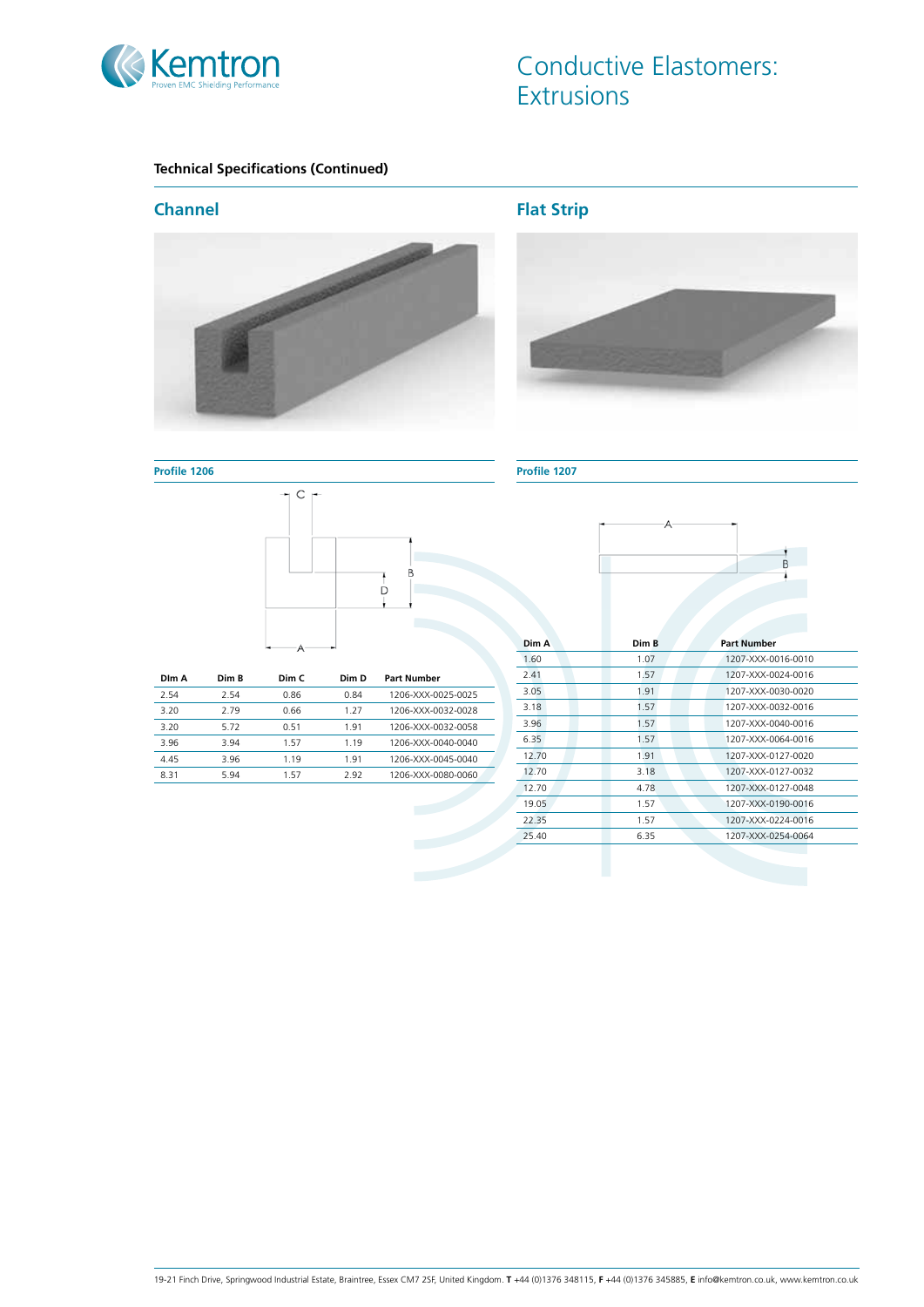

# **Hollow Rectangular**



**Profile 1208**



#### **Tolerances**

Up to  $2.0$ mm  $\pm$  0.1mm 2.0mm to 5.0mm ± 0.15mm 5.0mm to  $9.0$ mm  $\pm$  0.2mm

# **Materials**

| <b>SNG</b><br>Silicone Nickel Graphite                        |
|---------------------------------------------------------------|
|                                                               |
| <b>FNG</b><br>Fluorosilicone Nickel Graphite                  |
| SNG-FR<br>Silicone Nickel Graphite Flame Retardant UL94 VO    |
| Silicone Silver Aluminium 60° Shore A<br><b>SSA</b>           |
| Fluorosilicone Silver Aluminium 60° Shore A<br><b>FSA</b>     |
| FSA(70)<br>Fluorosilicone Silver plated Aluminium 70° Shore A |
| Silicone Silver Aluminium 65° Shore A Blue<br>SSA (65B)       |
| SSC<br>Silicone Silver Copper                                 |
| <b>FSC</b><br>Fluorosilicone Silver Copper                    |
| Silicone Nickel<br><b>SN</b>                                  |
| Eluorosilicone Nickel<br>FN                                   |

#### **How To Order**

Select chosen profile and size from our extrusion section then insert the material code XXX (1201-XXX-0030).

**e.g.**

1201-SNG-0030 Silicone nickel graphite 3.0mm dia cord

#### **Gaskets in Grooves**

For the typical electronic enclosure, groove mounted gaskets are better than surface mounted gaskets because when the gasket is compressed in the groove the two mating flanges can come into contact with each other thereby enhancing the EMC performance with the advantage of the groove acting as a compression stop and therefore protecting the gasket from damage at the same time.

# **Solid and Hollow Gaskets in Grooves**

Because solid and tubular style gaskets, when compressed, cannot change their volume the groove has to be larger in width to accommodate the change in shape, otherwise severe gasket damage can be caused when the flanges are fixed together. This can result in loss of compression on the gasket and "compression set" occurring. This will give a reduction of shielding effectiveness, coupled with the possibility of environmental leakage. The groove width should be from 5% to 35% larger than the gasket width, but this is dependent upon the gasket profile being used. For example, a round section gasket has less volume than a square section gasket of the same diameter/ width.

The important factor is that in the worst case of high tolerances on the gasket size versus low tolerances on the groove size is that when the gasket is compressed by both flanges, it fills the available space by no more than 100%, i.e.: the volume of the accommodating groove with both flanges touching should be equal to, but be no less than the volume of the gasket cross section.

# **Knife Edge into Grooves with Tubular Gaskets**

Large applications, such as cabinets, may use a tubular type gasket fitted into a groove and the mating flange known as a knife edge. The knife edge plunges into the gasket causing the seal. With tubular gaskets the knife edge collapses the gasket rather than compressing it. The knife edge should not penetrate the gasket by more than 50% of its diameter or there may be a danger of the gasket being unable to recover due to the excess pressure applied by the knife edge.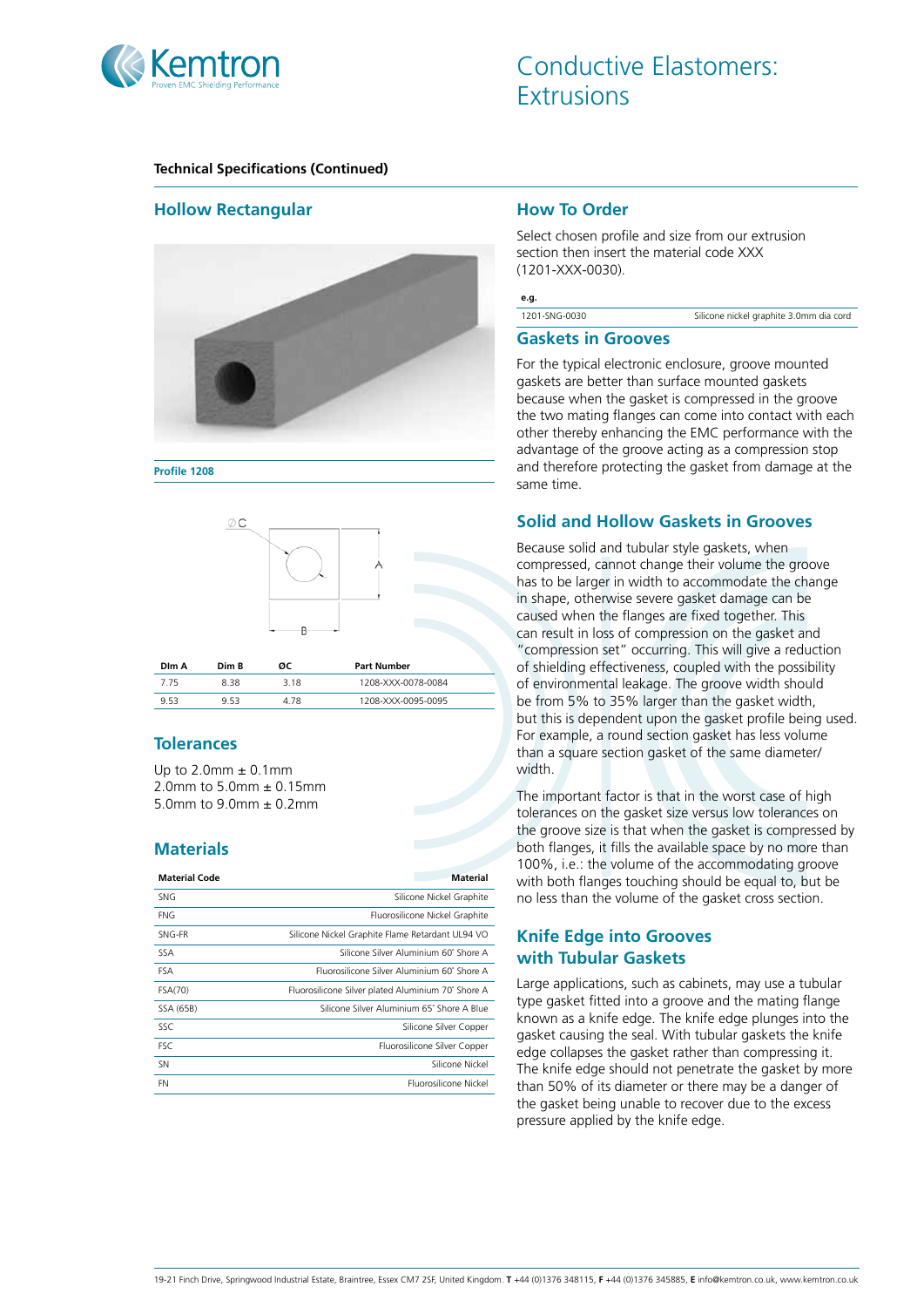

#### **Gasket Groove Sizes**

| Width<br>Width<br>Depth<br>Depth<br>1.00<br>1.10<br>1.15<br>0.85<br>0.80<br>1.10<br>0.94<br>1.21<br>0.88<br>1.27<br>1.20<br>1.02<br>1.32<br>0.96<br>1.38<br>1.30<br>1.11<br>1.43<br>1.04<br>1.50<br>1.19<br>1.40<br>1.54<br>1.12<br>1.61<br>1.50<br>1.28<br>1.65<br>1.20<br>1.73<br>1.36<br>1.76<br>1.28<br>1.60<br>1.84<br>1.53<br>1.98<br>1.44<br>1.80<br>2.07<br>2.00<br>1.70<br>2.20<br>1.60<br>2.30<br>2.20<br>1.87<br>2.42<br>1.76<br>2.53<br>2.40<br>2.04<br>2.64<br>1.92<br>2.76<br>2.50<br>2.13<br>2.75<br>2.00<br>2.88<br>2.21<br>2.60<br>2.86<br>2.08<br>2.99<br>2.80<br>2.38<br>3.08<br>2.24<br>3.22<br>2.55<br>3.00<br>3.30<br>3.45<br>2.40<br>2.72<br>2.56<br>3.20<br>3.52<br>3.68<br>3.50<br>2.98<br>3.85<br>2.80<br>4.03<br>3.80<br>3.23<br>4.18<br>3.04<br>4.37<br>4.00<br>3.40<br>4.40<br>3.20<br>4.60<br>3.66<br>4.30<br>4.73<br>3.44<br>4.95<br>4.50<br>3.83<br>4.95<br>3.60<br>5.18<br>4.80<br>4.08<br>5.28<br>3.84<br>5.52<br>5.00<br>4.25<br>5.50<br>5.75<br>4.00<br>5.30<br>4.51<br>5.83<br>4.24<br>6.10<br>5.50<br>4.68<br>6.05<br>4.40<br>6.33<br>5.80<br>4.93<br>6.38<br>6.67<br>4.64<br>6.00<br>5.10<br>6.60<br>4.80<br>6.90<br>6.30<br>6.93<br>5.36<br>5.04<br>7.25 | <b>Cord Diameter mm</b> | 15% Compression |      | 20% Compression |      |
|--------------------------------------------------------------------------------------------------------------------------------------------------------------------------------------------------------------------------------------------------------------------------------------------------------------------------------------------------------------------------------------------------------------------------------------------------------------------------------------------------------------------------------------------------------------------------------------------------------------------------------------------------------------------------------------------------------------------------------------------------------------------------------------------------------------------------------------------------------------------------------------------------------------------------------------------------------------------------------------------------------------------------------------------------------------------------------------------------------------------------------------------------------------------------------------------------|-------------------------|-----------------|------|-----------------|------|
|                                                                                                                                                                                                                                                                                                                                                                                                                                                                                                                                                                                                                                                                                                                                                                                                                                                                                                                                                                                                                                                                                                                                                                                                  |                         |                 |      |                 |      |
|                                                                                                                                                                                                                                                                                                                                                                                                                                                                                                                                                                                                                                                                                                                                                                                                                                                                                                                                                                                                                                                                                                                                                                                                  |                         |                 |      |                 |      |
|                                                                                                                                                                                                                                                                                                                                                                                                                                                                                                                                                                                                                                                                                                                                                                                                                                                                                                                                                                                                                                                                                                                                                                                                  |                         |                 |      |                 |      |
|                                                                                                                                                                                                                                                                                                                                                                                                                                                                                                                                                                                                                                                                                                                                                                                                                                                                                                                                                                                                                                                                                                                                                                                                  |                         |                 |      |                 |      |
|                                                                                                                                                                                                                                                                                                                                                                                                                                                                                                                                                                                                                                                                                                                                                                                                                                                                                                                                                                                                                                                                                                                                                                                                  |                         |                 |      |                 |      |
|                                                                                                                                                                                                                                                                                                                                                                                                                                                                                                                                                                                                                                                                                                                                                                                                                                                                                                                                                                                                                                                                                                                                                                                                  |                         |                 |      |                 |      |
|                                                                                                                                                                                                                                                                                                                                                                                                                                                                                                                                                                                                                                                                                                                                                                                                                                                                                                                                                                                                                                                                                                                                                                                                  |                         |                 |      |                 |      |
|                                                                                                                                                                                                                                                                                                                                                                                                                                                                                                                                                                                                                                                                                                                                                                                                                                                                                                                                                                                                                                                                                                                                                                                                  |                         |                 |      |                 |      |
|                                                                                                                                                                                                                                                                                                                                                                                                                                                                                                                                                                                                                                                                                                                                                                                                                                                                                                                                                                                                                                                                                                                                                                                                  |                         |                 |      |                 |      |
|                                                                                                                                                                                                                                                                                                                                                                                                                                                                                                                                                                                                                                                                                                                                                                                                                                                                                                                                                                                                                                                                                                                                                                                                  |                         |                 |      |                 |      |
|                                                                                                                                                                                                                                                                                                                                                                                                                                                                                                                                                                                                                                                                                                                                                                                                                                                                                                                                                                                                                                                                                                                                                                                                  |                         |                 |      |                 |      |
|                                                                                                                                                                                                                                                                                                                                                                                                                                                                                                                                                                                                                                                                                                                                                                                                                                                                                                                                                                                                                                                                                                                                                                                                  |                         |                 |      |                 |      |
|                                                                                                                                                                                                                                                                                                                                                                                                                                                                                                                                                                                                                                                                                                                                                                                                                                                                                                                                                                                                                                                                                                                                                                                                  |                         |                 |      |                 |      |
|                                                                                                                                                                                                                                                                                                                                                                                                                                                                                                                                                                                                                                                                                                                                                                                                                                                                                                                                                                                                                                                                                                                                                                                                  |                         |                 |      |                 |      |
|                                                                                                                                                                                                                                                                                                                                                                                                                                                                                                                                                                                                                                                                                                                                                                                                                                                                                                                                                                                                                                                                                                                                                                                                  |                         |                 |      |                 |      |
|                                                                                                                                                                                                                                                                                                                                                                                                                                                                                                                                                                                                                                                                                                                                                                                                                                                                                                                                                                                                                                                                                                                                                                                                  |                         |                 |      |                 |      |
|                                                                                                                                                                                                                                                                                                                                                                                                                                                                                                                                                                                                                                                                                                                                                                                                                                                                                                                                                                                                                                                                                                                                                                                                  |                         |                 |      |                 |      |
|                                                                                                                                                                                                                                                                                                                                                                                                                                                                                                                                                                                                                                                                                                                                                                                                                                                                                                                                                                                                                                                                                                                                                                                                  |                         |                 |      |                 |      |
|                                                                                                                                                                                                                                                                                                                                                                                                                                                                                                                                                                                                                                                                                                                                                                                                                                                                                                                                                                                                                                                                                                                                                                                                  |                         |                 |      |                 |      |
|                                                                                                                                                                                                                                                                                                                                                                                                                                                                                                                                                                                                                                                                                                                                                                                                                                                                                                                                                                                                                                                                                                                                                                                                  |                         |                 |      |                 |      |
|                                                                                                                                                                                                                                                                                                                                                                                                                                                                                                                                                                                                                                                                                                                                                                                                                                                                                                                                                                                                                                                                                                                                                                                                  |                         |                 |      |                 |      |
|                                                                                                                                                                                                                                                                                                                                                                                                                                                                                                                                                                                                                                                                                                                                                                                                                                                                                                                                                                                                                                                                                                                                                                                                  |                         |                 |      |                 |      |
|                                                                                                                                                                                                                                                                                                                                                                                                                                                                                                                                                                                                                                                                                                                                                                                                                                                                                                                                                                                                                                                                                                                                                                                                  |                         |                 |      |                 |      |
|                                                                                                                                                                                                                                                                                                                                                                                                                                                                                                                                                                                                                                                                                                                                                                                                                                                                                                                                                                                                                                                                                                                                                                                                  |                         |                 |      |                 |      |
|                                                                                                                                                                                                                                                                                                                                                                                                                                                                                                                                                                                                                                                                                                                                                                                                                                                                                                                                                                                                                                                                                                                                                                                                  |                         |                 |      |                 |      |
|                                                                                                                                                                                                                                                                                                                                                                                                                                                                                                                                                                                                                                                                                                                                                                                                                                                                                                                                                                                                                                                                                                                                                                                                  |                         |                 |      |                 |      |
|                                                                                                                                                                                                                                                                                                                                                                                                                                                                                                                                                                                                                                                                                                                                                                                                                                                                                                                                                                                                                                                                                                                                                                                                  |                         |                 |      |                 |      |
|                                                                                                                                                                                                                                                                                                                                                                                                                                                                                                                                                                                                                                                                                                                                                                                                                                                                                                                                                                                                                                                                                                                                                                                                  |                         |                 |      |                 |      |
|                                                                                                                                                                                                                                                                                                                                                                                                                                                                                                                                                                                                                                                                                                                                                                                                                                                                                                                                                                                                                                                                                                                                                                                                  |                         |                 |      |                 |      |
|                                                                                                                                                                                                                                                                                                                                                                                                                                                                                                                                                                                                                                                                                                                                                                                                                                                                                                                                                                                                                                                                                                                                                                                                  | 6.50                    | 5.53            | 7.15 | 5.20            | 7.48 |

The above cross sectional area groove sizes allow for the free movement of the gasket when being compressed. This method of calculation ensures that the volume of the gasket does not exceed that of the groove when fully compressed, resulting in groove overfill. This also minimises the amount of compression force required to achieve a good RFI/EMI seal.

It is important to note that when designing in an EMC gasket, that the principles of O ring design for pressure sealing do not apply. The groove depth dimension is the most important, as it is this that limits the gasket compression. The groove width has no maximum dimension and is only there for gasket location purposes. Tighter groove dimensions using volume calculations may be employed to enhance environmental sealing. However this will increase the compression forces required.

The above calculations are based on reducing the depth of the groove by a given compression % and increasing the width by the same amount less 5% EG: 20% reduction in depth 15% increase in width.

When choosing a tube section as a gasket it is recommended that consideration be given to the lower compression forces, making sure that there is enough resilience in the gasket to ensure a good RFI/EMI seal. In these cases it is sometimes better to use the volume groove size calculation, with the groove side walls offering support for the tube.

Because there are so many variables with tube cross sections it is difficult to give precise information on this subject. Kemtron are able to supply samples for evaluation purposes.

| Compression %           | 10  | 15   | 20              | 25   |
|-------------------------|-----|------|-----------------|------|
| <b>Cord Diameter mm</b> |     |      | Force per 100mm |      |
| 1.0                     | 17N | 24N  | 35N             | 47N  |
| 2.0                     | 26N | 43N  | 68N             | 94N  |
| 3.0                     | 37N | 66N  | 110N            | 154N |
| 4.0                     | 66N | 105N | 146N            | 196N |

## **Tolerances**

Up to  $2.0$ mm  $\pm 0.1$ mm 2.0mm to 5.0mm ± 0.15mm 5.0mm to 9.0mm ± 0.2mm

It is also important to consider the tolerances of the gasket and the groove.

**Compressed Gasket**



# **Internal Bend Radius**

**Casting With Solid Cord Gasket**



The minimum internal bend radius of a solid cord gasket is 1.5 x cross section of cord.

**Casting With Tube Gasket**



The minimum internal bend radius of a tube gasket where the id of the tube is no greater than 30% of the cross section is 2.5 x cross section of tube.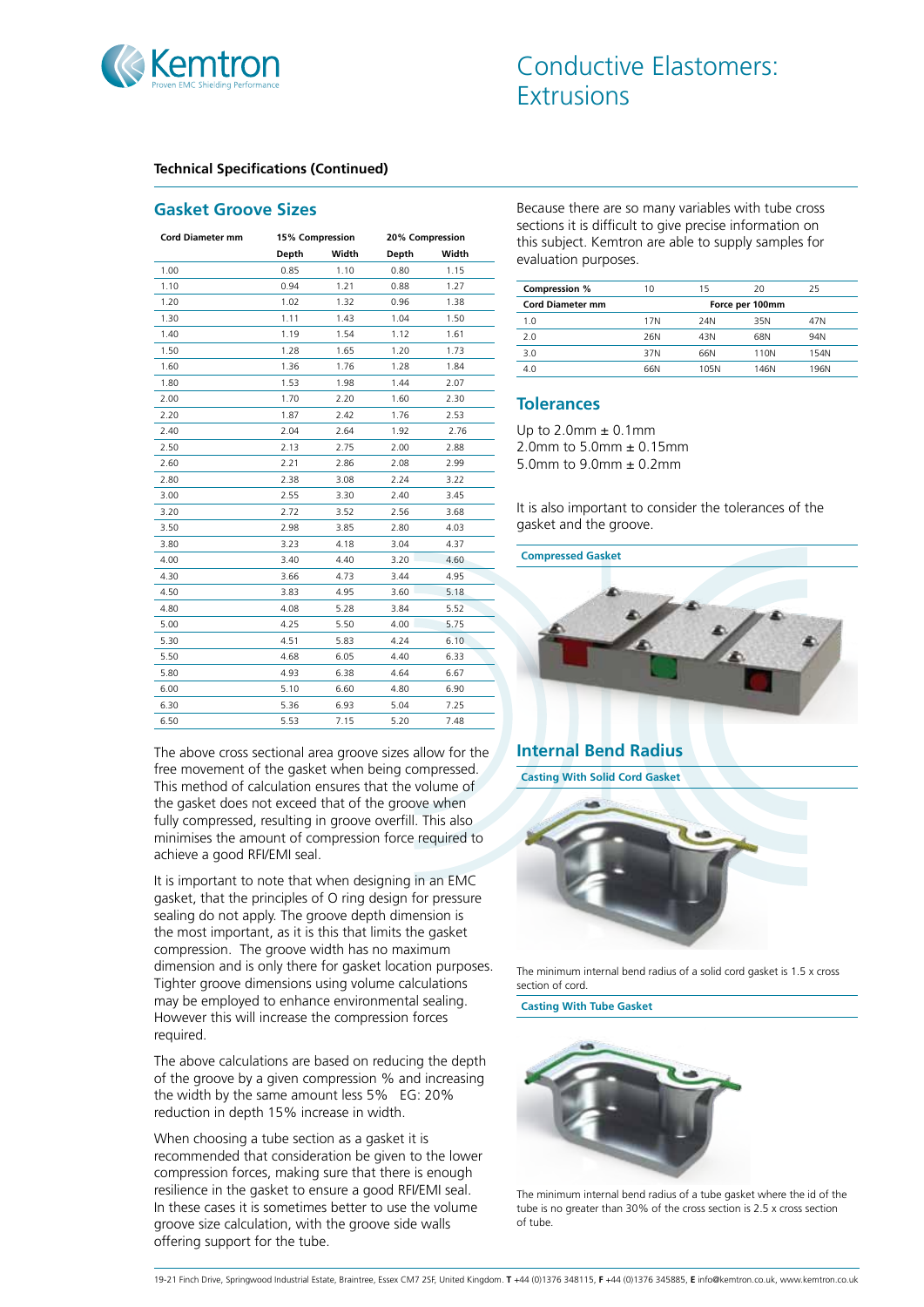



#### **Product Overview**

Kemtron's experience in the manufacture of 'O' rings is vast, our preferred method of production is extruded and jointed. We have a huge selection of vulcanizing tools to suit our standard extrusions.

The jointing process uses the same conductive polymer compound ensuring complete electrical conductivity is maintained across the joints. Moulded versions are available if specifically requested.

Both silicone & fluorosilicone with all varieties of conductive fillers are available for the manufacture of 'O' rings.

#### **Advantages Of Vulcanised 'O' Rings**

- Cost effective.
- No tooling costs.
- Reduced lead times.
- Better surface finish (zero flash).
- Allows hollow sections to be used for lower compression force.
- Custom lengths easily produced.
- Tight tolerances on developed length and cross section.
- • Vulcanised 'O' rings with a ID as small as 10mm depending on cord diameter.

#### **Design Considerations**

- When selecting a profile it is important to give attention to the mechanical design of your product. Round and D section seals should ideally be mounted in a suitably sized groove.
- If the gasket is to fit in a groove. It is important that the gasket size chosen does not overfill the channel, when using solid sections you should ensure that the groove cross sectional area is a minimum of 5% greater than the proposed gasket cross section.
- Attention must also be paid to the closing force required to compress the gasket to the working height required.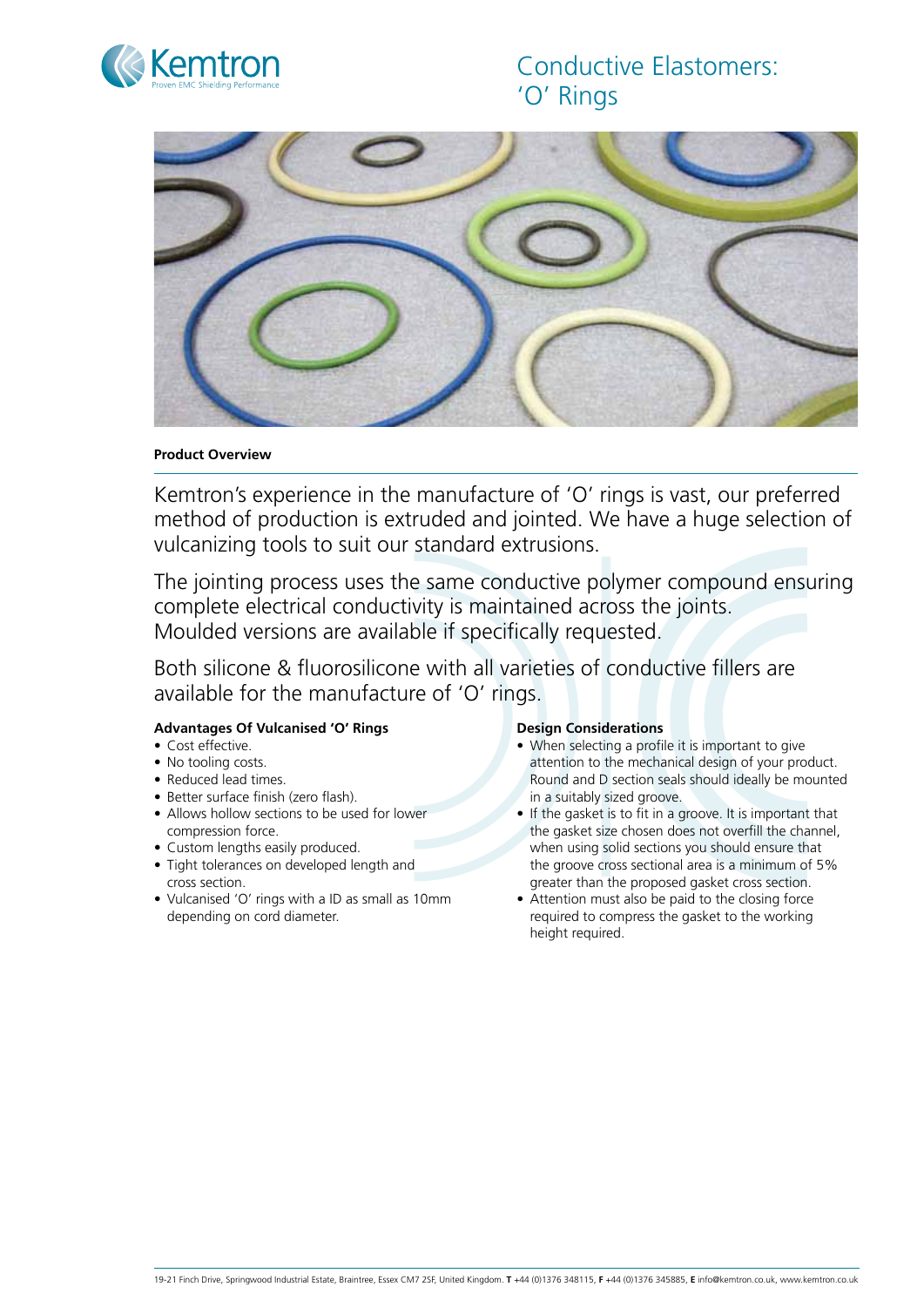

#### **Technical Specifications**

#### **Tolerances**

Up to  $2.0$ mm  $\pm$  0.1mm 2.0mm to 5.0mm ± 0.15mm 5.0mm to 9.0mm ± 0.2mm

Developed length  $\pm$  1.5mm = less than  $\pm$ 0.5mm on diameter

# **Standard Vulcanized Cord 'O' Rings**

| <b>Material</b>                          | <b>Material Code</b> |
|------------------------------------------|----------------------|
| Silicone Nickel Graphite                 | <b>SNG</b>           |
| Silicone Nickel Graphite Fire Retardant  | SNG-FR               |
| Fluorosilicone Nickel Graphite           | <b>FNG</b>           |
| Silicone Silver Aluminium                | SSA                  |
| Silicone Silver Aluminium 65 Shore Blue  | SSA (65B)            |
| Eluorosilicone Silver Aluminium          | <b>FSA</b>           |
| Eluorosilicone Silver Aluminium 70 Shore | FSA (70)             |
| Silicone Silver Copper                   | SSC                  |
| Fluorosilicone Silver Copper             | <b>FSC</b>           |
| Silicone Nickel                          | <b>SN</b>            |
| Eluorosilicone Nickel                    | FN                   |

| <b>Standard Cord</b><br><b>Cross Sections</b> | <b>Section Reference</b> | <b>Minimum Inside</b><br>Diameter of 'O' Ring |
|-----------------------------------------------|--------------------------|-----------------------------------------------|
| 1.00mm                                        | 0010                     | 10 <sub>mm</sub>                              |
| 1.20mm                                        | 0012                     | 10mm                                          |
| 1.30mm                                        | 0013                     | 10mm                                          |
| 1.40mm                                        | 0014                     | 10mm                                          |
| 1.50mm                                        | 0015                     | 10mm                                          |
| 1.60mm                                        | 0016                     | 10mm                                          |
| 1.80mm                                        | 0018                     | 11mm                                          |
| 2.00mm                                        | 0020                     | 12mm                                          |
| 2.20mm                                        | 0022                     | 12mm                                          |
| $2.40$ mm                                     | 0024                     | 12mm                                          |
| 2.50mm                                        | 0025                     | 12mm                                          |
| 2.60mm                                        | 0026                     | 12mm                                          |
| 2.80mm                                        | 0028                     | 16mm                                          |
| 3.00mm                                        | 0030                     | 16mm                                          |
| 3.20mm                                        | 0032                     | 16mm                                          |
| 3.50mm                                        | 0035                     | 19 <sub>mm</sub>                              |
| 3.80mm                                        | 0038                     | 22mm                                          |
| 4.00mm                                        | 0040                     | 22mm                                          |
| 4.30mm                                        | 0043                     | 25mm                                          |
| 4.50mm                                        | 0045                     | 25mm                                          |
| 4.80mm                                        | 0048                     | <b>28mm</b>                                   |
| 5.00mm                                        | 0050                     | 30mm                                          |
|                                               |                          |                                               |

# **How to order**

Select the material from the list and insert the material code followed by the section reference and finally the inside diameter. (1301-XXX-XXXX-XXXX)

#### **e.g.**

1301-SSA-0016-0355 Vulcanized 'O' Ring Silicone Silver Aluminium 1.6mm cross section 35.5mm internal dimension

| 10.50<br>1301 XXX-XXXX-0105<br>11.00<br>1301 XXX-XXXX-0110<br>11.50<br>1301 XXX-XXXX-0115<br>1301 XXX-XXXX-0120<br>12.00<br>12.50<br>1301 XXX-XXXX-0125<br>1301 XXX-XXXX-0130<br>13.00<br>13.50<br>1301 XXX-XXXX-0135<br>1301 XXX-XXXX-0140<br>14.00<br>1301 XXX-XXXX-0145<br>14.50<br>1301 XXX-XXXX-0150<br>15.00<br>1301 XXX-XXXX-0155<br>15.50<br>1301 XXX-XXXX-0160<br>16.00<br>16.50<br>1301 XXX-XXXX-0165<br>17.00<br>1301 XXX-XXXX-0170<br>17.50<br>1301 XXX-XXXX-0175<br>1301 XXX-XXXX-0180<br>18.00<br>18.50<br>1301 XXX-XXXX-0185<br>1301 XXX-XXXX-0190<br>19.00<br>19.50<br>1301 XXX-XXXX-0195<br>20.00<br>1301 XXX-XXXX-0200<br>1301 XXX-XXXX-0205<br>20.50<br>1301 XXX-XXXX-0210<br>21.00<br>1301 XXX-XXXX-0215<br>21.50<br>1301 XXX-XXXX-0220<br>22.00<br>22.50<br>1301 XXX-XXXX-0225<br>23.00<br>1301 XXX-XXXX-0230<br>23.50<br>1301 XXX-XXXX-0235<br>1301 XXX-XXXX-0240<br>24.00<br>24.50<br>1301 XXX-XXXX-0245<br>25.00<br>1301 XXX-XXXX-0250<br>25.50<br>1301 XXX-XXXX-0255<br>1301 XXX-XXXX-0260<br>26.00<br>1301 XXX-XXXX-0265<br>26.50<br>27.00<br>1301 XXX-XXXX-0270<br>27.50<br>1301 XXX-XXXX-0275<br>1301 XXX-XXXX-0280<br>28.00<br>1301 XXX-XXXX-0285<br>28.50<br>29.00<br>1301 XXX-XXXX-0290<br>29.50<br>1301 XXX-XXXX-0295<br>30.00<br>1301 XXX-XXXX-0300<br>30.50<br>1301 XXX-XXXX-0305<br>31.00<br>1301 XXX-XXXX-0310<br>1301 XXX-XXXX-0315<br>31.50<br>1301 XXX-XXXX-0320<br>32.00<br>32.50<br>1301 XXX-XXXX-0325<br>33.00<br>1301 XXX-XXXX-0330<br>1301 XXX-XXXX-0335<br>33.50<br>1301 XXX-XXXX-0340<br>34.00<br>34.50<br>1301 XXX-XXXX-0345<br>1301 XXX-XXXX-0350<br>35.00<br>35.50<br>1301 XXX-XXXX-0355<br>36.00<br>1301 XXX-XXXX-0360<br>1301 XXX-XXXX-0365<br>36.50<br>1301 XXX-XXXX-0370<br>37.00<br>1301 XXX-XXXX-0375<br>37.50<br>1301 XXX-XXXX-0380<br>38.00<br>1301 XXX-XXXX-0385<br>38.50<br>39.00<br>1301 XXX-XXXX-0390<br>1301 XXX-XXXX-0395<br>39.50 | 10.00 | 1301 XXX-XXXX-0100 |
|---------------------------------------------------------------------------------------------------------------------------------------------------------------------------------------------------------------------------------------------------------------------------------------------------------------------------------------------------------------------------------------------------------------------------------------------------------------------------------------------------------------------------------------------------------------------------------------------------------------------------------------------------------------------------------------------------------------------------------------------------------------------------------------------------------------------------------------------------------------------------------------------------------------------------------------------------------------------------------------------------------------------------------------------------------------------------------------------------------------------------------------------------------------------------------------------------------------------------------------------------------------------------------------------------------------------------------------------------------------------------------------------------------------------------------------------------------------------------------------------------------------------------------------------------------------------------------------------------------------------------------------------------------------------------------------------------------------------------------------------------------------------------------------------------------------------------------------------------------------------------------------------------|-------|--------------------|
|                                                                                                                                                                                                                                                                                                                                                                                                                                                                                                                                                                                                                                                                                                                                                                                                                                                                                                                                                                                                                                                                                                                                                                                                                                                                                                                                                                                                                                                                                                                                                                                                                                                                                                                                                                                                                                                                                                   |       |                    |
|                                                                                                                                                                                                                                                                                                                                                                                                                                                                                                                                                                                                                                                                                                                                                                                                                                                                                                                                                                                                                                                                                                                                                                                                                                                                                                                                                                                                                                                                                                                                                                                                                                                                                                                                                                                                                                                                                                   |       |                    |
|                                                                                                                                                                                                                                                                                                                                                                                                                                                                                                                                                                                                                                                                                                                                                                                                                                                                                                                                                                                                                                                                                                                                                                                                                                                                                                                                                                                                                                                                                                                                                                                                                                                                                                                                                                                                                                                                                                   |       |                    |
|                                                                                                                                                                                                                                                                                                                                                                                                                                                                                                                                                                                                                                                                                                                                                                                                                                                                                                                                                                                                                                                                                                                                                                                                                                                                                                                                                                                                                                                                                                                                                                                                                                                                                                                                                                                                                                                                                                   |       |                    |
|                                                                                                                                                                                                                                                                                                                                                                                                                                                                                                                                                                                                                                                                                                                                                                                                                                                                                                                                                                                                                                                                                                                                                                                                                                                                                                                                                                                                                                                                                                                                                                                                                                                                                                                                                                                                                                                                                                   |       |                    |
|                                                                                                                                                                                                                                                                                                                                                                                                                                                                                                                                                                                                                                                                                                                                                                                                                                                                                                                                                                                                                                                                                                                                                                                                                                                                                                                                                                                                                                                                                                                                                                                                                                                                                                                                                                                                                                                                                                   |       |                    |
|                                                                                                                                                                                                                                                                                                                                                                                                                                                                                                                                                                                                                                                                                                                                                                                                                                                                                                                                                                                                                                                                                                                                                                                                                                                                                                                                                                                                                                                                                                                                                                                                                                                                                                                                                                                                                                                                                                   |       |                    |
|                                                                                                                                                                                                                                                                                                                                                                                                                                                                                                                                                                                                                                                                                                                                                                                                                                                                                                                                                                                                                                                                                                                                                                                                                                                                                                                                                                                                                                                                                                                                                                                                                                                                                                                                                                                                                                                                                                   |       |                    |
|                                                                                                                                                                                                                                                                                                                                                                                                                                                                                                                                                                                                                                                                                                                                                                                                                                                                                                                                                                                                                                                                                                                                                                                                                                                                                                                                                                                                                                                                                                                                                                                                                                                                                                                                                                                                                                                                                                   |       |                    |
|                                                                                                                                                                                                                                                                                                                                                                                                                                                                                                                                                                                                                                                                                                                                                                                                                                                                                                                                                                                                                                                                                                                                                                                                                                                                                                                                                                                                                                                                                                                                                                                                                                                                                                                                                                                                                                                                                                   |       |                    |
|                                                                                                                                                                                                                                                                                                                                                                                                                                                                                                                                                                                                                                                                                                                                                                                                                                                                                                                                                                                                                                                                                                                                                                                                                                                                                                                                                                                                                                                                                                                                                                                                                                                                                                                                                                                                                                                                                                   |       |                    |
|                                                                                                                                                                                                                                                                                                                                                                                                                                                                                                                                                                                                                                                                                                                                                                                                                                                                                                                                                                                                                                                                                                                                                                                                                                                                                                                                                                                                                                                                                                                                                                                                                                                                                                                                                                                                                                                                                                   |       |                    |
|                                                                                                                                                                                                                                                                                                                                                                                                                                                                                                                                                                                                                                                                                                                                                                                                                                                                                                                                                                                                                                                                                                                                                                                                                                                                                                                                                                                                                                                                                                                                                                                                                                                                                                                                                                                                                                                                                                   |       |                    |
|                                                                                                                                                                                                                                                                                                                                                                                                                                                                                                                                                                                                                                                                                                                                                                                                                                                                                                                                                                                                                                                                                                                                                                                                                                                                                                                                                                                                                                                                                                                                                                                                                                                                                                                                                                                                                                                                                                   |       |                    |
|                                                                                                                                                                                                                                                                                                                                                                                                                                                                                                                                                                                                                                                                                                                                                                                                                                                                                                                                                                                                                                                                                                                                                                                                                                                                                                                                                                                                                                                                                                                                                                                                                                                                                                                                                                                                                                                                                                   |       |                    |
|                                                                                                                                                                                                                                                                                                                                                                                                                                                                                                                                                                                                                                                                                                                                                                                                                                                                                                                                                                                                                                                                                                                                                                                                                                                                                                                                                                                                                                                                                                                                                                                                                                                                                                                                                                                                                                                                                                   |       |                    |
|                                                                                                                                                                                                                                                                                                                                                                                                                                                                                                                                                                                                                                                                                                                                                                                                                                                                                                                                                                                                                                                                                                                                                                                                                                                                                                                                                                                                                                                                                                                                                                                                                                                                                                                                                                                                                                                                                                   |       |                    |
|                                                                                                                                                                                                                                                                                                                                                                                                                                                                                                                                                                                                                                                                                                                                                                                                                                                                                                                                                                                                                                                                                                                                                                                                                                                                                                                                                                                                                                                                                                                                                                                                                                                                                                                                                                                                                                                                                                   |       |                    |
|                                                                                                                                                                                                                                                                                                                                                                                                                                                                                                                                                                                                                                                                                                                                                                                                                                                                                                                                                                                                                                                                                                                                                                                                                                                                                                                                                                                                                                                                                                                                                                                                                                                                                                                                                                                                                                                                                                   |       |                    |
|                                                                                                                                                                                                                                                                                                                                                                                                                                                                                                                                                                                                                                                                                                                                                                                                                                                                                                                                                                                                                                                                                                                                                                                                                                                                                                                                                                                                                                                                                                                                                                                                                                                                                                                                                                                                                                                                                                   |       |                    |
|                                                                                                                                                                                                                                                                                                                                                                                                                                                                                                                                                                                                                                                                                                                                                                                                                                                                                                                                                                                                                                                                                                                                                                                                                                                                                                                                                                                                                                                                                                                                                                                                                                                                                                                                                                                                                                                                                                   |       |                    |
|                                                                                                                                                                                                                                                                                                                                                                                                                                                                                                                                                                                                                                                                                                                                                                                                                                                                                                                                                                                                                                                                                                                                                                                                                                                                                                                                                                                                                                                                                                                                                                                                                                                                                                                                                                                                                                                                                                   |       |                    |
|                                                                                                                                                                                                                                                                                                                                                                                                                                                                                                                                                                                                                                                                                                                                                                                                                                                                                                                                                                                                                                                                                                                                                                                                                                                                                                                                                                                                                                                                                                                                                                                                                                                                                                                                                                                                                                                                                                   |       |                    |
|                                                                                                                                                                                                                                                                                                                                                                                                                                                                                                                                                                                                                                                                                                                                                                                                                                                                                                                                                                                                                                                                                                                                                                                                                                                                                                                                                                                                                                                                                                                                                                                                                                                                                                                                                                                                                                                                                                   |       |                    |
|                                                                                                                                                                                                                                                                                                                                                                                                                                                                                                                                                                                                                                                                                                                                                                                                                                                                                                                                                                                                                                                                                                                                                                                                                                                                                                                                                                                                                                                                                                                                                                                                                                                                                                                                                                                                                                                                                                   |       |                    |
|                                                                                                                                                                                                                                                                                                                                                                                                                                                                                                                                                                                                                                                                                                                                                                                                                                                                                                                                                                                                                                                                                                                                                                                                                                                                                                                                                                                                                                                                                                                                                                                                                                                                                                                                                                                                                                                                                                   |       |                    |
|                                                                                                                                                                                                                                                                                                                                                                                                                                                                                                                                                                                                                                                                                                                                                                                                                                                                                                                                                                                                                                                                                                                                                                                                                                                                                                                                                                                                                                                                                                                                                                                                                                                                                                                                                                                                                                                                                                   |       |                    |
|                                                                                                                                                                                                                                                                                                                                                                                                                                                                                                                                                                                                                                                                                                                                                                                                                                                                                                                                                                                                                                                                                                                                                                                                                                                                                                                                                                                                                                                                                                                                                                                                                                                                                                                                                                                                                                                                                                   |       |                    |
|                                                                                                                                                                                                                                                                                                                                                                                                                                                                                                                                                                                                                                                                                                                                                                                                                                                                                                                                                                                                                                                                                                                                                                                                                                                                                                                                                                                                                                                                                                                                                                                                                                                                                                                                                                                                                                                                                                   |       |                    |
|                                                                                                                                                                                                                                                                                                                                                                                                                                                                                                                                                                                                                                                                                                                                                                                                                                                                                                                                                                                                                                                                                                                                                                                                                                                                                                                                                                                                                                                                                                                                                                                                                                                                                                                                                                                                                                                                                                   |       |                    |
|                                                                                                                                                                                                                                                                                                                                                                                                                                                                                                                                                                                                                                                                                                                                                                                                                                                                                                                                                                                                                                                                                                                                                                                                                                                                                                                                                                                                                                                                                                                                                                                                                                                                                                                                                                                                                                                                                                   |       |                    |
|                                                                                                                                                                                                                                                                                                                                                                                                                                                                                                                                                                                                                                                                                                                                                                                                                                                                                                                                                                                                                                                                                                                                                                                                                                                                                                                                                                                                                                                                                                                                                                                                                                                                                                                                                                                                                                                                                                   |       |                    |
|                                                                                                                                                                                                                                                                                                                                                                                                                                                                                                                                                                                                                                                                                                                                                                                                                                                                                                                                                                                                                                                                                                                                                                                                                                                                                                                                                                                                                                                                                                                                                                                                                                                                                                                                                                                                                                                                                                   |       |                    |
|                                                                                                                                                                                                                                                                                                                                                                                                                                                                                                                                                                                                                                                                                                                                                                                                                                                                                                                                                                                                                                                                                                                                                                                                                                                                                                                                                                                                                                                                                                                                                                                                                                                                                                                                                                                                                                                                                                   |       |                    |
|                                                                                                                                                                                                                                                                                                                                                                                                                                                                                                                                                                                                                                                                                                                                                                                                                                                                                                                                                                                                                                                                                                                                                                                                                                                                                                                                                                                                                                                                                                                                                                                                                                                                                                                                                                                                                                                                                                   |       |                    |
|                                                                                                                                                                                                                                                                                                                                                                                                                                                                                                                                                                                                                                                                                                                                                                                                                                                                                                                                                                                                                                                                                                                                                                                                                                                                                                                                                                                                                                                                                                                                                                                                                                                                                                                                                                                                                                                                                                   |       |                    |
|                                                                                                                                                                                                                                                                                                                                                                                                                                                                                                                                                                                                                                                                                                                                                                                                                                                                                                                                                                                                                                                                                                                                                                                                                                                                                                                                                                                                                                                                                                                                                                                                                                                                                                                                                                                                                                                                                                   |       |                    |
|                                                                                                                                                                                                                                                                                                                                                                                                                                                                                                                                                                                                                                                                                                                                                                                                                                                                                                                                                                                                                                                                                                                                                                                                                                                                                                                                                                                                                                                                                                                                                                                                                                                                                                                                                                                                                                                                                                   |       |                    |
|                                                                                                                                                                                                                                                                                                                                                                                                                                                                                                                                                                                                                                                                                                                                                                                                                                                                                                                                                                                                                                                                                                                                                                                                                                                                                                                                                                                                                                                                                                                                                                                                                                                                                                                                                                                                                                                                                                   |       |                    |
|                                                                                                                                                                                                                                                                                                                                                                                                                                                                                                                                                                                                                                                                                                                                                                                                                                                                                                                                                                                                                                                                                                                                                                                                                                                                                                                                                                                                                                                                                                                                                                                                                                                                                                                                                                                                                                                                                                   |       |                    |
|                                                                                                                                                                                                                                                                                                                                                                                                                                                                                                                                                                                                                                                                                                                                                                                                                                                                                                                                                                                                                                                                                                                                                                                                                                                                                                                                                                                                                                                                                                                                                                                                                                                                                                                                                                                                                                                                                                   |       |                    |
|                                                                                                                                                                                                                                                                                                                                                                                                                                                                                                                                                                                                                                                                                                                                                                                                                                                                                                                                                                                                                                                                                                                                                                                                                                                                                                                                                                                                                                                                                                                                                                                                                                                                                                                                                                                                                                                                                                   |       |                    |
|                                                                                                                                                                                                                                                                                                                                                                                                                                                                                                                                                                                                                                                                                                                                                                                                                                                                                                                                                                                                                                                                                                                                                                                                                                                                                                                                                                                                                                                                                                                                                                                                                                                                                                                                                                                                                                                                                                   |       |                    |
|                                                                                                                                                                                                                                                                                                                                                                                                                                                                                                                                                                                                                                                                                                                                                                                                                                                                                                                                                                                                                                                                                                                                                                                                                                                                                                                                                                                                                                                                                                                                                                                                                                                                                                                                                                                                                                                                                                   |       |                    |
|                                                                                                                                                                                                                                                                                                                                                                                                                                                                                                                                                                                                                                                                                                                                                                                                                                                                                                                                                                                                                                                                                                                                                                                                                                                                                                                                                                                                                                                                                                                                                                                                                                                                                                                                                                                                                                                                                                   |       |                    |
|                                                                                                                                                                                                                                                                                                                                                                                                                                                                                                                                                                                                                                                                                                                                                                                                                                                                                                                                                                                                                                                                                                                                                                                                                                                                                                                                                                                                                                                                                                                                                                                                                                                                                                                                                                                                                                                                                                   |       |                    |
|                                                                                                                                                                                                                                                                                                                                                                                                                                                                                                                                                                                                                                                                                                                                                                                                                                                                                                                                                                                                                                                                                                                                                                                                                                                                                                                                                                                                                                                                                                                                                                                                                                                                                                                                                                                                                                                                                                   |       |                    |
|                                                                                                                                                                                                                                                                                                                                                                                                                                                                                                                                                                                                                                                                                                                                                                                                                                                                                                                                                                                                                                                                                                                                                                                                                                                                                                                                                                                                                                                                                                                                                                                                                                                                                                                                                                                                                                                                                                   |       |                    |
|                                                                                                                                                                                                                                                                                                                                                                                                                                                                                                                                                                                                                                                                                                                                                                                                                                                                                                                                                                                                                                                                                                                                                                                                                                                                                                                                                                                                                                                                                                                                                                                                                                                                                                                                                                                                                                                                                                   |       |                    |
|                                                                                                                                                                                                                                                                                                                                                                                                                                                                                                                                                                                                                                                                                                                                                                                                                                                                                                                                                                                                                                                                                                                                                                                                                                                                                                                                                                                                                                                                                                                                                                                                                                                                                                                                                                                                                                                                                                   |       |                    |
|                                                                                                                                                                                                                                                                                                                                                                                                                                                                                                                                                                                                                                                                                                                                                                                                                                                                                                                                                                                                                                                                                                                                                                                                                                                                                                                                                                                                                                                                                                                                                                                                                                                                                                                                                                                                                                                                                                   |       |                    |
|                                                                                                                                                                                                                                                                                                                                                                                                                                                                                                                                                                                                                                                                                                                                                                                                                                                                                                                                                                                                                                                                                                                                                                                                                                                                                                                                                                                                                                                                                                                                                                                                                                                                                                                                                                                                                                                                                                   |       |                    |
|                                                                                                                                                                                                                                                                                                                                                                                                                                                                                                                                                                                                                                                                                                                                                                                                                                                                                                                                                                                                                                                                                                                                                                                                                                                                                                                                                                                                                                                                                                                                                                                                                                                                                                                                                                                                                                                                                                   |       |                    |
|                                                                                                                                                                                                                                                                                                                                                                                                                                                                                                                                                                                                                                                                                                                                                                                                                                                                                                                                                                                                                                                                                                                                                                                                                                                                                                                                                                                                                                                                                                                                                                                                                                                                                                                                                                                                                                                                                                   |       |                    |
|                                                                                                                                                                                                                                                                                                                                                                                                                                                                                                                                                                                                                                                                                                                                                                                                                                                                                                                                                                                                                                                                                                                                                                                                                                                                                                                                                                                                                                                                                                                                                                                                                                                                                                                                                                                                                                                                                                   |       |                    |
|                                                                                                                                                                                                                                                                                                                                                                                                                                                                                                                                                                                                                                                                                                                                                                                                                                                                                                                                                                                                                                                                                                                                                                                                                                                                                                                                                                                                                                                                                                                                                                                                                                                                                                                                                                                                                                                                                                   |       |                    |
|                                                                                                                                                                                                                                                                                                                                                                                                                                                                                                                                                                                                                                                                                                                                                                                                                                                                                                                                                                                                                                                                                                                                                                                                                                                                                                                                                                                                                                                                                                                                                                                                                                                                                                                                                                                                                                                                                                   |       |                    |
|                                                                                                                                                                                                                                                                                                                                                                                                                                                                                                                                                                                                                                                                                                                                                                                                                                                                                                                                                                                                                                                                                                                                                                                                                                                                                                                                                                                                                                                                                                                                                                                                                                                                                                                                                                                                                                                                                                   |       |                    |
|                                                                                                                                                                                                                                                                                                                                                                                                                                                                                                                                                                                                                                                                                                                                                                                                                                                                                                                                                                                                                                                                                                                                                                                                                                                                                                                                                                                                                                                                                                                                                                                                                                                                                                                                                                                                                                                                                                   |       |                    |
| 1301 XXX-XXXX-0400<br>40.00                                                                                                                                                                                                                                                                                                                                                                                                                                                                                                                                                                                                                                                                                                                                                                                                                                                                                                                                                                                                                                                                                                                                                                                                                                                                                                                                                                                                                                                                                                                                                                                                                                                                                                                                                                                                                                                                       |       |                    |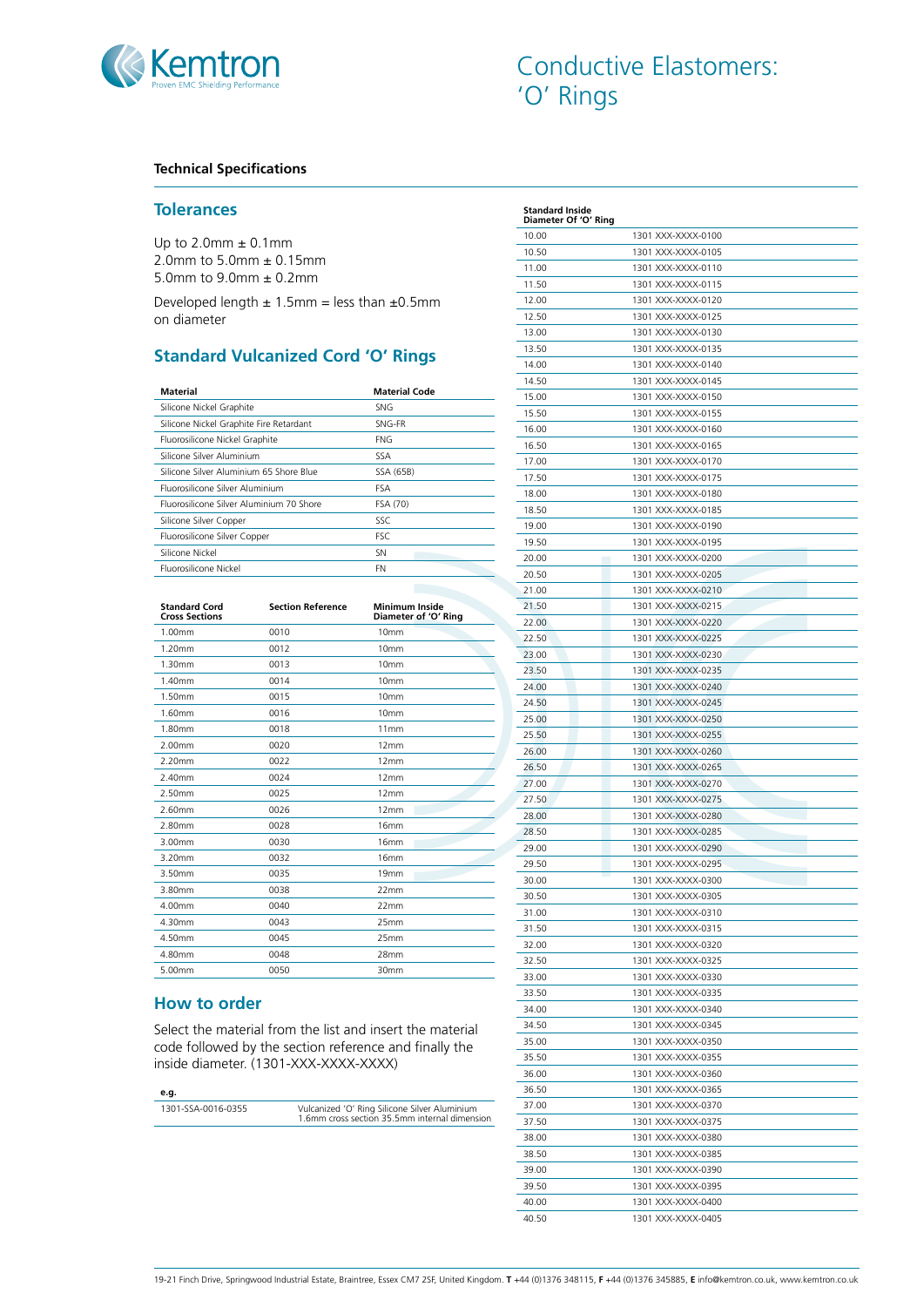

## **Technical Specifications**

| <b>Standard Inside</b><br>Diameter Of 'O' Ring |                                          | 72.50  | 1301 XXX-XXXX-0725 |
|------------------------------------------------|------------------------------------------|--------|--------------------|
| 41.00                                          | 1301 XXX-XXXX-0410                       | 73.00  | 1301 XXX-XXXX-0730 |
| 41.50                                          | 1301 XXX-XXXX-0415                       | 73.50  | 1301 XXX-XXXX-0735 |
|                                                | 1301 XXX-XXXX-0420                       | 74.00  | 1301 XXX-XXXX-0740 |
| 42.00<br>42.50                                 |                                          | 74.50  | 1301 XXX-XXXX-0745 |
| 43.00                                          | 1301 XXX-XXXX-0425                       | 75.00  | 1301 XXX-XXXX-0750 |
|                                                | 1301 XXX-XXXX-0430                       | 75.50  | 1301 XXX-XXXX-0755 |
| 43.50                                          | 1301 XXX-XXXX-0435                       | 76.00  | 1301 XXX-XXXX-0760 |
| 44.00                                          | 1301 XXX-XXXX-0440                       | 76.50  | 1301 XXX-XXXX-0765 |
| 44.50                                          | 1301 XXX-XXXX-0445                       | 77.00  | 1301 XXX-XXXX-0770 |
| 45.00                                          | 1301 XXX-XXXX-0450                       | 77.50  | 1301 XXX-XXXX-0775 |
| 45.50                                          | 1301 XXX-XXXX-0455                       | 78.00  | 1301 XXX-XXXX-0780 |
| 46.00                                          | 1301 XXX-XXXX-0460                       | 78.50  | 1301 XXX-XXXX-0785 |
| 46.50                                          | 1301 XXX-XXXX-0465                       | 79.00  | 1301 XXX-XXXX-0790 |
| 47.00                                          | 1301 XXX-XXXX-0470                       | 79.50  | 1301 XXX-XXXX-0795 |
| 47.50                                          | 1301 XXX-XXXX-0475                       | 80.00  | 1301 XXX-XXXX-0800 |
| 48.00                                          | 1301 XXX-XXXX-0480                       | 80.50  | 1301 XXX-XXXX-0805 |
| 48.50                                          | 1301 XXX-XXXX-0485                       | 81.00  | 1301 XXX-XXXX-0810 |
| 49.00                                          | 1301 XXX-XXXX-0490                       | 81.50  | 1301 XXX-XXXX-0815 |
| 49.50                                          | 1301 XXX-XXXX-0495                       | 82.00  | 1301 XXX-XXXX-0820 |
| 50.00                                          | 1301 XXX-XXXX-0500                       | 82.50  | 1301 XXX-XXXX-0825 |
| 50.50                                          | 1301 XXX-XXXX-0505                       |        |                    |
| 51.00                                          | 1301 XXX-XXXX-0510                       | 83.00  | 1301 XXX-XXXX-0830 |
| 51.50                                          | 1301 XXX-XXXX-0515                       | 83.50  | 1301 XXX-XXXX-0835 |
| 52.00                                          | 1301 XXX-XXXX-0520                       | 84.00  | 1301 XXX-XXXX-0840 |
| 52.50                                          | 1301 XXX-XXXX-0525                       | 84.50  | 1301 XXX-XXXX-0845 |
| 53.00                                          | 1301 XXX-XXXX-0530                       | 85.00  | 1301 XXX-XXXX-0850 |
| 53.50                                          | 1301 XXX-XXXX-0535                       | 85.50  | 1301 XXX-XXXX-0855 |
| 54.00                                          | 1301 XXX-XXXX-0540                       | 86.00  | 1301 XXX-XXXX-0860 |
| 54.50                                          | 1301 XXX-XXXX-0545                       | 86.50  | 1301 XXX-XXXX-0865 |
| 55.00                                          | 1301 XXX-XXXX-0550                       | 87.00  | 1301 XXX-XXXX-0870 |
| 55.50                                          | 1301 XXX-XXXX-0555                       | 87.50  | 1301 XXX-XXXX-0875 |
| 56.00                                          | 1301 XXX-XXXX-0560                       | 88.00  | 1301 XXX-XXXX-0880 |
| 56.50                                          | 1301 XXX-XXXX-0565                       | 88.50  | 1301 XXX-XXXX-0885 |
| 57.00                                          | 1301 XXX-XXXX-0570                       | 89.00  | 1301 XXX-XXXX-0890 |
| 57.50                                          | 1301 XXX-XXXX-0575                       | 89.50  | 1301 XXX-XXXX-0895 |
| 58.00                                          | 1301 XXX-XXXX-0580                       | 90.00  | 1301 XXX-XXXX-0900 |
| 58.50                                          | 1301 XXX-XXXX-0585                       | 90.50  | 1301 XXX-XXXX-0905 |
| 59.00                                          |                                          | 91.00  | 1301 XXX-XXXX-0910 |
|                                                | 1301 XXX-XXXX-0590                       | 91.50  | 1301 XXX-XXXX-0915 |
| 59.50                                          | 1301 XXX-XXXX-0595<br>1301 XXX-XXXX-0600 | 92.00  | 1301 XXX-XXXX-0920 |
| 60.00                                          |                                          | 92.50  | 1301 XXX-XXXX-0925 |
| 60.50                                          | 1301 XXX-XXXX-0605                       | 93.00  | 1301 XXX-XXXX-0930 |
| 61.00                                          | 1301 XXX-XXXX-0610                       | 93.50  | 1301 XXX-XXXX-0935 |
| 61.50                                          | 1301 XXX-XXXX-0615                       | 94.00  | 1301 XXX-XXXX-0940 |
| 62.00                                          | 1301 XXX-XXXX-0620                       | 94.50  | 1301 XXX-XXXX-0945 |
| 62.50                                          | 1301 XXX-XXXX-0625                       | 95.00  | 1301 XXX-XXXX-0950 |
| 63.00                                          | 1301 XXX-XXXX-0630                       | 95.50  | 1301 XXX-XXXX-0955 |
| 63.50                                          | 1301 XXX-XXXX-0635                       | 96.00  | 1301 XXX-XXXX-0960 |
| 64.00                                          | 1301 XXX-XXXX-0640                       | 96.50  | 1301 XXX-XXXX-0965 |
| 64.50                                          | 1301 XXX-XXXX-0645                       | 97.00  | 1301 XXX-XXXX-0970 |
| 65.00                                          | 1301 XXX-XXXX-0650                       | 97.50  | 1301 XXX-XXXX-0975 |
| 65.50                                          | 1301 XXX-XXXX-0655                       | 98.00  | 1301 XXX-XXXX-0980 |
| 66.00                                          | 1301 XXX-XXXX-0660                       | 98.50  | 1301 XXX-XXXX-0985 |
| 66.50                                          | 1301 XXX-XXXX-0665                       | 99.00  | 1301 XXX-XXXX-0990 |
| 67.00                                          | 1301 XXX-XXXX-0670                       | 99.50  | 1301 XXX-XXXX-0995 |
| 67.50                                          | 1301 XXX-XXXX-0675                       | 100.00 |                    |
| 68.00                                          | 1301 XXX-XXXX-0680                       |        | 1301 XXX-XXXX-1000 |
| 68.50                                          | 1301 XXX-XXXX-0685                       | 100.50 | 1301 XXX-XXXX-1005 |
| 69.00                                          | 1301 XXX-XXXX-0690                       | 101.00 | 1301 XXX-XXXX-1010 |
| 69.50                                          | 1301 XXX-XXXX-0695                       | 101.50 | 1301 XXX-XXXX-1015 |
| 70.00                                          | 1301 XXX-XXXX-0700                       | 102.00 | 1301 XXX-XXXX-1020 |
| 70.50                                          | 1301 XXX-XXXX-0705                       | 102.50 | 1301 XXX-XXXX-1025 |
| 71.00                                          | 1301 XXX-XXXX-0710                       | 103.00 | 1301 XXX-XXXX-1030 |
| 71.50                                          | 1301 XXX-XXXX-0715                       | 103.50 | 1301 XXX-XXXX-1035 |
|                                                | 1301 XXX-XXXX-0720                       | 104.00 | 1301 XXX-XXXX-1040 |
| 72.00                                          |                                          |        |                    |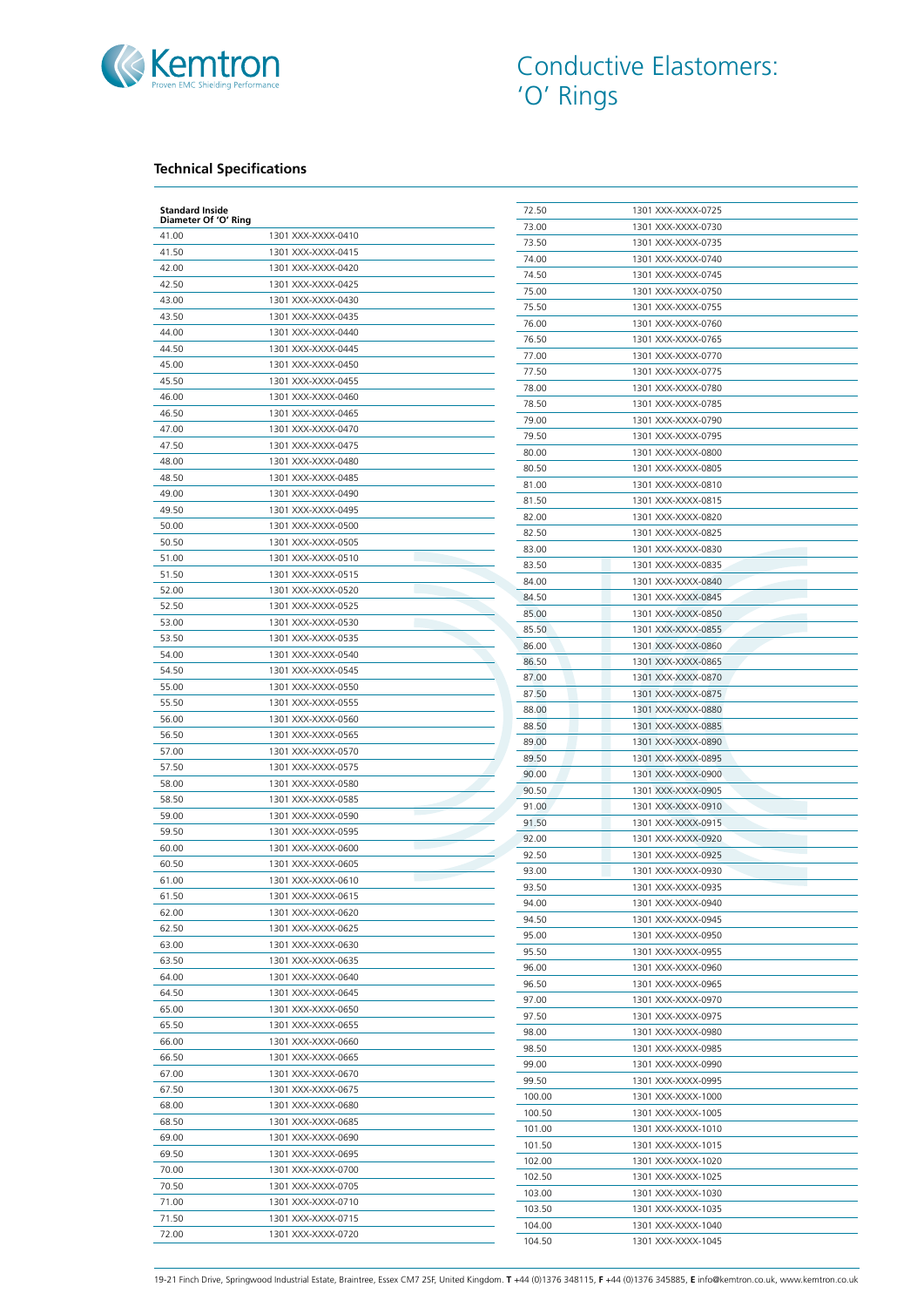

## **Technical Specifications**

| <b>Standard Inside</b><br>Diameter Of 'O' Ring |                    | 136.00           | 1301 XXX-XXXX-1360 |
|------------------------------------------------|--------------------|------------------|--------------------|
| 105.00                                         | 1301 XXX-XXXX-1050 | 136.50           | 1301 XXX-XXXX-1365 |
| 105.50                                         | 1301 XXX-XXXX-1055 | 137.00           | 1301 XXX-XXXX-1370 |
| 106.00                                         | 1301 XXX-XXXX-1060 | 137.50           | 1301 XXX-XXXX-1375 |
| 106.50                                         | 1301 XXX-XXXX-1065 | 138.00           | 1301 XXX-XXXX-1380 |
| 107.00                                         | 1301 XXX-XXXX-1070 | 138.50           | 1301 XXX-XXXX-1385 |
| 107.50                                         | 1301 XXX-XXXX-1075 | 139.00           | 1301 XXX-XXXX-1390 |
| 108.00                                         | 1301 XXX-XXXX-1080 | 139.50           | 1301 XXX-XXXX-1395 |
| 108.50                                         | 1301 XXX-XXXX-1085 | 140.00           | 1301 XXX-XXXX-1400 |
| 109.00                                         | 1301 XXX-XXXX-1090 | 140.50           | 1301 XXX-XXXX-1405 |
|                                                |                    | 141.00           | 1301 XXX-XXXX-1410 |
| 109.50                                         | 1301 XXX-XXXX-1095 | 141.50           | 1301 XXX-XXXX-1415 |
| 110.00                                         | 1301 XXX-XXXX-1100 | 142.00           | 1301 XXX-XXXX-1420 |
| 110.50                                         | 1301 XXX-XXXX-1105 | 142.50           | 1301 XXX-XXXX-1425 |
| 111.00                                         | 1301 XXX-XXXX-1110 | 143.00           | 1301 XXX-XXXX-1430 |
| 111.50                                         | 1301 XXX-XXXX-1115 | 143.50           | 1301 XXX-XXXX-1435 |
| 112.00                                         | 1301 XXX-XXXX-1120 | 144.00           | 1301 XXX-XXXX-1440 |
| 112.50                                         | 1301 XXX-XXXX-1125 | 144.50           | 1301 XXX-XXXX-1445 |
| 113.00                                         | 1301 XXX-XXXX-1130 | 145.00           | 1301 XXX-XXXX-1450 |
| 113.50                                         | 1301 XXX-XXXX-1135 | 145.50           | 1301 XXX-XXXX-1455 |
| 114.00                                         | 1301 XXX-XXXX-1140 | 146.00           | 1301 XXX-XXXX-1460 |
| 114.50                                         | 1301 XXX-XXXX-1145 | 146.50           | 1301 XXX-XXXX-1465 |
| 115.00                                         | 1301 XXX-XXXX-1150 | 147.00           | 1301 XXX-XXXX-1470 |
| 115.50                                         | 1301 XXX-XXXX-1155 | 147.50           | 1301 XXX-XXXX-1475 |
| 116.00                                         | 1301 XXX-XXXX-1160 | 148.00           | 1301 XXX-XXXX-1480 |
| 116.50                                         | 1301 XXX-XXXX-1165 | 148.50           | 1301 XXX-XXXX-1485 |
| 117.00                                         | 1301 XXX-XXXX-1170 | 149.00           | 1301 XXX-XXXX-1490 |
| 117.50                                         | 1301 XXX-XXXX-1175 | 149.50           | 1301 XXX-XXXX-1495 |
| 118.00                                         | 1301 XXX-XXXX-1180 | 150.00           | 1301 XXX-XXXX-1500 |
| 118.50                                         | 1301 XXX-XXXX-1185 | 151.00           | 1301 XXX-XXXX-1510 |
| 119.00                                         | 1301 XXX-XXXX-1190 | 152.00           | 1301 XXX-XXXX-1520 |
| 119.50                                         | 1301 XXX-XXXX-1195 | 153.00           | 1301 XXX-XXXX-1530 |
| 120.00                                         | 1301 XXX-XXXX-1200 | 154.00           | 1301 XXX-XXXX-1540 |
| 120.50                                         | 1301 XXX-XXXX-1205 | 155.00           | 1301 XXX-XXXX-1550 |
| 121.00                                         | 1301 XXX-XXXX-1210 | 156.00           | 1301 XXX-XXXX-1560 |
| 121.50                                         | 1301 XXX-XXXX-1215 | 157.00           | 1301 XXX-XXXX-1570 |
| 122.00                                         | 1301 XXX-XXXX-1220 | 158.00           | 1301 XXX-XXXX-1580 |
| 122.50                                         | 1301 XXX-XXXX-1225 | 159.00           | 1301 XXX-XXXX-1590 |
| 123.00                                         | 1301 XXX-XXXX-1230 | 160.00           | 1301 XXX-XXXX-1600 |
| 123.50                                         | 1301 XXX-XXXX-1235 |                  |                    |
| 124.00                                         | 1301 XXX-XXXX-1240 | 151.00<br>152.00 | 1301 XXX-XXXX-1610 |
| 124.50                                         | 1301 XXX-XXXX-1245 |                  | 1301 XXX-XXXX-1620 |
| 125.00                                         | 1301 XXX-XXXX-1250 | 153.00           | 1301 XXX-XXXX-1630 |
| 125.50                                         | 1301 XXX-XXXX-1255 | 154.00           | 1301 XXX-XXXX-1640 |
| 126.00                                         | 1301 XXX-XXXX-1260 | 155.00           | 1301 XXX-XXXX-1650 |
| 126.50                                         | 1301 XXX-XXXX-1265 | 156.00           | 1301 XXX-XXXX-1660 |
| 127.00                                         | 1301 XXX-XXXX-1270 | 157.00           | 1301 XXX-XXXX-1670 |
| 127.50                                         | 1301 XXX-XXXX-1275 | 158.00           | 1301 XXX-XXXX-1680 |
| 128.00                                         | 1301 XXX-XXXX-1280 | 159.00           | 1301 XXX-XXXX-1690 |
| 128.50                                         | 1301 XXX-XXXX-1285 | 160.00           | 1301 XXX-XXXX-1700 |
| 129.00                                         | 1301 XXX-XXXX-1290 | 171.00           | 1301 XXX-XXXX-1710 |
| 129.50                                         | 1301 XXX-XXXX-1295 | 172.00           | 1301 XXX-XXXX-1720 |
| 130.00                                         | 1301 XXX-XXXX-1300 | 173.00           | 1301 XXX-XXXX-1730 |
| 130.50                                         | 1301 XXX-XXXX-1305 | 174.00           | 1301 XXX-XXXX-1740 |
| 131.00                                         | 1301 XXX-XXXX-1310 | 175.00           | 1301 XXX-XXXX-1750 |
| 131.50                                         | 1301 XXX-XXXX-1315 | 176.00           | 1301 XXX-XXXX-1760 |
| 132.00                                         | 1301 XXX-XXXX-1320 | 177.00           | 1301 XXX-XXXX-1770 |
|                                                |                    | 178.00           | 1301 XXX-XXXX-1780 |
| 132.50                                         | 1301 XXX-XXXX-1325 | 179.00           | 1301 XXX-XXXX-1790 |
| 133.00                                         | 1301 XXX-XXXX-1330 | 180.00           | 1301 XXX-XXXX-1800 |
| 133.50                                         | 1301 XXX-XXXX-1335 | 181.00           | 1301 XXX-XXXX-1810 |
| 134.00                                         | 1301 XXX-XXXX-1340 | 182.00           | 1301 XXX-XXXX-1820 |
| 134.50                                         | 1301 XXX-XXXX-1345 | 183.00           | 1301 XXX-XXXX-1830 |
| 135.00                                         | 1301 XXX-XXXX-1350 | 184.00           | 1301 XXX-XXXX-1840 |
| 135.50                                         | 1301 XXX-XXXX-1355 | 185.00           | 1301 XXX-XXXX-1850 |
|                                                |                    | 186.00           | 1301 XXX-XXXX-1860 |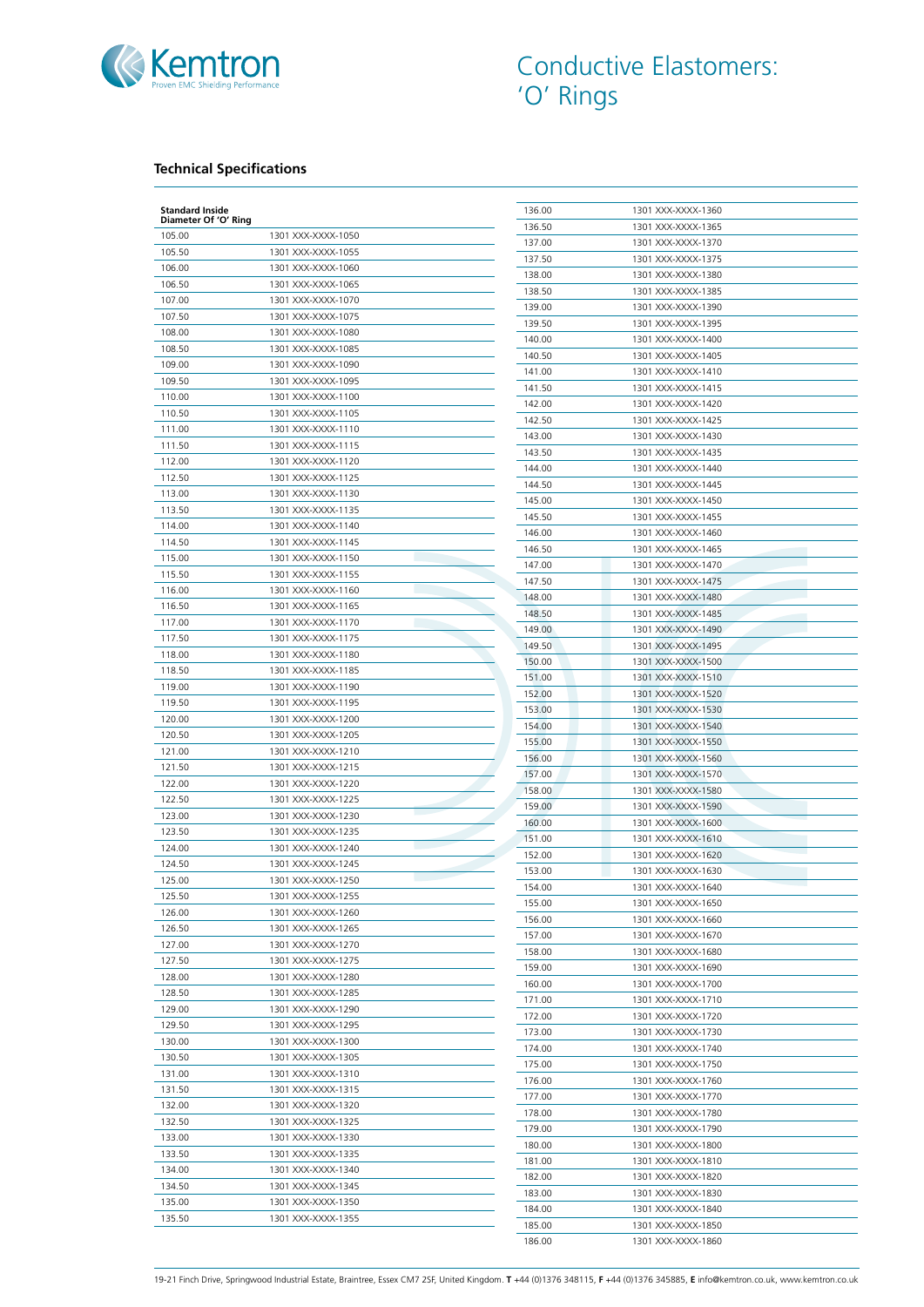

## **Technical Specifications**

| <b>Standard Inside</b><br>Diameter Of 'O' Ring |                    |
|------------------------------------------------|--------------------|
| 187.00                                         | 1301 XXX-XXXX-1870 |
| 188.00                                         | 1301 XXX-XXXX-1880 |
| 189.00                                         | 1301 XXX-XXXX-1890 |
| 190.00                                         | 1301 XXX-XXXX-1800 |
| 191.00                                         | 1301 XXX-XXXX-1910 |
| 192.00                                         | 1301 XXX-XXXX-1920 |
| 193.00                                         | 1301 XXX-XXXX-1930 |
| 194.00                                         | 1301 XXX-XXXX-1940 |
| 195.00                                         | 1301 XXX-XXXX-1950 |
| 196.00                                         | 1301 XXX-XXXX-1960 |
| 197.00                                         | 1301 XXX-XXXX-1970 |
| 198.00                                         | 1301 XXX-XXXX-1980 |
| 199.00                                         | 1301 XXX-XXXX-1990 |
| 200.00                                         | 1301 XXX-XXXX-2000 |
| 201.00                                         | 1301 XXX-XXXX-2010 |
| 202.00                                         | 1301 XXX-XXXX-2020 |
| 203.00                                         | 1301 XXX-XXXX-2030 |
| 204.00                                         | 1301 XXX-XXXX-2040 |
| 205.00                                         | 1301 XXX-XXXX-2050 |
| 206.00                                         | 1301 XXX-XXXX-2060 |
| 207.00                                         | 1301 XXX-XXXX-2070 |
|                                                |                    |
| 208.00                                         | 1301 XXX-XXXX-2080 |
| 209.00                                         | 1301 XXX-XXXX-2090 |
| 210.00                                         | 1301 XXX-XXXX-2100 |
| 211.00                                         | 1301 XXX-XXXX-2110 |
| 212.00                                         | 1301 XXX-XXXX-2120 |
| 213.00                                         | 1301 XXX-XXXX-2130 |
| 214.00                                         | 1301 XXX-XXXX-2140 |
| 215.00                                         | 1301 XXX-XXXX-2150 |
| 216.00                                         | 1301 XXX-XXXX-2160 |
| 217.00                                         | 1301 XXX-XXXX-2170 |
| 218.00                                         | 1301 XXX-XXXX-2180 |
| 219.00                                         | 1301 XXX-XXXX-2190 |
| 220.00                                         | 1301 XXX-XXXX-2200 |
| 221.00                                         | 1301 XXX-XXXX-2210 |
| 222.00                                         | 1301 XXX-XXXX-2220 |
| 223.00                                         | 1301 XXX-XXXX-2230 |
| 224.00                                         | 1301 XXX-XXXX-2240 |
| 225.00                                         | 1301 XXX-XXXX-2250 |
| 226.00                                         | 1301 XXX-XXXX-2260 |
| 227.00                                         | 1301 XXX-XXXX-2270 |
| 228.00                                         | 1301 XXX-XXXX-2280 |
| 229.00                                         | 1301 XXX-XXXX-2290 |
| 230.00                                         | 1301 XXX-XXXX-2300 |
| 231.00                                         | 1301 XXX-XXXX-2310 |
| 232.00                                         | 1301 XXX-XXXX-2320 |
| 233.00                                         | 1301 XXX-XXXX-2330 |
| 234.00                                         | 1301 XXX-XXXX-2340 |
| 235.00                                         | 1301 XXX-XXXX-2350 |
| 236.00                                         | 1301 XXX-XXXX-2360 |
| 237.00                                         | 1301 XXX-XXXX-2370 |
| 238.00                                         | 1301 XXX-XXXX-2380 |
| 239.00                                         | 1301 XXX-XXXX-2390 |
| 240.00                                         | 1301 XXX-XXXX-2400 |
| 241.00                                         | 1301 XXX-XXXX-2410 |
| 242.00                                         | 1301 XXX-XXXX-2420 |
| 243.00                                         | 1301 XXX-XXXX-2430 |
| 244.00                                         | 1301 XXX-XXXX-2440 |
| 245.00                                         | 1301 XXX-XXXX-2450 |
| 246.00                                         | 1301 XXX-XXXX-2460 |
| 247.00                                         | 1301 XXX-XXXX-2470 |
|                                                |                    |
| 248.00                                         | 1301 XXX-XXXX-2480 |
| 249.00                                         | 1301 XXX-XXXX-2490 |
| 250.00                                         | 1301 XXX-XXXX-2500 |

# **Standard Vulcanized Tube 'O' Rings**

| <b>Material</b>                          | Material Code |
|------------------------------------------|---------------|
| Silicone Nickel Graphite                 | <b>SNG</b>    |
| Silicone Nickel Graphite Fire Retardant  | SNG-FR        |
| Fluorosilicone Nickel Graphite           | FNG           |
| Silicone Silver Aluminium                | SSA           |
| Silicone Silver Aluminium 65 Shore Blue  | SSA (65B)     |
| Fluorosilicone Silver Aluminium          | FSA           |
| Eluorosilicone Silver Aluminium 70 Shore | FSA (70)      |
| Silicone Silver Copper                   | SSC           |
| Fluorosilicone Silver Copper             | <b>FSC</b>    |
| Silicone Nickel                          | SΝ            |
| Eluorosilicone Nickel                    | FN            |

| <b>Tube O/D Cross Sections</b> | Minimum Inside Diameter of 'O' Ring |
|--------------------------------|-------------------------------------|
| 1.00mm                         | 10mm                                |
| 1.20mm                         | 10mm                                |
| 1.30mm                         | 10mm                                |
| 1.40mm                         | 10mm                                |
| 1.50mm                         | 10mm                                |
| 1.60mm                         | 10mm                                |
| 1.80mm                         | 10mm                                |
| 2.00mm                         | 12mm                                |
| 2.20mm                         | 12mm                                |
| 2.40mm                         | 12mm                                |
| 2.50mm                         | 12mm                                |
| 2.60mm                         | 12mm                                |
| 2.80mm                         | 16 <sub>mm</sub>                    |
| 3.00mm                         | 16 <sub>mm</sub>                    |
| 3.20mm                         | 16mm                                |
| 3.50mm                         | 19mm                                |
| 3.80mm                         | 22mm                                |
| 4.00mm                         | 22mm                                |
| 4.30mm                         | 25mm                                |
| 4.50mm                         | 25mm                                |
| 4.80mm                         | 28mm                                |
| 5.00mm                         | 30mm                                |

| <b>Standard Tube Cross Sections</b> | <b>Section Reference</b> |  |
|-------------------------------------|--------------------------|--|
| $1.20 \times 0.5$                   | 0012-0005                |  |
| $1.30 \times 0.5$                   | 0013-0005                |  |
| $1.40 \times 0.5$                   | 0014-0005                |  |
| $1.50 \times 0.5$                   | 0015-0005                |  |
| $1.60 \times 0.5$                   | 0016-0005                |  |
| $1.80 \times 0.5$                   | 0018-0005                |  |
| $2.00 \times 0.5$                   | 0020-0005                |  |
| 1.60 X 0.8                          | 0016-0008                |  |
| 1.80 X 0.8                          | 0018-0008                |  |
| $2.00 \times 0.8$                   | 0020-0008                |  |
| 2.20 X 0.8                          | 0022-0008                |  |
| 2.40 X 0.8                          | 0024-0008                |  |
| 2.50 X 0.8                          | 0025-0008                |  |
| 2.60 X 0.8                          | 0026-0008                |  |
| 2.80 X 0.8                          | 0028-0008                |  |
| 3.00 X 0.8                          | 0030-0008                |  |
| $2.00 \times 1.0$                   | 0020-0010                |  |
| $2.20 \times 1.0$                   | 0022-0010                |  |
| $2.40 \times 1.0$                   | 0024-0010                |  |
| $2.50 \times 1.0$                   | 0025-0010                |  |
| $2.60 \times 1.0$                   | 0026-0010                |  |
| 2.80 X 1.0                          | 0028-0010                |  |
| $3.00 \times 1.0$                   | 0030-0010                |  |
| $3.20 \times 1.0$                   | 0032-0010                |  |
|                                     |                          |  |

19-21 Finch Drive, Springwood Industrial Estate, Braintree, Essex CM7 2SF, United Kingdom. **T** +44 (0)1376 348115, **F** +44 (0)1376 345885, **E** info@kemtron.co.uk, www.kemtron.co.uk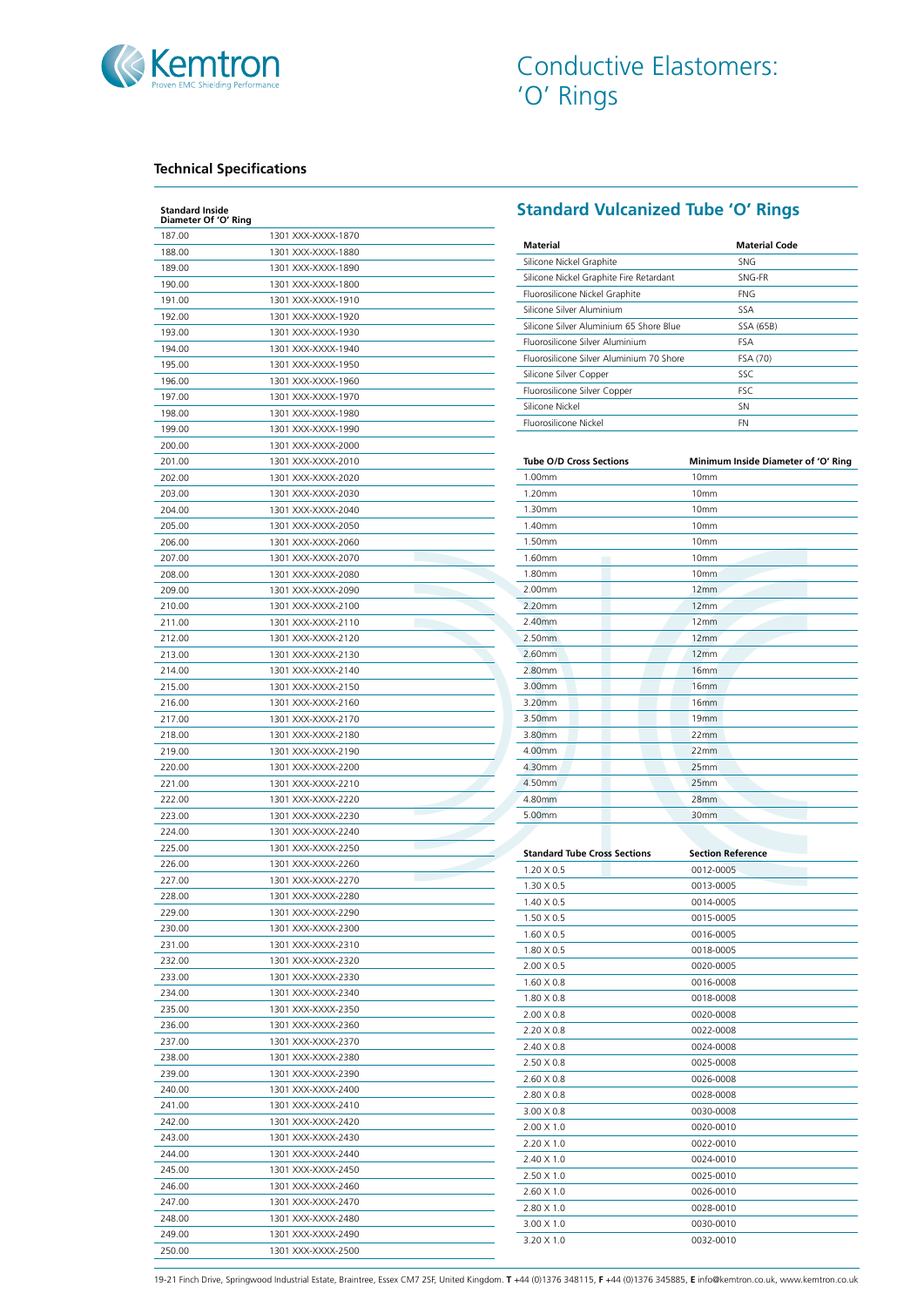

#### **Technical Specifications**

| 3.50 X 1.0<br>0035-0010<br>3.80 X 1.0<br>0038-0010<br>$4.00 \times 1.0$<br>0040-0010<br>2.50 X 1.1<br>0025-0011<br>$2.60 \times 1.1$<br>0026-0011<br>$2.80 \times 1.1$<br>0028-0011<br>$3.00 \times 1.1$<br>0030-0011<br>$3.20 \times 1.1$<br>0032-0011<br>$3.50 \times 1.1$<br>0035-0011<br>3.80 X 1.1<br>0038-0011<br>$4.00 \times 1.1$<br>0040-0011<br>2.50 X 1.2<br>0025-0012<br>2.60 X 1.2<br>0026-0012<br>2.80 X 1.2<br>0028-0012<br>3.00 X 1.2<br>0030-0012<br>3.20 X 1.2<br>0032-0012<br>$3.50 \times 1.2$<br>0035-0012<br>3.80 X 1.2<br>0038-0012<br>4.00 X 1.2<br>0040-0012<br>2.50 X 1.3<br>0025-0013<br>$2.60 \times 1.3$<br>0026-0013<br>2.80 X 1.3<br>0028-0013<br>$3.00 \times 1.3$<br>0030-0013<br>3.20 X 1.3<br>0032-0013<br>3.50 X 1.3<br>0035-0013<br>3.80 X 1.3<br>0038-0013<br>4.00 X 1.3<br>0040-0013<br>$3.00 \times 1.5$<br>0030-0015<br>3.20 X 1.5<br>0032-0015<br>3.50 X 1.5<br>0035-0015<br>3.80 X 1.5<br>0038-0015<br>4.00 X 1.5<br>0040-0015<br>4.30 X 1.5<br>0043-0015<br>4.50 X 1.5<br>0045-0015<br>4.80 X 1.5<br>0048-0015<br>5.00 X 1.5<br>0050-0015<br>3.00 X 1.6<br>0030-0016<br><b>Contract Contract</b><br>3.20 X 1.6<br>0032-0016<br>3.50 X 1.6<br>0035-0016<br>3.80 X 1.6<br>0038-0016<br>$4.00 \times 1.6$<br>0040-0016<br>4.10 X 1.6<br>0041-0016<br>4.30 X 1.6<br>0043-0016<br>4.50 X 1.6<br>0045-0016<br>4.80 X 1.6<br>0048-0016<br>5.00 X 1.6<br>0050-0016<br>4.00 X 2.0<br>0040-0020<br>4.30 X 2.0<br>0043-0020<br>4.50 X 2.0<br>0045-0020<br>4.80 X 2.0<br>0048-0020<br>$5.00 \times 2.0$<br>0050-0020<br>4.00 X 2.2<br>0040-0022<br>4.30 X 2.2<br>0043-0022<br>4.50 X 2.2<br>0045-0022<br>4.80 X 2.2<br>0048-0022<br>5.00 X 2.2<br>0050-0022<br>4.50 X 2.5<br>0045-0025<br>4.80 X 2.5<br>0048-0025<br>5.00 X 2.5<br>0050-0025<br>4.80 X 2.8<br>0048-0028<br>5.00 X 2.8<br>0050-0028 | Standard Inside Diameter Of 'O' Ring |  |
|------------------------------------------------------------------------------------------------------------------------------------------------------------------------------------------------------------------------------------------------------------------------------------------------------------------------------------------------------------------------------------------------------------------------------------------------------------------------------------------------------------------------------------------------------------------------------------------------------------------------------------------------------------------------------------------------------------------------------------------------------------------------------------------------------------------------------------------------------------------------------------------------------------------------------------------------------------------------------------------------------------------------------------------------------------------------------------------------------------------------------------------------------------------------------------------------------------------------------------------------------------------------------------------------------------------------------------------------------------------------------------------------------------------------------------------------------------------------------------------------------------------------------------------------------------------------------------------------------------------------------------------------------------------------------------------------------------------------------------------------------------------------------------------------------------------------------------|--------------------------------------|--|
|                                                                                                                                                                                                                                                                                                                                                                                                                                                                                                                                                                                                                                                                                                                                                                                                                                                                                                                                                                                                                                                                                                                                                                                                                                                                                                                                                                                                                                                                                                                                                                                                                                                                                                                                                                                                                                    |                                      |  |
|                                                                                                                                                                                                                                                                                                                                                                                                                                                                                                                                                                                                                                                                                                                                                                                                                                                                                                                                                                                                                                                                                                                                                                                                                                                                                                                                                                                                                                                                                                                                                                                                                                                                                                                                                                                                                                    |                                      |  |
|                                                                                                                                                                                                                                                                                                                                                                                                                                                                                                                                                                                                                                                                                                                                                                                                                                                                                                                                                                                                                                                                                                                                                                                                                                                                                                                                                                                                                                                                                                                                                                                                                                                                                                                                                                                                                                    |                                      |  |
|                                                                                                                                                                                                                                                                                                                                                                                                                                                                                                                                                                                                                                                                                                                                                                                                                                                                                                                                                                                                                                                                                                                                                                                                                                                                                                                                                                                                                                                                                                                                                                                                                                                                                                                                                                                                                                    |                                      |  |
|                                                                                                                                                                                                                                                                                                                                                                                                                                                                                                                                                                                                                                                                                                                                                                                                                                                                                                                                                                                                                                                                                                                                                                                                                                                                                                                                                                                                                                                                                                                                                                                                                                                                                                                                                                                                                                    |                                      |  |
|                                                                                                                                                                                                                                                                                                                                                                                                                                                                                                                                                                                                                                                                                                                                                                                                                                                                                                                                                                                                                                                                                                                                                                                                                                                                                                                                                                                                                                                                                                                                                                                                                                                                                                                                                                                                                                    |                                      |  |
|                                                                                                                                                                                                                                                                                                                                                                                                                                                                                                                                                                                                                                                                                                                                                                                                                                                                                                                                                                                                                                                                                                                                                                                                                                                                                                                                                                                                                                                                                                                                                                                                                                                                                                                                                                                                                                    |                                      |  |
|                                                                                                                                                                                                                                                                                                                                                                                                                                                                                                                                                                                                                                                                                                                                                                                                                                                                                                                                                                                                                                                                                                                                                                                                                                                                                                                                                                                                                                                                                                                                                                                                                                                                                                                                                                                                                                    |                                      |  |
|                                                                                                                                                                                                                                                                                                                                                                                                                                                                                                                                                                                                                                                                                                                                                                                                                                                                                                                                                                                                                                                                                                                                                                                                                                                                                                                                                                                                                                                                                                                                                                                                                                                                                                                                                                                                                                    |                                      |  |
|                                                                                                                                                                                                                                                                                                                                                                                                                                                                                                                                                                                                                                                                                                                                                                                                                                                                                                                                                                                                                                                                                                                                                                                                                                                                                                                                                                                                                                                                                                                                                                                                                                                                                                                                                                                                                                    |                                      |  |
|                                                                                                                                                                                                                                                                                                                                                                                                                                                                                                                                                                                                                                                                                                                                                                                                                                                                                                                                                                                                                                                                                                                                                                                                                                                                                                                                                                                                                                                                                                                                                                                                                                                                                                                                                                                                                                    |                                      |  |
|                                                                                                                                                                                                                                                                                                                                                                                                                                                                                                                                                                                                                                                                                                                                                                                                                                                                                                                                                                                                                                                                                                                                                                                                                                                                                                                                                                                                                                                                                                                                                                                                                                                                                                                                                                                                                                    |                                      |  |
|                                                                                                                                                                                                                                                                                                                                                                                                                                                                                                                                                                                                                                                                                                                                                                                                                                                                                                                                                                                                                                                                                                                                                                                                                                                                                                                                                                                                                                                                                                                                                                                                                                                                                                                                                                                                                                    |                                      |  |
|                                                                                                                                                                                                                                                                                                                                                                                                                                                                                                                                                                                                                                                                                                                                                                                                                                                                                                                                                                                                                                                                                                                                                                                                                                                                                                                                                                                                                                                                                                                                                                                                                                                                                                                                                                                                                                    |                                      |  |
|                                                                                                                                                                                                                                                                                                                                                                                                                                                                                                                                                                                                                                                                                                                                                                                                                                                                                                                                                                                                                                                                                                                                                                                                                                                                                                                                                                                                                                                                                                                                                                                                                                                                                                                                                                                                                                    |                                      |  |
|                                                                                                                                                                                                                                                                                                                                                                                                                                                                                                                                                                                                                                                                                                                                                                                                                                                                                                                                                                                                                                                                                                                                                                                                                                                                                                                                                                                                                                                                                                                                                                                                                                                                                                                                                                                                                                    |                                      |  |
|                                                                                                                                                                                                                                                                                                                                                                                                                                                                                                                                                                                                                                                                                                                                                                                                                                                                                                                                                                                                                                                                                                                                                                                                                                                                                                                                                                                                                                                                                                                                                                                                                                                                                                                                                                                                                                    |                                      |  |
|                                                                                                                                                                                                                                                                                                                                                                                                                                                                                                                                                                                                                                                                                                                                                                                                                                                                                                                                                                                                                                                                                                                                                                                                                                                                                                                                                                                                                                                                                                                                                                                                                                                                                                                                                                                                                                    |                                      |  |
|                                                                                                                                                                                                                                                                                                                                                                                                                                                                                                                                                                                                                                                                                                                                                                                                                                                                                                                                                                                                                                                                                                                                                                                                                                                                                                                                                                                                                                                                                                                                                                                                                                                                                                                                                                                                                                    |                                      |  |
|                                                                                                                                                                                                                                                                                                                                                                                                                                                                                                                                                                                                                                                                                                                                                                                                                                                                                                                                                                                                                                                                                                                                                                                                                                                                                                                                                                                                                                                                                                                                                                                                                                                                                                                                                                                                                                    |                                      |  |
|                                                                                                                                                                                                                                                                                                                                                                                                                                                                                                                                                                                                                                                                                                                                                                                                                                                                                                                                                                                                                                                                                                                                                                                                                                                                                                                                                                                                                                                                                                                                                                                                                                                                                                                                                                                                                                    |                                      |  |
|                                                                                                                                                                                                                                                                                                                                                                                                                                                                                                                                                                                                                                                                                                                                                                                                                                                                                                                                                                                                                                                                                                                                                                                                                                                                                                                                                                                                                                                                                                                                                                                                                                                                                                                                                                                                                                    |                                      |  |
|                                                                                                                                                                                                                                                                                                                                                                                                                                                                                                                                                                                                                                                                                                                                                                                                                                                                                                                                                                                                                                                                                                                                                                                                                                                                                                                                                                                                                                                                                                                                                                                                                                                                                                                                                                                                                                    |                                      |  |
|                                                                                                                                                                                                                                                                                                                                                                                                                                                                                                                                                                                                                                                                                                                                                                                                                                                                                                                                                                                                                                                                                                                                                                                                                                                                                                                                                                                                                                                                                                                                                                                                                                                                                                                                                                                                                                    |                                      |  |
|                                                                                                                                                                                                                                                                                                                                                                                                                                                                                                                                                                                                                                                                                                                                                                                                                                                                                                                                                                                                                                                                                                                                                                                                                                                                                                                                                                                                                                                                                                                                                                                                                                                                                                                                                                                                                                    |                                      |  |
|                                                                                                                                                                                                                                                                                                                                                                                                                                                                                                                                                                                                                                                                                                                                                                                                                                                                                                                                                                                                                                                                                                                                                                                                                                                                                                                                                                                                                                                                                                                                                                                                                                                                                                                                                                                                                                    |                                      |  |
|                                                                                                                                                                                                                                                                                                                                                                                                                                                                                                                                                                                                                                                                                                                                                                                                                                                                                                                                                                                                                                                                                                                                                                                                                                                                                                                                                                                                                                                                                                                                                                                                                                                                                                                                                                                                                                    |                                      |  |
|                                                                                                                                                                                                                                                                                                                                                                                                                                                                                                                                                                                                                                                                                                                                                                                                                                                                                                                                                                                                                                                                                                                                                                                                                                                                                                                                                                                                                                                                                                                                                                                                                                                                                                                                                                                                                                    |                                      |  |
|                                                                                                                                                                                                                                                                                                                                                                                                                                                                                                                                                                                                                                                                                                                                                                                                                                                                                                                                                                                                                                                                                                                                                                                                                                                                                                                                                                                                                                                                                                                                                                                                                                                                                                                                                                                                                                    |                                      |  |
|                                                                                                                                                                                                                                                                                                                                                                                                                                                                                                                                                                                                                                                                                                                                                                                                                                                                                                                                                                                                                                                                                                                                                                                                                                                                                                                                                                                                                                                                                                                                                                                                                                                                                                                                                                                                                                    |                                      |  |
|                                                                                                                                                                                                                                                                                                                                                                                                                                                                                                                                                                                                                                                                                                                                                                                                                                                                                                                                                                                                                                                                                                                                                                                                                                                                                                                                                                                                                                                                                                                                                                                                                                                                                                                                                                                                                                    |                                      |  |
|                                                                                                                                                                                                                                                                                                                                                                                                                                                                                                                                                                                                                                                                                                                                                                                                                                                                                                                                                                                                                                                                                                                                                                                                                                                                                                                                                                                                                                                                                                                                                                                                                                                                                                                                                                                                                                    |                                      |  |
|                                                                                                                                                                                                                                                                                                                                                                                                                                                                                                                                                                                                                                                                                                                                                                                                                                                                                                                                                                                                                                                                                                                                                                                                                                                                                                                                                                                                                                                                                                                                                                                                                                                                                                                                                                                                                                    |                                      |  |
|                                                                                                                                                                                                                                                                                                                                                                                                                                                                                                                                                                                                                                                                                                                                                                                                                                                                                                                                                                                                                                                                                                                                                                                                                                                                                                                                                                                                                                                                                                                                                                                                                                                                                                                                                                                                                                    |                                      |  |
|                                                                                                                                                                                                                                                                                                                                                                                                                                                                                                                                                                                                                                                                                                                                                                                                                                                                                                                                                                                                                                                                                                                                                                                                                                                                                                                                                                                                                                                                                                                                                                                                                                                                                                                                                                                                                                    |                                      |  |
|                                                                                                                                                                                                                                                                                                                                                                                                                                                                                                                                                                                                                                                                                                                                                                                                                                                                                                                                                                                                                                                                                                                                                                                                                                                                                                                                                                                                                                                                                                                                                                                                                                                                                                                                                                                                                                    |                                      |  |
|                                                                                                                                                                                                                                                                                                                                                                                                                                                                                                                                                                                                                                                                                                                                                                                                                                                                                                                                                                                                                                                                                                                                                                                                                                                                                                                                                                                                                                                                                                                                                                                                                                                                                                                                                                                                                                    |                                      |  |
|                                                                                                                                                                                                                                                                                                                                                                                                                                                                                                                                                                                                                                                                                                                                                                                                                                                                                                                                                                                                                                                                                                                                                                                                                                                                                                                                                                                                                                                                                                                                                                                                                                                                                                                                                                                                                                    |                                      |  |
|                                                                                                                                                                                                                                                                                                                                                                                                                                                                                                                                                                                                                                                                                                                                                                                                                                                                                                                                                                                                                                                                                                                                                                                                                                                                                                                                                                                                                                                                                                                                                                                                                                                                                                                                                                                                                                    |                                      |  |
|                                                                                                                                                                                                                                                                                                                                                                                                                                                                                                                                                                                                                                                                                                                                                                                                                                                                                                                                                                                                                                                                                                                                                                                                                                                                                                                                                                                                                                                                                                                                                                                                                                                                                                                                                                                                                                    |                                      |  |
|                                                                                                                                                                                                                                                                                                                                                                                                                                                                                                                                                                                                                                                                                                                                                                                                                                                                                                                                                                                                                                                                                                                                                                                                                                                                                                                                                                                                                                                                                                                                                                                                                                                                                                                                                                                                                                    |                                      |  |
|                                                                                                                                                                                                                                                                                                                                                                                                                                                                                                                                                                                                                                                                                                                                                                                                                                                                                                                                                                                                                                                                                                                                                                                                                                                                                                                                                                                                                                                                                                                                                                                                                                                                                                                                                                                                                                    |                                      |  |
|                                                                                                                                                                                                                                                                                                                                                                                                                                                                                                                                                                                                                                                                                                                                                                                                                                                                                                                                                                                                                                                                                                                                                                                                                                                                                                                                                                                                                                                                                                                                                                                                                                                                                                                                                                                                                                    |                                      |  |
|                                                                                                                                                                                                                                                                                                                                                                                                                                                                                                                                                                                                                                                                                                                                                                                                                                                                                                                                                                                                                                                                                                                                                                                                                                                                                                                                                                                                                                                                                                                                                                                                                                                                                                                                                                                                                                    |                                      |  |
|                                                                                                                                                                                                                                                                                                                                                                                                                                                                                                                                                                                                                                                                                                                                                                                                                                                                                                                                                                                                                                                                                                                                                                                                                                                                                                                                                                                                                                                                                                                                                                                                                                                                                                                                                                                                                                    |                                      |  |
|                                                                                                                                                                                                                                                                                                                                                                                                                                                                                                                                                                                                                                                                                                                                                                                                                                                                                                                                                                                                                                                                                                                                                                                                                                                                                                                                                                                                                                                                                                                                                                                                                                                                                                                                                                                                                                    |                                      |  |
|                                                                                                                                                                                                                                                                                                                                                                                                                                                                                                                                                                                                                                                                                                                                                                                                                                                                                                                                                                                                                                                                                                                                                                                                                                                                                                                                                                                                                                                                                                                                                                                                                                                                                                                                                                                                                                    |                                      |  |
|                                                                                                                                                                                                                                                                                                                                                                                                                                                                                                                                                                                                                                                                                                                                                                                                                                                                                                                                                                                                                                                                                                                                                                                                                                                                                                                                                                                                                                                                                                                                                                                                                                                                                                                                                                                                                                    |                                      |  |
|                                                                                                                                                                                                                                                                                                                                                                                                                                                                                                                                                                                                                                                                                                                                                                                                                                                                                                                                                                                                                                                                                                                                                                                                                                                                                                                                                                                                                                                                                                                                                                                                                                                                                                                                                                                                                                    |                                      |  |
|                                                                                                                                                                                                                                                                                                                                                                                                                                                                                                                                                                                                                                                                                                                                                                                                                                                                                                                                                                                                                                                                                                                                                                                                                                                                                                                                                                                                                                                                                                                                                                                                                                                                                                                                                                                                                                    |                                      |  |
|                                                                                                                                                                                                                                                                                                                                                                                                                                                                                                                                                                                                                                                                                                                                                                                                                                                                                                                                                                                                                                                                                                                                                                                                                                                                                                                                                                                                                                                                                                                                                                                                                                                                                                                                                                                                                                    |                                      |  |
|                                                                                                                                                                                                                                                                                                                                                                                                                                                                                                                                                                                                                                                                                                                                                                                                                                                                                                                                                                                                                                                                                                                                                                                                                                                                                                                                                                                                                                                                                                                                                                                                                                                                                                                                                                                                                                    |                                      |  |
|                                                                                                                                                                                                                                                                                                                                                                                                                                                                                                                                                                                                                                                                                                                                                                                                                                                                                                                                                                                                                                                                                                                                                                                                                                                                                                                                                                                                                                                                                                                                                                                                                                                                                                                                                                                                                                    |                                      |  |
|                                                                                                                                                                                                                                                                                                                                                                                                                                                                                                                                                                                                                                                                                                                                                                                                                                                                                                                                                                                                                                                                                                                                                                                                                                                                                                                                                                                                                                                                                                                                                                                                                                                                                                                                                                                                                                    |                                      |  |
|                                                                                                                                                                                                                                                                                                                                                                                                                                                                                                                                                                                                                                                                                                                                                                                                                                                                                                                                                                                                                                                                                                                                                                                                                                                                                                                                                                                                                                                                                                                                                                                                                                                                                                                                                                                                                                    |                                      |  |
|                                                                                                                                                                                                                                                                                                                                                                                                                                                                                                                                                                                                                                                                                                                                                                                                                                                                                                                                                                                                                                                                                                                                                                                                                                                                                                                                                                                                                                                                                                                                                                                                                                                                                                                                                                                                                                    |                                      |  |
|                                                                                                                                                                                                                                                                                                                                                                                                                                                                                                                                                                                                                                                                                                                                                                                                                                                                                                                                                                                                                                                                                                                                                                                                                                                                                                                                                                                                                                                                                                                                                                                                                                                                                                                                                                                                                                    |                                      |  |
|                                                                                                                                                                                                                                                                                                                                                                                                                                                                                                                                                                                                                                                                                                                                                                                                                                                                                                                                                                                                                                                                                                                                                                                                                                                                                                                                                                                                                                                                                                                                                                                                                                                                                                                                                                                                                                    |                                      |  |
|                                                                                                                                                                                                                                                                                                                                                                                                                                                                                                                                                                                                                                                                                                                                                                                                                                                                                                                                                                                                                                                                                                                                                                                                                                                                                                                                                                                                                                                                                                                                                                                                                                                                                                                                                                                                                                    |                                      |  |
|                                                                                                                                                                                                                                                                                                                                                                                                                                                                                                                                                                                                                                                                                                                                                                                                                                                                                                                                                                                                                                                                                                                                                                                                                                                                                                                                                                                                                                                                                                                                                                                                                                                                                                                                                                                                                                    |                                      |  |
|                                                                                                                                                                                                                                                                                                                                                                                                                                                                                                                                                                                                                                                                                                                                                                                                                                                                                                                                                                                                                                                                                                                                                                                                                                                                                                                                                                                                                                                                                                                                                                                                                                                                                                                                                                                                                                    |                                      |  |
|                                                                                                                                                                                                                                                                                                                                                                                                                                                                                                                                                                                                                                                                                                                                                                                                                                                                                                                                                                                                                                                                                                                                                                                                                                                                                                                                                                                                                                                                                                                                                                                                                                                                                                                                                                                                                                    |                                      |  |

## **How to order**

Select the material from the list and insert the material code followed by the section reference and finally the inside diameter. (1302-XXX-XXXX-XXXX-XXXX)

#### **e.g.**

÷

| 1302-SNG-0030-0015-0500               |  | Silicone Nickel Graphite Hollow cross section<br>3.0mm O/D x 1.5mm I/D 'O' Ring 50mm<br>internal. |  |  |
|---------------------------------------|--|---------------------------------------------------------------------------------------------------|--|--|
| <b>Inside Diameter of</b><br>ʻOʻ Ring |  |                                                                                                   |  |  |
| 10.00                                 |  | 1302 XXX-XXXX-XXXX-0100                                                                           |  |  |
| 10.50                                 |  | 1302 XXX-XXXX-XXXX-0105                                                                           |  |  |
| 11.00                                 |  | 1302 XXX-XXXX-XXXX-0110                                                                           |  |  |
| 11.50                                 |  | 1302 XXX-XXXX-XXXX-0115                                                                           |  |  |
| 12.00                                 |  | 1302 XXX-XXXX-XXXX-0120                                                                           |  |  |
| 12.50                                 |  | 1302 XXX-XXXX-XXXX-0125                                                                           |  |  |
| 13.00                                 |  | 1302 XXX-XXXX-XXXX-0130                                                                           |  |  |
| 13.50                                 |  | 1302 XXX-XXXX-XXXX-0135                                                                           |  |  |
| 14.00                                 |  | 1302 XXX-XXXX-XXXX-0140                                                                           |  |  |
| 14.50                                 |  | 1302 XXX-XXXX-XXXX-0145                                                                           |  |  |
| 15.00                                 |  | 1302 XXX-XXXX-XXXX-0150                                                                           |  |  |

| 11.50 | 1302 XXX-XXXX-XXXX-0115 |
|-------|-------------------------|
| 12.00 | 1302 XXX-XXXX-XXXX-0120 |
| 12.50 | 1302 XXX-XXXX-XXXX-0125 |
| 13.00 | 1302 XXX-XXXX-XXXX-0130 |
| 13.50 | 1302 XXX-XXXX-XXXX-0135 |
| 14.00 | 1302 XXX-XXXX-XXXX-0140 |
| 14.50 | 1302 XXX-XXXX-XXXX-0145 |
| 15.00 | 1302 XXX-XXXX-XXXX-0150 |
| 15.50 | 1302 XXX-XXXX-XXXX-0155 |
| 16.00 | 1302 XXX-XXXX-XXXX-0160 |
| 16.50 | 1302 XXX-XXXX-XXXX-0165 |
| 17.00 | 1302 XXX-XXXX-XXXX-0170 |
| 17.50 | 1302 XXX-XXXX-XXXX-0175 |
| 18.00 | 1302 XXX-XXXX-XXXX-0180 |
| 18.50 | 1302 XXX-XXXX-XXXX-0185 |
| 19.00 | 1302 XXX-XXXX-XXXX-0190 |
| 19.50 | 1302 XXX-XXXX-XXXX-0195 |
| 20.00 | 1302 XXX-XXXX-XXXX-0200 |
| 20.50 | 1302 XXX-XXXX-XXXX-0205 |
| 21.00 | 1302 XXX-XXXX-XXXX-0210 |
| 21.50 | 1302 XXX-XXXX-XXXX-0215 |
| 22.00 | 1302 XXX-XXXX-XXXX-0220 |
| 22.50 | 1302 XXX-XXXX-XXXX-0225 |
| 23.00 | 1302 XXX-XXXX-XXXX-0230 |
| 23.50 | 1302 XXX-XXXX-XXXX-0235 |
| 24.00 | 1302 XXX-XXXX-XXXX-0240 |
| 24.50 | 1302 XXX-XXXX-XXXX-0245 |
| 25.00 | 1302 XXX-XXXX-XXXX-0250 |
| 25.50 | 1302 XXX-XXXX-XXXX-0255 |
| 26.00 | 1302 XXX-XXXX-XXXX-0260 |
| 26.50 | 1302 XXX-XXXX-XXXX-0265 |
| 27.00 | 1302 XXX-XXXX-XXXX-0270 |
| 27.50 | 1302 XXX-XXXX-XXXX-0275 |
| 28.00 | 1302 XXX-XXXX-XXXX-0280 |
| 28.50 | 1302 XXX-XXXX-XXXX-0285 |
| 29.00 | 1302 XXX-XXXX-XXXX-0290 |
| 29.50 | 1302 XXX-XXXX-XXXX-0295 |
| 30.00 | 1302 XXX-XXXX-XXXX-0300 |
| 30.50 | 1302 XXX-XXXX-XXXX-0305 |
| 31.00 | 1302 XXX-XXXX-XXXX-0310 |
| 31.50 | 1302 XXX-XXXX-XXXX-0315 |
| 32.00 | 1302 XXX-XXXX-XXXX-0320 |
| 32.50 | 1302 XXX-XXXX-XXXX-0325 |
| 33.00 | 1302 XXX-XXXX-XXXX-0330 |
| 33.50 | 1302 XXX-XXXX-XXXX-0335 |
| 34.00 | 1302 XXX-XXXX-XXXX-0340 |
| 34.50 | 1302 XXX-XXXX-XXXX-0345 |
| 35.00 | 1302 XXX-XXXX-XXXX-0350 |
| 35.50 | 1302 XXX-XXXX-XXXX-0355 |
| 36.00 | 1302 XXX-XXXX-XXXX-0360 |
| 36.50 | 1302 XXX-XXXX-XXXX-0365 |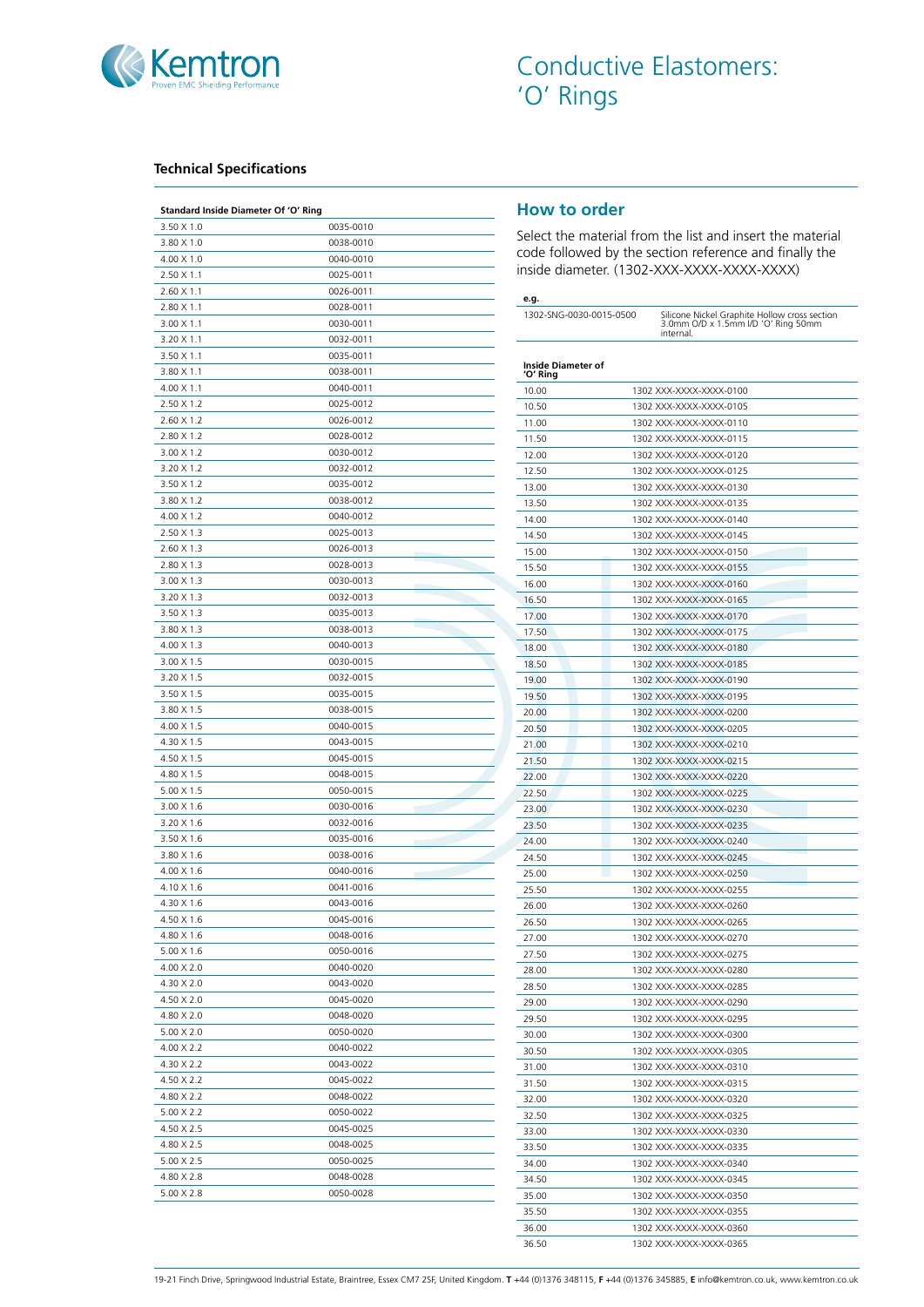

## **Technical Specifications**

| <b>Standard Inside</b><br>Diameter Of 'O' Ring |                                                    | 68.50 | 1302 XXX-XXXX-XXXX-0685 |
|------------------------------------------------|----------------------------------------------------|-------|-------------------------|
|                                                | 1302 XXX-XXXX-XXXX-0370                            | 69.00 | 1302 XXX-XXXX-XXXX-0690 |
| 37.00<br>37.50                                 | 1302 XXX-XXXX-XXXX-0375                            | 69.50 | 1302 XXX-XXXX-XXXX-0695 |
| 38.00                                          | 1302 XXX-XXXX-XXXX-0380                            | 70.00 | 1302 XXX-XXXX-XXXX-0700 |
| 38.50                                          | 1302 XXX-XXXX-XXXX-0385                            | 70.50 | 1302 XXX-XXXX-XXXX-0705 |
| 39.00                                          | 1302 XXX-XXXX-XXXX-0390                            | 71.00 | 1302 XXX-XXXX-XXXX-0710 |
|                                                |                                                    | 71.50 | 1302 XXX-XXXX-XXXX-0715 |
| 39.50                                          | 1302 XXX-XXXX-XXXX-0395                            | 72.00 | 1302 XXX-XXXX-XXXX-0720 |
| 40.00                                          | 1302 XXX-XXXX-XXXX-0400                            | 72.50 | 1302 XXX-XXXX-XXXX-0725 |
| 40.50                                          | 1302 XXX-XXXX-XXXX-0405                            | 73.00 | 1302 XXX-XXXX-XXXX-0730 |
| 41.00                                          | 1302 XXX-XXXX-XXXX-0410                            | 73.50 | 1302 XXX-XXXX-XXXX-0735 |
| 41.50                                          | 1302 XXX-XXXX-XXXX-0415                            | 74.00 | 1302 XXX-XXXX-XXXX-0740 |
| 42.00                                          | 1302 XXX-XXXX-XXXX-0420                            | 74.50 | 1302 XXX-XXXX-XXXX-0745 |
| 42.50                                          | 1302 XXX-XXXX-XXXX-0425                            | 75.00 | 1302 XXX-XXXX-XXXX-0750 |
| 43.00                                          | 1302 XXX-XXXX-XXXX-0430                            | 75.50 | 1302 XXX-XXXX-XXXX-0755 |
| 43.50                                          | 1302 XXX-XXXX-XXXX-0435                            | 76.00 | 1302 XXX-XXXX-XXXX-0760 |
| 44.00                                          | 1302 XXX-XXXX-XXXX-0440                            | 76.50 | 1302 XXX-XXXX-XXXX-0765 |
| 44.50                                          | 1302 XXX-XXXX-XXXX-0445                            | 77.00 | 1302 XXX-XXXX-XXXX-0770 |
| 45.00                                          | 1302 XXX-XXXX-XXXX-0450                            | 77.50 | 1302 XXX-XXXX-XXXX-0775 |
| 45.50                                          | 1302 XXX-XXXX-XXXX-0455                            | 78.00 | 1302 XXX-XXXX-XXXX-0780 |
| 46.00                                          | 1302 XXX-XXXX-XXXX-0460                            | 78.50 | 1302 XXX-XXXX-XXXX-0785 |
| 46.50                                          | 1302 XXX-XXXX-XXXX-0465                            | 79.00 | 1302 XXX-XXXX-XXXX-0790 |
| 47.00                                          | 1302 XXX-XXXX-XXXX-0470                            | 79.50 | 1302 XXX-XXXX-XXXX-0795 |
| 47.50                                          | 1302 XXX-XXXX-XXXX-0475                            | 80.00 |                         |
| 48.00                                          | 1302 XXX-XXXX-XXXX-0480                            |       | 1302 XXX-XXXX-XXXX-0800 |
| 48.50                                          | 1302 XXX-XXXX-XXXX-0485                            | 80.50 | 1302 XXX-XXXX-XXXX-0805 |
| 49.00                                          | 1302 XXX-XXXX-XXXX-0490                            | 81.00 | 1302 XXX-XXXX-XXXX-0810 |
| 49.50                                          | 1302 XXX-XXXX-XXXX-0495                            | 81.50 | 1302 XXX-XXXX-XXXX-0815 |
| 50.00                                          | 1302 XXX-XXXX-XXXX-0500                            | 82.00 | 1302 XXX-XXXX-XXXX-0820 |
| 50.50                                          | 1302 XXX-XXXX-XXXX-0505                            | 82.50 | 1302 XXX-XXXX-XXXX-0825 |
| 51.00                                          | 1302 XXX-XXXX-XXXX-0510                            | 83.00 | 1302 XXX-XXXX-XXXX-0830 |
| 51.50                                          | 1302 XXX-XXXX-XXXX-0515                            | 83.50 | 1302 XXX-XXXX-XXXX-0835 |
| 52.00                                          | 1302 XXX-XXXX-XXXX-0520                            | 84.00 | 1302 XXX-XXXX-XXXX-0840 |
| 52.50                                          | 1302 XXX-XXXX-XXXX-0525                            | 84.50 | 1302 XXX-XXXX-XXXX-0845 |
| 53.00                                          | 1302 XXX-XXXX-XXXX-0530                            | 85.00 | 1302 XXX-XXXX-XXXX-0850 |
| 53.50                                          | 1302 XXX-XXXX-XXXX-0535                            | 85.50 | 1302 XXX-XXXX-XXXX-0855 |
| 54.00                                          | 1302 XXX-XXXX-XXXX-0540                            | 86.00 | 1302 XXX-XXXX-XXXX-0860 |
| 54.50                                          | 1302 XXX-XXXX-XXXX-0545                            | 86.50 | 1302 XXX-XXXX-XXXX-0865 |
|                                                | 1302 XXX-XXXX-XXXX-0550                            | 87.00 | 1302 XXX-XXXX-XXXX-0870 |
| 55.00                                          |                                                    | 87.50 | 1302 XXX-XXXX-XXXX-0875 |
| 55.50                                          | 1302 XXX-XXXX-XXXX-0555                            | 88.00 | 1302 XXX-XXXX-XXXX-0880 |
| 56.00                                          | 1302 XXX-XXXX-XXXX-0560                            | 88.50 | 1302 XXX-XXXX-XXXX-0885 |
| 56.50                                          | 1302 XXX-XXXX-XXXX-0565                            | 89.00 | 1302 XXX-XXXX-XXXX-0890 |
| 57.00                                          | 1302 XXX-XXXX-XXXX-0570                            | 89.50 | 1302 XXX-XXXX-XXXX-0895 |
| 57.50                                          | 1302 XXX-XXXX-XXXX-0575                            | 90.00 | 1302 XXX-XXXX-XXXX-0900 |
| 58.00                                          | 1302 XXX-XXXX-XXXX-0580                            | 90.50 | 1302 XXX-XXXX-XXXX-0905 |
| 58.50                                          | 1302 XXX-XXXX-XXXX-0585                            | 91.00 | 1302 XXX-XXXX-XXXX-0910 |
| 59.00                                          | 1302 XXX-XXXX-XXXX-0590                            | 91.50 | 1302 XXX-XXXX-XXXX-0915 |
| 59.50                                          | 1302 XXX-XXXX-XXXX-0595                            | 92.00 | 1302 XXX-XXXX-XXXX-0920 |
| 60.00                                          | 1302 XXX-XXXX-XXXX-0600                            | 92.50 | 1302 XXX-XXXX-XXXX-0925 |
| 60.50                                          | 1302 XXX-XXXX-XXXX-0605                            | 93.00 | 1302 XXX-XXXX-XXXX-0930 |
| 61.00                                          | 1302 XXX-XXXX-XXXX-0610                            | 93.50 | 1302 XXX-XXXX-XXXX-0935 |
| 61.50                                          | 1302 XXX-XXXX-XXXX-0615                            | 94.00 | 1302 XXX-XXXX-XXXX-0940 |
| 62.00                                          | 1302 XXX-XXXX-XXXX-0620                            | 94.50 | 1302 XXX-XXXX-XXXX-0945 |
| 62.50                                          | 1302 XXX-XXXX-XXXX-0625                            | 95.00 | 1302 XXX-XXXX-XXXX-0950 |
| 63.00                                          | 1302 XXX-XXXX-XXXX-0630                            | 95.50 | 1302 XXX-XXXX-XXXX-0955 |
| 63.50                                          | 1302 XXX-XXXX-XXXX-0635                            | 96.00 | 1302 XXX-XXXX-XXXX-0960 |
| 64.00                                          | 1302 XXX-XXXX-XXXX-0640                            |       |                         |
| 64.50                                          | 1302 XXX-XXXX-XXXX-0645                            | 96.50 | 1302 XXX-XXXX-XXXX-0965 |
| 65.00                                          | 1302 XXX-XXXX-XXXX-0650                            | 97.00 | 1302 XXX-XXXX-XXXX-0970 |
| 65.50                                          | 1302 XXX-XXXX-XXXX-0655                            | 97.50 | 1302 XXX-XXXX-XXXX-0975 |
|                                                | 1302 XXX-XXXX-XXXX-0660                            | 98.00 | 1302 XXX-XXXX-XXXX-0980 |
|                                                |                                                    | 98.50 | 1302 XXX-XXXX-XXXX-0985 |
| 66.00                                          |                                                    |       |                         |
| 66.50                                          | 1302 XXX-XXXX-XXXX-0665                            | 99.00 | 1302 XXX-XXXX-XXXX-0990 |
| 67.00<br>67.50                                 | 1302 XXX-XXXX-XXXX-0670<br>1302 XXX-XXXX-XXXX-0675 | 99.50 | 1302 XXX-XXXX-XXXX-0995 |

19-21 Finch Drive, Springwood Industrial Estate, Braintree, Essex CM7 2SF, United Kingdom. **T** +44 (0)1376 348115, **F** +44 (0)1376 345885, **E** info@kemtron.co.uk, www.kemtron.co.uk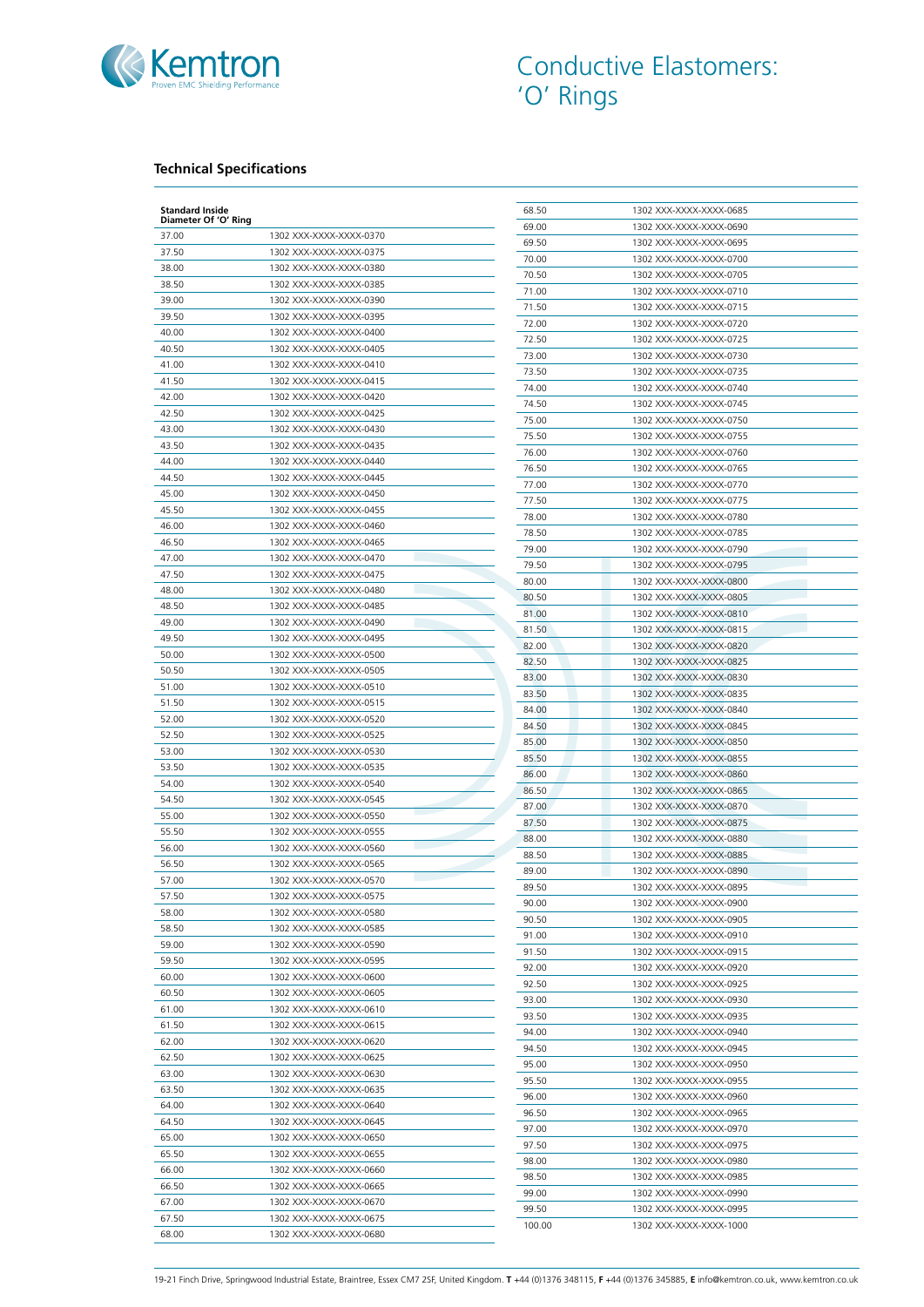

## **Technical Specifications**

| <b>Standard Inside</b> |                         | 132.50 | 1302 XXX-XXXX-XXXX-1325 |
|------------------------|-------------------------|--------|-------------------------|
| Diameter Of 'O' Ring   |                         | 133.00 | 1302 XXX-XXXX-XXXX-1330 |
| 100.50                 | 1302 XXX-XXXX-XXXX-1005 | 133.50 | 1302 XXX-XXXX-XXXX-1335 |
| 101.00                 | 1302 XXX-XXXX-XXXX-1010 | 134.00 | 1302 XXX-XXXX-XXXX-1340 |
| 101.50                 | 1302 XXX-XXXX-XXXX-1015 | 134.50 | 1302 XXX-XXXX-XXXX-1345 |
| 102.00                 | 1302 XXX-XXXX-XXXX-1020 | 135.00 | 1302 XXX-XXXX-XXXX-1350 |
| 102.50                 | 1302 XXX-XXXX-XXXX-1025 | 135.50 | 1302 XXX-XXXX-XXXX-1355 |
| 103.00                 | 1302 XXX-XXXX-XXXX-1030 |        |                         |
| 103.50                 | 1302 XXX-XXXX-XXXX-1035 | 136.00 | 1302 XXX-XXXX-XXXX-1360 |
| 104.00                 | 1302 XXX-XXXX-XXXX-1040 | 136.50 | 1302 XXX-XXXX-XXXX-1365 |
| 104.50                 | 1302 XXX-XXXX-XXXX-1045 | 137.00 | 1302 XXX-XXXX-XXXX-1370 |
| 105.00                 | 1302 XXX-XXXX-XXXX-1050 | 137.50 | 1302 XXX-XXXX-XXXX-1375 |
| 105.50                 | 1302 XXX-XXXX-XXXX-1055 | 138.00 | 1302 XXX-XXXX-XXXX-1380 |
| 106.00                 | 1302 XXX-XXXX-XXXX-1060 | 138.50 | 1302 XXX-XXXX-XXXX-1385 |
|                        |                         | 139.00 | 1302 XXX-XXXX-XXXX-1390 |
| 106.50                 | 1302 XXX-XXXX-XXXX-1065 | 139.50 | 1302 XXX-XXXX-XXXX-1395 |
| 107.00                 | 1302 XXX-XXXX-XXXX-1070 | 140.00 | 1302 XXX-XXXX-XXXX-1400 |
| 107.50                 | 1302 XXX-XXXX-XXXX-1075 | 140.50 | 1302 XXX-XXXX-XXXX-1405 |
| 108.00                 | 1302 XXX-XXXX-XXXX-1080 | 141.00 | 1302 XXX-XXXX-XXXX-1410 |
| 108.50                 | 1302 XXX-XXXX-XXXX-1085 | 141.50 | 1302 XXX-XXXX-XXXX-1415 |
| 109.00                 | 1302 XXX-XXXX-XXXX-1090 | 142.00 | 1302 XXX-XXXX-XXXX-1420 |
| 109.50                 | 1302 XXX-XXXX-XXXX-1095 | 142.50 | 1302 XXX-XXXX-XXXX-1425 |
| 110.00                 | 1302 XXX-XXXX-XXXX-1100 | 143.00 | 1302 XXX-XXXX-XXXX-1430 |
| 110.50                 | 1302 XXX-XXXX-XXXX-1105 | 143.50 | 1302 XXX-XXXX-XXXX-1435 |
| 111.00                 | 1302 XXX-XXXX-XXXX-1110 | 144.00 | 1302 XXX-XXXX-XXXX-1440 |
| 111.50                 | 1302 XXX-XXXX-XXXX-1115 |        |                         |
| 112.00                 | 1302 XXX-XXXX-XXXX-1120 | 144.50 | 1302 XXX-XXXX-XXXX-1445 |
| 112.50                 | 1302 XXX-XXXX-XXXX-1125 | 145.00 | 1302 XXX-XXXX-XXXX-1450 |
| 113.00                 | 1302 XXX-XXXX-XXXX-1130 | 145.50 | 1302 XXX-XXXX-XXXX-1455 |
| 113.50                 | 1302 XXX-XXXX-XXXX-1135 | 146.00 | 1302 XXX-XXXX-XXXX-1460 |
| 114.00                 | 1302 XXX-XXXX-XXXX-1140 | 146.50 | 1302 XXX-XXXX-XXXX-1465 |
| 114.50                 | 1302 XXX-XXXX-XXXX-1145 | 147.00 | 1302 XXX-XXXX-XXXX-1470 |
|                        | 1302 XXX-XXXX-XXXX-1150 | 147.50 | 1302 XXX-XXXX-XXXX-1475 |
| 115.00                 |                         | 148.00 | 1302 XXX-XXXX-XXXX-1480 |
| 115.50                 | 1302 XXX-XXXX-XXXX-1155 | 148.50 | 1302 XXX-XXXX-XXXX-1485 |
| 116.00                 | 1302 XXX-XXXX-XXXX-1160 | 149.00 | 1302 XXX-XXXX-XXXX-1490 |
| 116.50                 | 1302 XXX-XXXX-XXXX-1165 | 149.50 | 1302 XXX-XXXX-XXXX-1495 |
| 117.00                 | 1302 XXX-XXXX-XXXX-1170 | 150.00 | 1302 XXX-XXXX-XXXX-1500 |
| 117.50                 | 1302 XXX-XXXX-XXXX-1175 | 151.00 | 1302 XXX-XXXX-XXXX-1510 |
| 118.00                 | 1302 XXX-XXXX-XXXX-1180 | 152.00 | 1302 XXX-XXXX-XXXX-1520 |
| 118.50                 | 1302 XXX-XXXX-XXXX-1185 | 153.00 | 1302 XXX-XXXX-XXXX-1530 |
| 119.00                 | 1302 XXX-XXXX-XXXX-1190 | 154.00 | 1302 XXX-XXXX-XXXX-1540 |
| 119.50                 | 1302 XXX-XXXX-XXXX-1195 | 155.00 | 1302 XXX-XXXX-XXXX-1550 |
| 120.00                 | 1302 XXX-XXXX-XXXX-1200 | 156.00 | 1302 XXX-XXXX-XXXX-1560 |
| 120.50                 | 1302 XXX-XXXX-XXXX-1205 | 157.00 | 1302 XXX-XXXX-XXXX-1570 |
| 121.00                 | 1302 XXX-XXXX-XXXX-1210 | 158.00 | 1302 XXX-XXXX-XXXX-1580 |
| 121.50                 | 1302 XXX-XXXX-XXXX-1215 | 159.00 | 1302 XXX-XXXX-XXXX-1590 |
| 122.00                 | 1302 XXX-XXXX-XXXX-1220 |        |                         |
| 122.50                 | 1302 XXX-XXXX-XXXX-1225 | 160.00 | 1302 XXX-XXXX-XXXX-1600 |
| 123.00                 | 1302 XXX-XXXX-XXXX-1230 | 161.00 | 1302 XXX-XXXX-XXXX-1610 |
| 123.50                 | 1302 XXX-XXXX-XXXX-1235 | 162.00 | 1302 XXX-XXXX-XXXX-1620 |
| 124.00                 | 1302 XXX-XXXX-XXXX-1240 | 163.00 | 1302 XXX-XXXX-XXXX-1630 |
| 124.50                 | 1302 XXX-XXXX-XXXX-1245 | 164.00 | 1302 XXX-XXXX-XXXX-1640 |
| 125.00                 | 1302 XXX-XXXX-XXXX-1250 | 165.00 | 1302 XXX-XXXX-XXXX-1650 |
| 125.50                 | 1302 XXX-XXXX-XXXX-1255 | 166.00 | 1302 XXX-XXXX-XXXX-1660 |
|                        |                         | 167.00 | 1302 XXX-XXXX-XXXX-1670 |
| 126.00                 | 1302 XXX-XXXX-XXXX-1260 | 168.00 | 1302 XXX-XXXX-XXXX-1680 |
| 126.50                 | 1302 XXX-XXXX-XXXX-1265 | 169.00 | 1302 XXX-XXXX-XXXX-1690 |
| 127.00                 | 1302 XXX-XXXX-XXXX-1270 | 170.00 | 1302 XXX-XXXX-XXXX-1700 |
| 127.50                 | 1302 XXX-XXXX-XXXX-1275 | 171.00 | 1302 XXX-XXXX-XXXX-1710 |
| 128.00                 | 1302 XXX-XXXX-XXXX-1280 | 172.00 | 1302 XXX-XXXX-XXXX-1720 |
| 128.50                 | 1302 XXX-XXXX-XXXX-1285 | 173.00 | 1302 XXX-XXXX-XXXX-1730 |
| 129.00                 | 1302 XXX-XXXX-XXXX-1290 | 174.00 | 1302 XXX-XXXX-XXXX-1740 |
| 129.50                 | 1302 XXX-XXXX-XXXX-1295 | 175.00 | 1302 XXX-XXXX-XXXX-1750 |
| 130.00                 | 1302 XXX-XXXX-XXXX-1300 |        | 1302 XXX-XXXX-XXXX-1760 |
| 130.50                 | 1302 XXX-XXXX-XXXX-1305 | 176.00 |                         |
| 131.00                 | 1302 XXX-XXXX-XXXX-1310 | 177.00 | 1302 XXX-XXXX-XXXX-1770 |
| 131.50                 | 1302 XXX-XXXX-XXXX-1315 | 178.00 | 1302 XXX-XXXX-XXXX-1780 |
| 132.00                 | 1302 XXX-XXXX-XXXX-1320 | 179.00 | 1302 XXX-XXXX-XXXX-1790 |

19-21 Finch Drive, Springwood Industrial Estate, Braintree, Essex CM7 2SF, United Kingdom. **T** +44 (0)1376 348115, **F** +44 (0)1376 345885, **E** info@kemtron.co.uk, www.kemtron.co.uk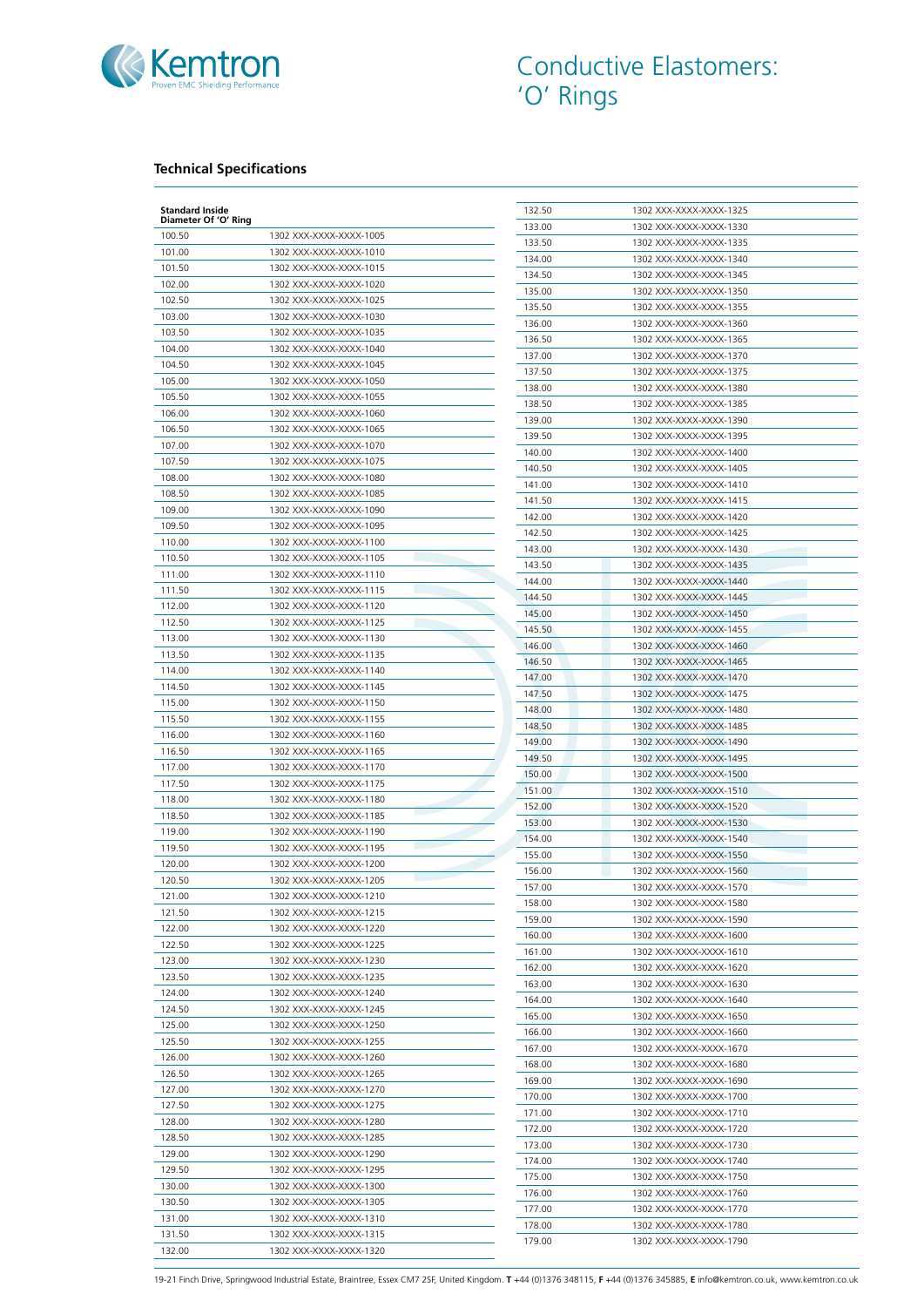

## **Technical Specifications**

| <b>Standard Inside</b><br>Diameter Of 'O' Ring |                         |
|------------------------------------------------|-------------------------|
| 180.00                                         | 1302 XXX-XXXX-XXXX-1800 |
| 181.00                                         | 1302 XXX-XXXX-XXXX-1810 |
| 182.00                                         | 1302 XXX-XXXX-XXXX-1820 |
| 183.00                                         | 1302 XXX-XXXX-XXXX-1830 |
| 184.00                                         | 1302 XXX-XXXX-XXXX-1840 |
| 185.00                                         | 1302 XXX-XXXX-XXXX-1850 |
| 186.00                                         | 1302 XXX-XXXX-XXXX-1860 |
| 187.00                                         | 1302 XXX-XXXX-XXXX-1870 |
| 188.00                                         | 1302 XXX-XXXX-XXXX-1880 |
| 189.00                                         | 1302 XXX-XXXX-XXXX-1890 |
| 190.00                                         | 1302 XXX-XXXX-XXXX-1900 |
| 191.00                                         | 1302 XXX-XXXX-XXXX-1910 |
| 192.00                                         | 1302 XXX-XXXX-XXXX-1920 |
| 193.00                                         | 1302 XXX-XXXX-XXXX-1930 |
| 194.00                                         | 1302 XXX-XXXX-XXXX-1940 |
| 195.00                                         | 1302 XXX-XXXX-XXXX-1950 |
| 196.00                                         | 1302 XXX-XXXX-XXXX-1960 |
| 197.00                                         | 1302 XXX-XXXX-XXXX-1970 |
| 198.00                                         | 1302 XXX-XXXX-XXXX-1980 |
| 199.00                                         | 1302 XXX-XXXX-XXXX-1990 |
| 200.00                                         | 1302 XXX-XXXX-XXXX-2000 |
| 201.00                                         | 1302 XXX-XXXX-XXXX-2010 |
| 202.00                                         | 1302 XXX-XXXX-XXXX-2020 |
| 203.00                                         | 1302 XXX-XXXX-XXXX-2030 |
| 204.00                                         | 1302 XXX-XXXX-XXXX-2040 |
| 205.00                                         | 1302 XXX-XXXX-XXXX-2050 |
| 206.00                                         | 1302 XXX-XXXX-XXXX-2060 |
| 207.00                                         | 1302 XXX-XXXX-XXXX-2070 |
| 208.00                                         | 1302 XXX-XXXX-XXXX-2080 |
| 209.00                                         | 1302 XXX-XXXX-XXXX-2090 |
| 210.00                                         | 1302 XXX-XXXX-XXXX-2100 |
| 211.00                                         | 1302 XXX-XXXX-XXXX-2110 |
| 212.00                                         | 1302 XXX-XXXX-XXXX-2120 |
| 213.00                                         | 1302 XXX-XXXX-XXXX-2130 |
| 214.00                                         | 1302 XXX-XXXX-XXXX-2140 |
| 215.00                                         | 1302 XXX-XXXX-XXXX-2150 |
| 216.00                                         | 1302 XXX-XXXX-XXXX-2160 |
| 217.00                                         | 1302 XXX-XXXX-XXXX-2170 |
| 218.00                                         | 1302 XXX-XXXX-XXXX-2180 |
| 219.00                                         | 1302 XXX-XXXX-XXXX-2190 |
| 220.00                                         | 1302 XXX-XXXX-XXXX-2200 |
| 221.00                                         | 1302 XXX-XXXX-XXXX-2210 |
| 222.00                                         | 1302 XXX-XXXX-XXXX-2220 |
| 223.00                                         | 1302 XXX-XXXX-XXXX-2230 |
| 224.00                                         | 1302 XXX-XXXX-XXXX-2240 |
| 225.00                                         | 1302 XXX-XXXX-XXXX-2250 |
| 226.00                                         | 1302 XXX-XXXX-XXXX-2260 |
| 227.00                                         | 1302 XXX-XXXX-XXXX-2270 |
| 228.00                                         | 1302 XXX-XXXX-XXXX-2280 |
| 229.00                                         | 1302 XXX-XXXX-XXXX-2290 |
| 230.00                                         | 1302 XXX-XXXX-XXXX-2300 |
| 231.00                                         | 1302 XXX-XXXX-XXXX-2310 |
| 232.00                                         | 1302 XXX-XXXX-XXXX-2320 |
| 233.00                                         | 1302 XXX-XXXX-XXXX-2330 |
| 234.00                                         | 1302 XXX-XXXX-XXXX-2340 |
| 235.00                                         | 1302 XXX-XXXX-XXXX-2350 |
| 236.00                                         | 1302 XXX-XXXX-XXXX-2360 |
| 237.00                                         | 1302 XXX-XXXX-XXXX-2370 |
| 238.00                                         | 1302 XXX-XXXX-XXXX-2380 |
| 239.00                                         | 1302 XXX-XXXX-XXXX-2390 |
| 240.00                                         | 1302 XXX-XXXX-XXXX-2400 |

| 241.00 | 1302 XXX-XXXX-XXXX-2410 |
|--------|-------------------------|
| 242.00 | 1302 XXX-XXXX-XXXX-2420 |
| 243.00 | 1302 XXX-XXXX-XXXX-2430 |
| 244.00 | 1302 XXX-XXXX-XXXX-2440 |
| 245.00 | 1302 XXX-XXXX-XXXX-2450 |
| 246.00 | 1302 XXX-XXXX-XXXX-2460 |
| 247.00 | 1302 XXX-XXXX-XXXX-2470 |
| 248.00 | 1302 XXX-XXXX-XXXX-2480 |
| 249.00 | 1302 XXX-XXXX-XXXX-2490 |
| 250.00 | 1302 XXX-XXXX-XXXX-2500 |

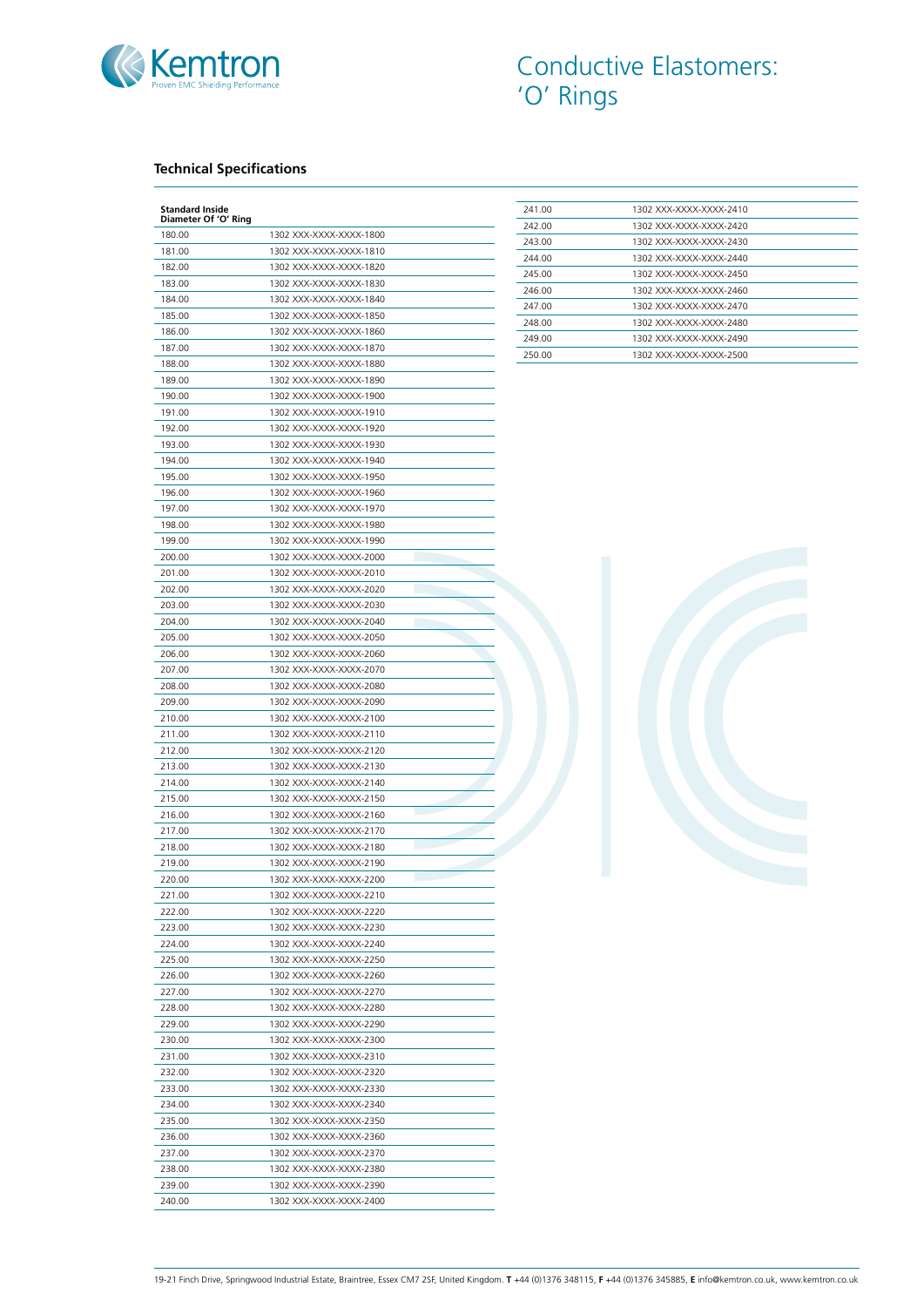

# Conductive Elastomers: Sheet & Flat Gaskets



#### **Product Overview**

Flat gaskets are produced from moulded sheet using economic rule dies. Larger gaskets can be cut from moulded or fabricated picture frames. This option has the advantage of saving material and allows larger gaskets to be produced economically. Fabricated frames use either extruded or moulded flat section that is joined by vulcanizing the polymer. The same conductive polymer compound is used to vulcanize the joints ensuring complete electrical conductivity is maintained across the joint.

This process has allowed Kemtron to produce gaskets up to 2 meters' long, with the same mechanical and electrical integrity as is found in a single part gasket cut from sheet. This method of manufacture often offers cost savings over cutting from sheet with subsequent loss of waste material.

Our in-house production facilities are suitable for prototype, short and medium production runs, up to commercial quantities.

# **Design Considerations**

- It is important that this material is not overcompressed. If the design of the equipment does not allow for any mechanical method of preventing overcompression, the gasket should be fitted with built-in compression limiters, either metal stops fitted to the gasket, or metal collars fitted into each fixing hole.
- The material is not suitable in sliding applications.
- Recommended compression: 10% to 20%.
- Self adhesive backing (conductive or non-conductive) is offered as an assembly aid only.
- Fluorosilicone: self-adhesive backing is not recommended for use with this type of elastomer.
- Minimum material width should not be less than 2mm or at least the material thickness in any part of the gasket. If this cannot be achieved around fixing holes consider using a slot. Particular attention is required if specifying compression collars in holes.
- Consideration must be given to compression forces, hole centres, size and number of fixings and rigidity of mating flanges.
- Integral compression stops or collars should be considered to limit over compression if external controls cannot be applied. Recommended minimum sheet thickness for integral limits is 1.5mm.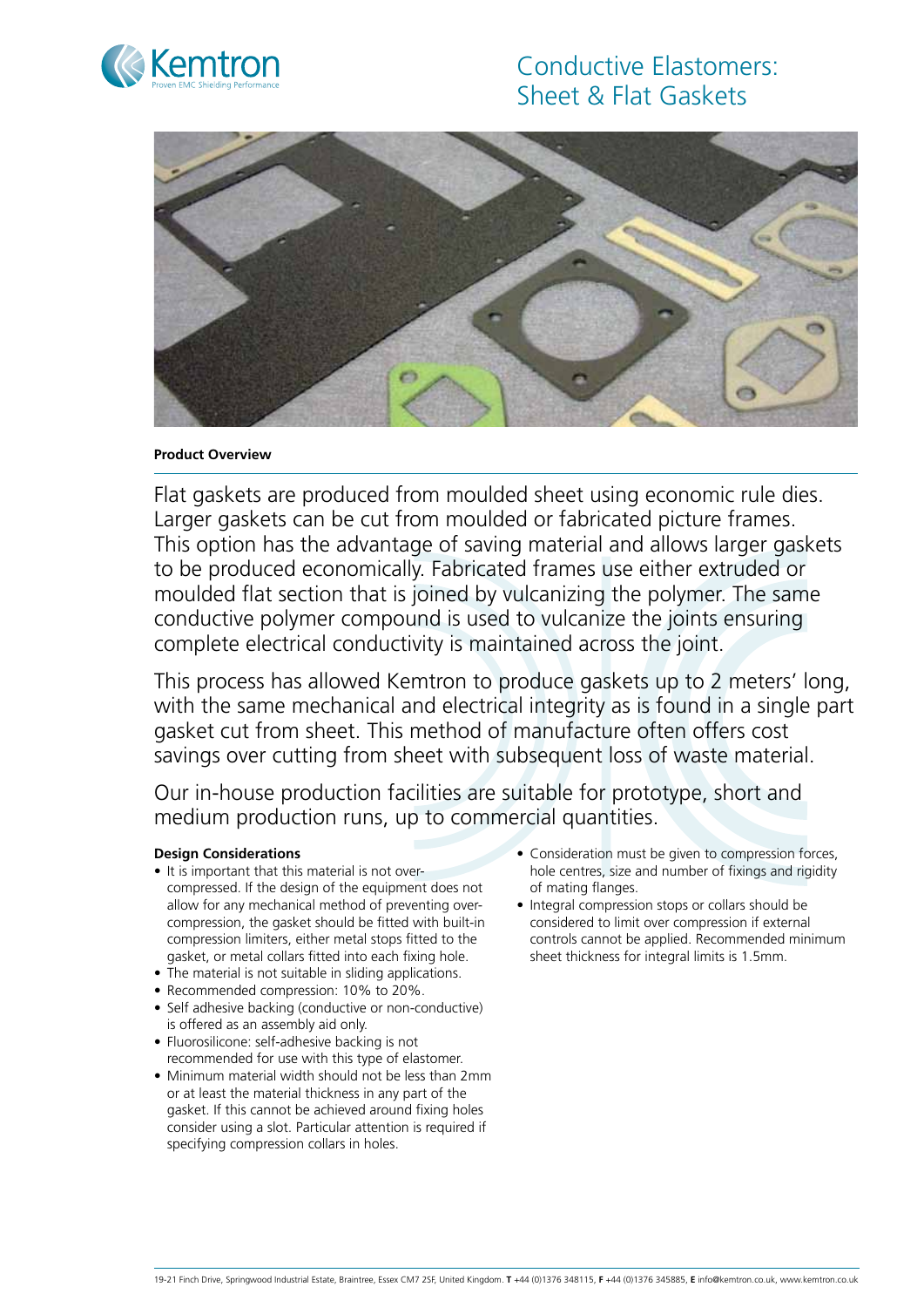

# Conductive Elastomers: Sheet & Flat Gaskets

#### **Technical Specifications**

#### **Materials**

| <b>Material Code</b> | Material                                           |
|----------------------|----------------------------------------------------|
| <b>SNG</b>           | Silicone Nickel Graphite                           |
| <b>FNG</b>           | Fluorosilicone Nickel Graphite                     |
| SNG-FR               | Silicone Nickel Graphite Flame Retardant UL94 VO   |
| SSA.                 | Silicone Silver Aluminium 60° Shore A              |
| <b>FSA</b>           | Fluorosilicone Silver Aluminium 60° Shore A        |
| FSA(70)              | Fluorosilicone Silver plated Aluminium 70° Shore A |
| SSA (65B)            | Silicone Silver Aluminium 65° Shore A Blue         |
| SSC                  | Silicone Silver Copper                             |
| <b>FSC</b>           | Fluorosilicone Silver Copper                       |
| <b>SN</b>            | Silicone Nickel                                    |
| FN                   | Fluorosilicone Nickel                              |



**Standard Sheet Sizes**

- • 150mm x 150mm (code 1210)
- • 250mm x 300mm (code 1211)
- • 300mm x 300mm (code 1212)

# **Standard Thicknesses**

- $\bullet$  0.5mm
- • 0.8mm
- $\bullet$  1.0mm
- $1.2mm$
- $1.5mm$
- $1.6mm$
- 1.8mm
- $\bullet$  2.0mm
- $\bullet$  2.5mm
- • 3.0mm
- $3.2mm$

Other thicknesses and sheet sizes are available subject to minimum quantities.

# **Self Adhesive Backing**

Conductive elastomer sheets can be supplied with a conductive or non conductive adhesive. This adhesive has a shelf life of 6 months and is intended as an assembly aid only.

# **Dimensional Tolerances:**

Thickness  $\pm$  0.15mm up to 2mm,  $\pm$  0.25mm above 2mm Linear ±0.8mm,

Hole Centre's ± 0.4mm



# **How To Order**

Specify the sheet size code followed by the material code and finally the thickness using 4 numerical digits to 1 decimal place.

Horseshoe slot

If self adhesive backing is required ad after the part number CSAB for conductive, SAB for non conductive.

#### **Examples**

1210-FNG-0008 = Fluorosilicone Nickel Graphite 150mm x 150mm x 0.8mm 1211-SSA-0015 SAB = Silicone Silver Aluminium self adhesive backed 250mm x 300mm x 1.5mm

For die cut gaskets please supply a detailed drawing.